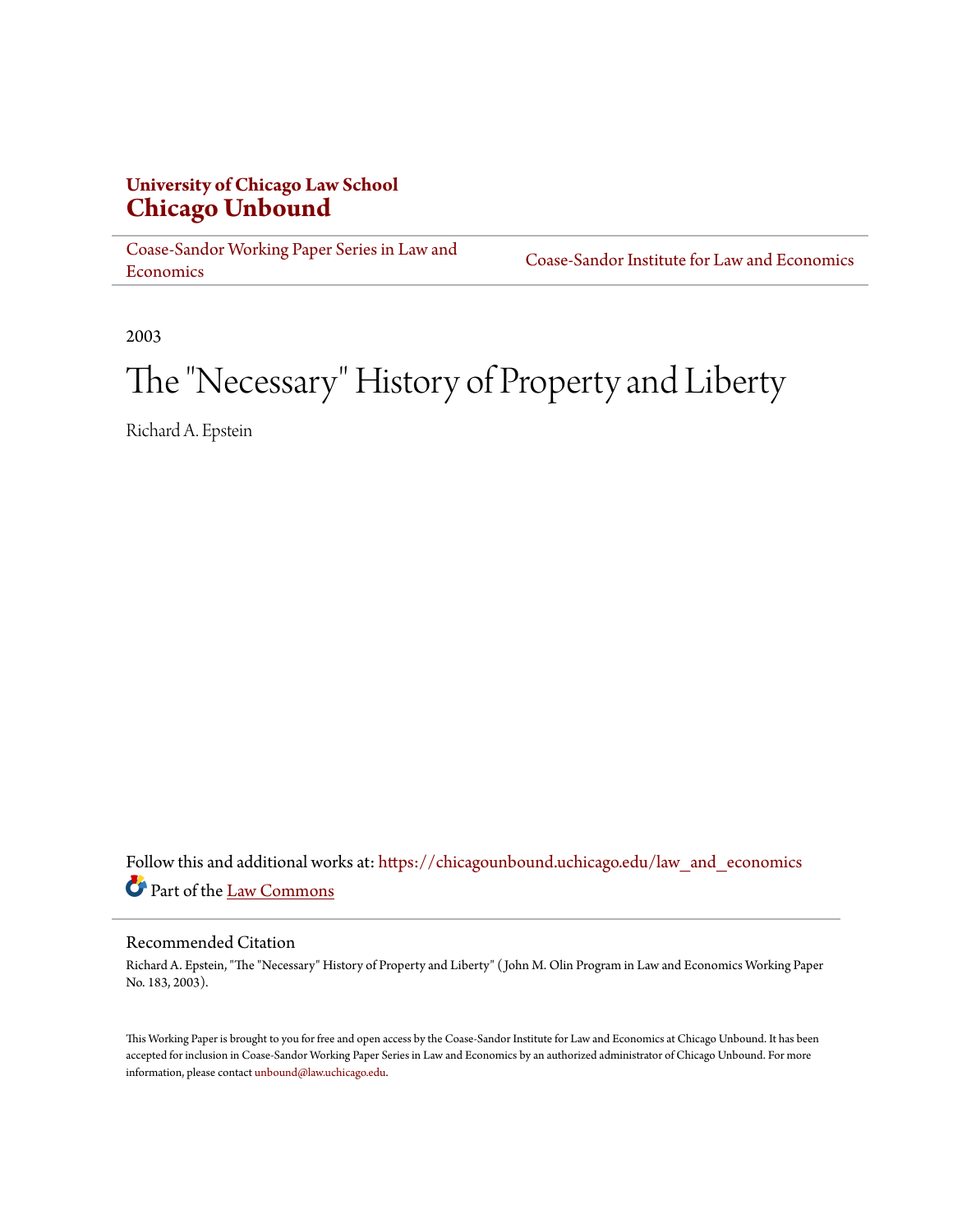# CHICAGO

#### **JOHN M. OLIN LAW & ECONOMICS WORKING PAPER NO. 183 (2D SERIES)**



### The "Necessary" History of Property and Liberty

*Richard A. Epstein*

#### **THE LAW SCHOOL THE UNIVERSITY OF CHICAGO**

April 2003

This paper can be downloaded without charge at: The Chicago Working Paper Series Index: [http://www.law.uchicago.edu/Lawecon/index.html](http://www.law.uchicago.edu/Publications/Working/index.html) and at the Social Science Research Network Electronic Paper Collection: [http://ssrn.com/abstract\\_id=396600](http://papers.ssrn.com/sol3/search.taf)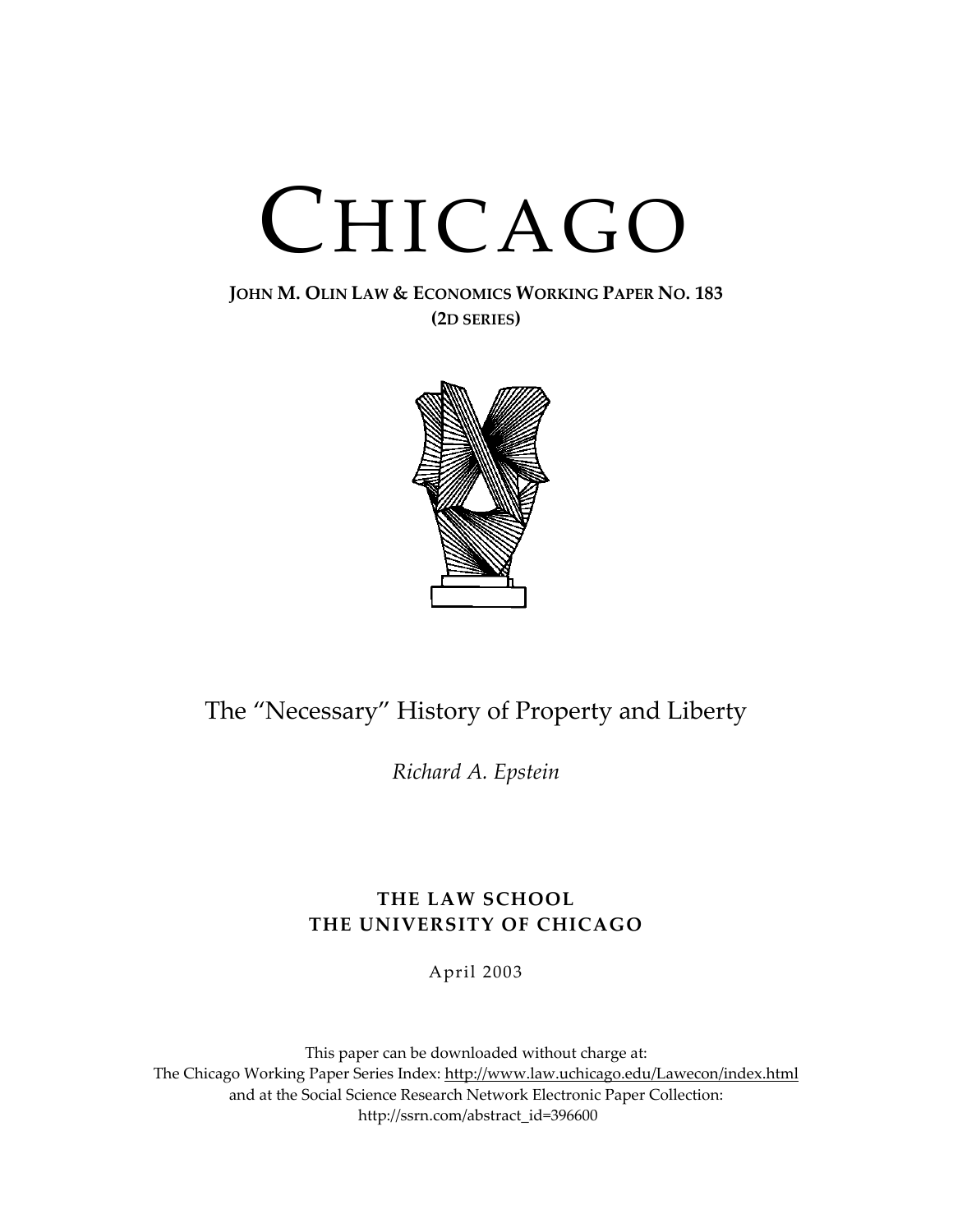#### **The "Necessary" History of Property and Liberty**

*Richard A. Epstein*[∗](#page-2-0)

#### I. INTRODUCTION

I am most pleased to have been invited by the editors of the *Chapman Law Review* to write the Foreword to a volume devoted to one of the hardy perennials of constitutional law: What level of protection, if any, is accorded to private property and economic liberties under the United States Constitution? There are a multitude of ways in which this vital question can be approached. It is possible for textualists to conduct a detailed, clause-bound interpretation in order to determine the extent to which these rights are protected, seriatim, under various clauses of the Constitution. That list is a long one, and includes the Takings Clause, both Due Process Clauses, the Equal Protection Clause, the Speech and Religion Clauses of the First Amendment, and the Commerce Clause in both its affirmative and (more controversial) dormant manifestations. None of these clauses uses exactly the same language, and it is possible to devote extensive discussion to the scope of each clause. One could ask why the Contracts Clause does not contain a "just compensation" component while the Takings Clause does, or why the Due Process Clause refers to property simpliciter, without adjective private, or most critically, why a police power limitation is found everywhere in the case law and the interpretive literature, but nowhere in the constitutional text itself.

<span id="page-2-0"></span>Alternatively, these gaps in the text invite the diligent theorist to undertake a detailed historical exegesis into the original understanding of the Framers and of the early judges, both federal and state, who were charged with the overall interpretation and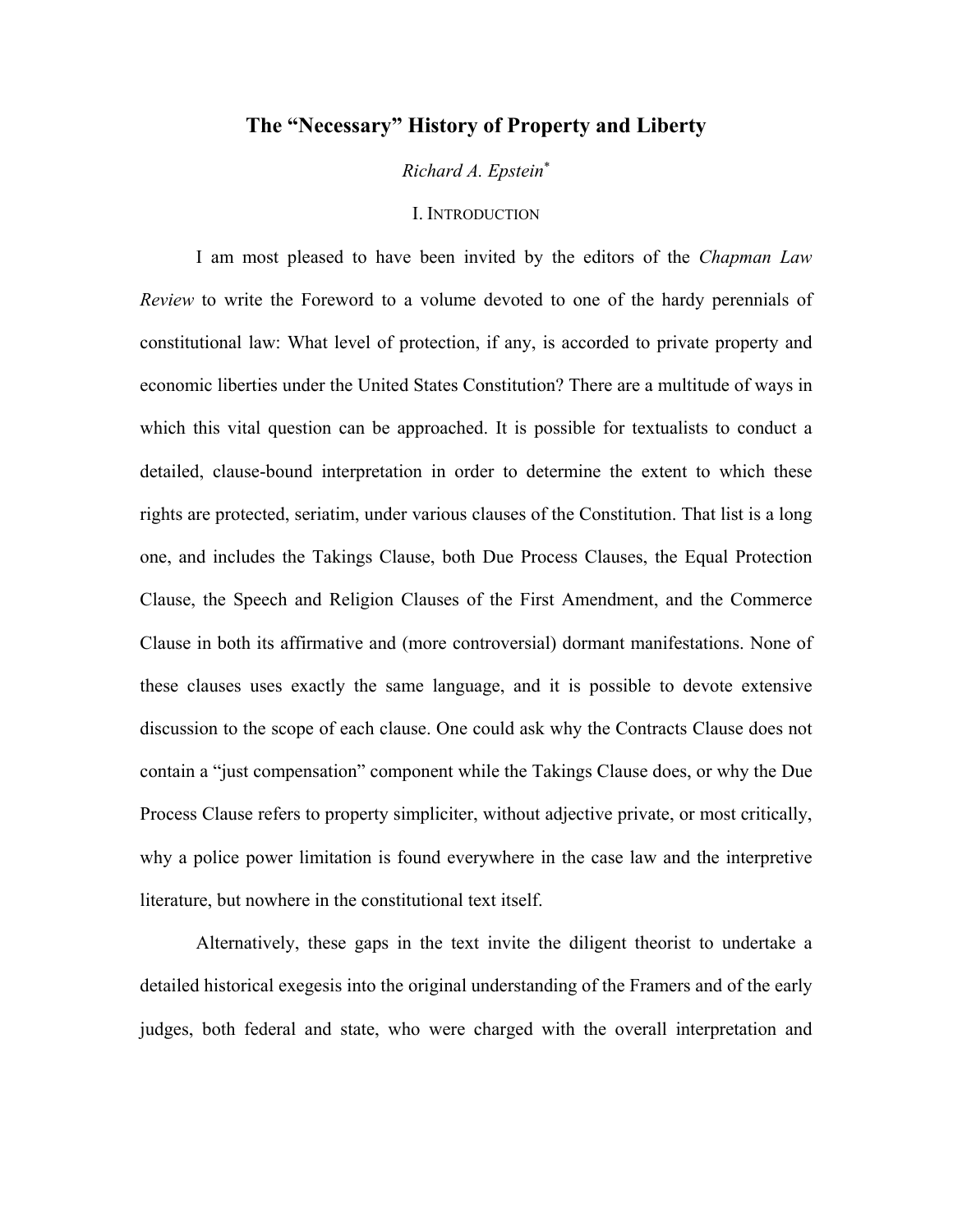<span id="page-3-0"></span>implementation of constitutional guarantees. At this point, exhaustive reference could be made to secondary sources to establish both the ordinary meaning of terms and the specific understandings that surrounded the adoption of particular clauses. Often this learned search will lead us far afield. However, in most cases, my clear sense (not shared, I suspect, by professional historians) is that ninety percent of the relevant historical evidence is contained in the Federalist Papers, even after we try to discount for its own pro-ratification agenda. Both inquiries require extensive labor, which cannot be carried out in the confines of this short Foreword. But they do not exhaust the possible approaches to constitutional law.

In this Foreword I wish to look at the question of takings and economic liberties from what I like to call, only half-facetiously, "necessary history." The purpose of this exercise is to show that there are certain powerful principles to which any conscientious application of constitutional discourse or doctrine must turn if it is to meet the minimum standards of intellectual coherence and practical common sense. In my view, this form of history is not clause-bound in any strict sense of the term, but rather rests on the broader considerations of the proper relationship between an individual and the state, or, in some cases, the relationships between states in a federal system to each other and to the national government.

To be sure, the use of terminology will differ as we move from clause to clause, or indeed from era to era. There is good evidence, for example, that when John Locke spoke of the need for the state "regulation" of property, $\frac{1}{1}$  the last thing he had in mind was

<sup>∗</sup> James Parker Hall Distinguished Service Professor of Law, The University of Chicago; Peter and Kirsten Bedford Senior Fellow, The Hoover Institution. I would like to thank Eric Claeys for his helpful comments on an earlier draft, and Justin Herring for his able research assistance.

<sup>&</sup>lt;sup>1</sup> See JOHN LOCKE, TWO TREATISES OF GOVERNMENT 317 (Peter Laslett ed., Cambridge Univ. Press 1967) (1690). *See also* Eric R. Claeys, *Takings, Regulations, and Natural Property Rights*, 88 CORNELL L. REV.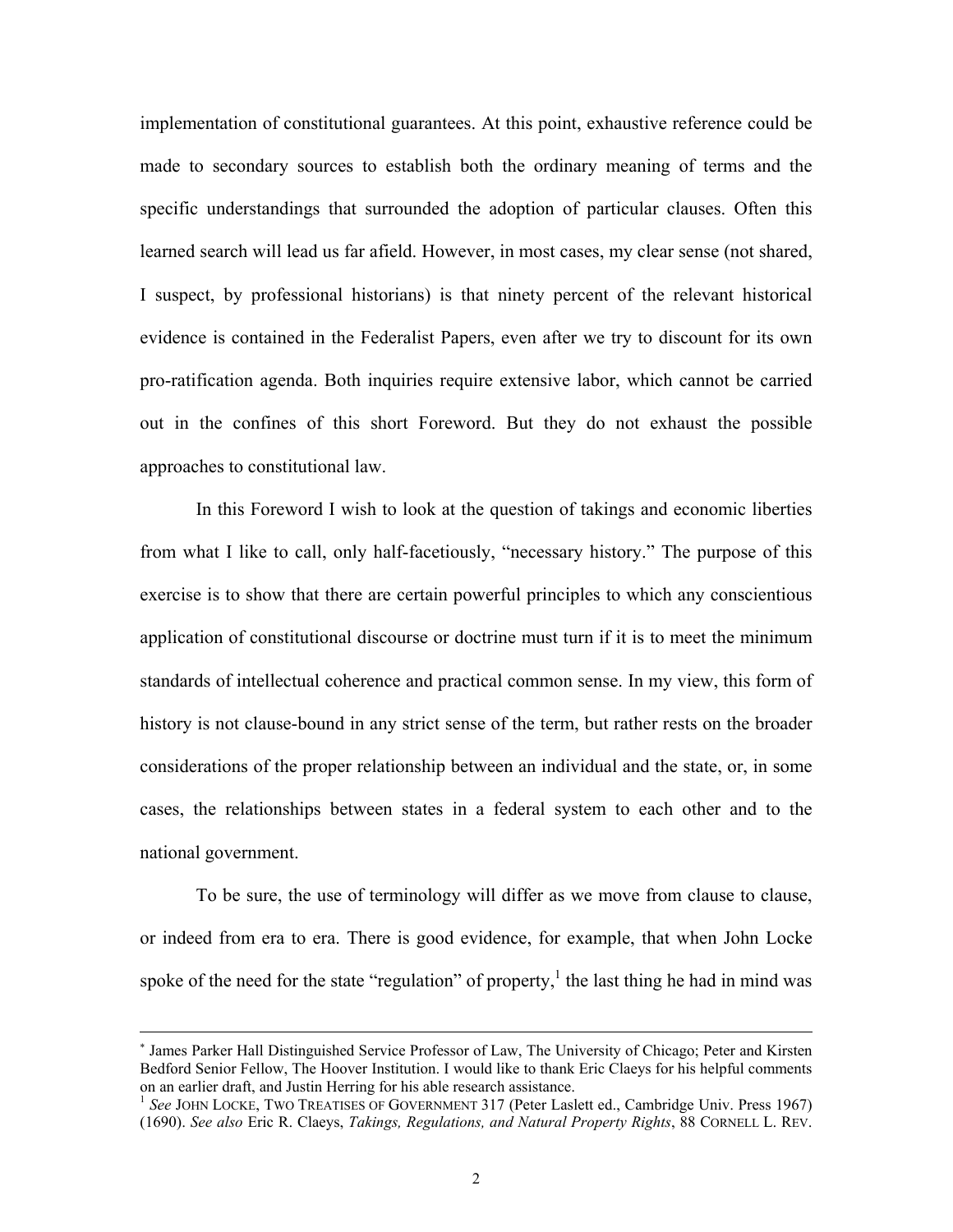some comprehensive mix of zoning and rent control laws. Rather, the word in all likelihood served two functions: first, it conferred on states the power to regularize transactions, much in the way in which the Statute of Frauds and recordation systems worked to regularize the transfer and protection of real property; $\degree$  second, it prevented certain improper uses of property that trenched upon the like rights of other owners.<sup>3</sup>

Although the term "regulatory taking" is a creature of the 1970s or even the  $1980s<sub>1</sub><sup>4</sup>$  $1980s<sub>1</sub><sup>4</sup>$  $1980s<sub>1</sub><sup>4</sup>$  it is clear that the question of how to respond to government regulations that fell short of direct occupation was an issue that dominated much of the nineteenth and twentieth centuries—which spoke of "'invasions' of property rights" by some (but not all) regulation.<sup>[5](#page-4-3)</sup> However much terminology may change, my thesis here is very simple. Anyone who is serious about the interaction between individual rights and state controls will gravitate toward the same set of principles no matter what their point of departure historical or textual. The logic of the argument provides the critical impetus for particular discussions. History is necessary in the sense that any judge, dealing with any particular question, will happen upon the same solution. To understand the framework, therefore, is to grasp the history.

Note the caveat: this method will only work if the judges care about the rightness or wrongness of the outcome not only as a matter of fidelity to text, but also fidelity to principle. On this all too critical question of initial sentiment, the key variable is the level

 <sup>(</sup>forthcoming Sept. 2003) (on file with Chapman Law Review); Randy E. Barnett, *The Original Meaning of the Commerce Clause*, 68 U. CHI. L. REV. 101, 139 (2001).<br><sup>2</sup> *See* Barnett, *supra* note 1, at 139-46 (providing an extensive discussion of the various meanings of "to

<span id="page-4-0"></span>regulate").<br><sup>3</sup> See Claevs, *supra* note 1 (manuscript at 21-22). See also LOCKE, *supra* note 1, at 310.

<span id="page-4-1"></span>

<span id="page-4-3"></span><span id="page-4-2"></span><sup>&</sup>lt;sup>4</sup> See San Diego Gas & Elec. Co. v. City of San Diego, 450 U.S. 621, 651 (1981) (first Supreme Court case recognizing the term "regulatory" taking). *See generally* Frank I. Michelman, *Property, Utility, and Fairness: Comments on the Ethical Foundations of "Just Compensation" Law*, 80 HARV. L. REV. 1165 (1967).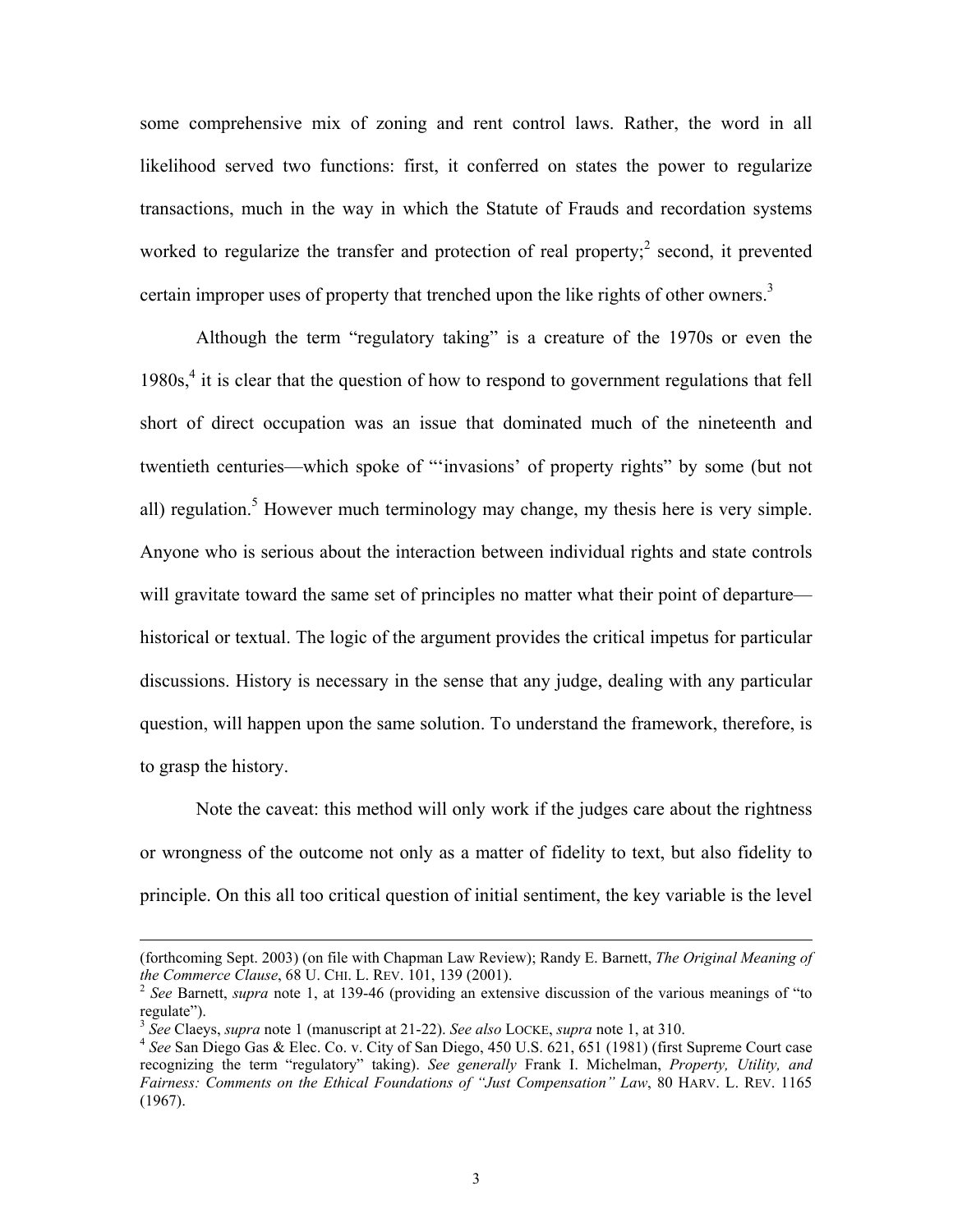of seriousness that is brought to the task in question. The regrettable legacy of the judicial deference that so influences the United States Supreme Court is intellectual incoherence and judicial irresponsibility.<sup>[6](#page-5-0)</sup> Congress and the states will always be able to do whatever they choose because courts will turn intellectual cartwheels to elude substantive guarantees or jurisdictional limitations. As applied to the manifold manifestations of government taxation and regulation, the so-called "rational basis" test is the death knell of serious constitutional discourse. The question, then, is what greater level of scrutiny is needed to energize courts to engage in serious forms of review. Here the key insight is that the three flavors of constitutional review—strict scrutiny, intermediate scrutiny and rational basis, in descending order—are not equidistant. The gap between rational basis and intermediate scrutiny represents a deep chasm, while that between intermediate scrutiny and strict scrutiny presents only a manageable gulf.

To see why, note that the key inquiry under rational basis is whether a court can identify some significant advantage to any given piece of legislation, at which point it becomes no part of its duty to weigh that advantage against the correlative disadvantages. So long as there is one plus, no one may tote up the minuses. No major piece of legislation can pass through Congress or the state legislatures unless it has the backing of at least one significant constituency, at which point its private gains, suitably dressed up, supply all the justification needed to sustain the act. Intermediate scrutiny blocks off entrance into that safe-harbor. Instead, the court must now struggle to balance the advantages and disadvantages of the statute under an oft-implicit norm that

 <sup>5</sup> <sup>5</sup> Claeys, *supra* note 1 (manuscript at 3). Claeys has the historian's eye for a good quotation and I borrow from his quotations liberally and without attribution. 6 For the most recent illustrations of the intellectual breakdown, see *Eldred v. Ashcroft*, 123 S. Ct. 769

<span id="page-5-0"></span><sup>(2003),</sup> and *Tahoe-Sierra Preservation Council, Inc. v. Tahoe Regional Planning Agency*, 535 U.S. 302 (2002).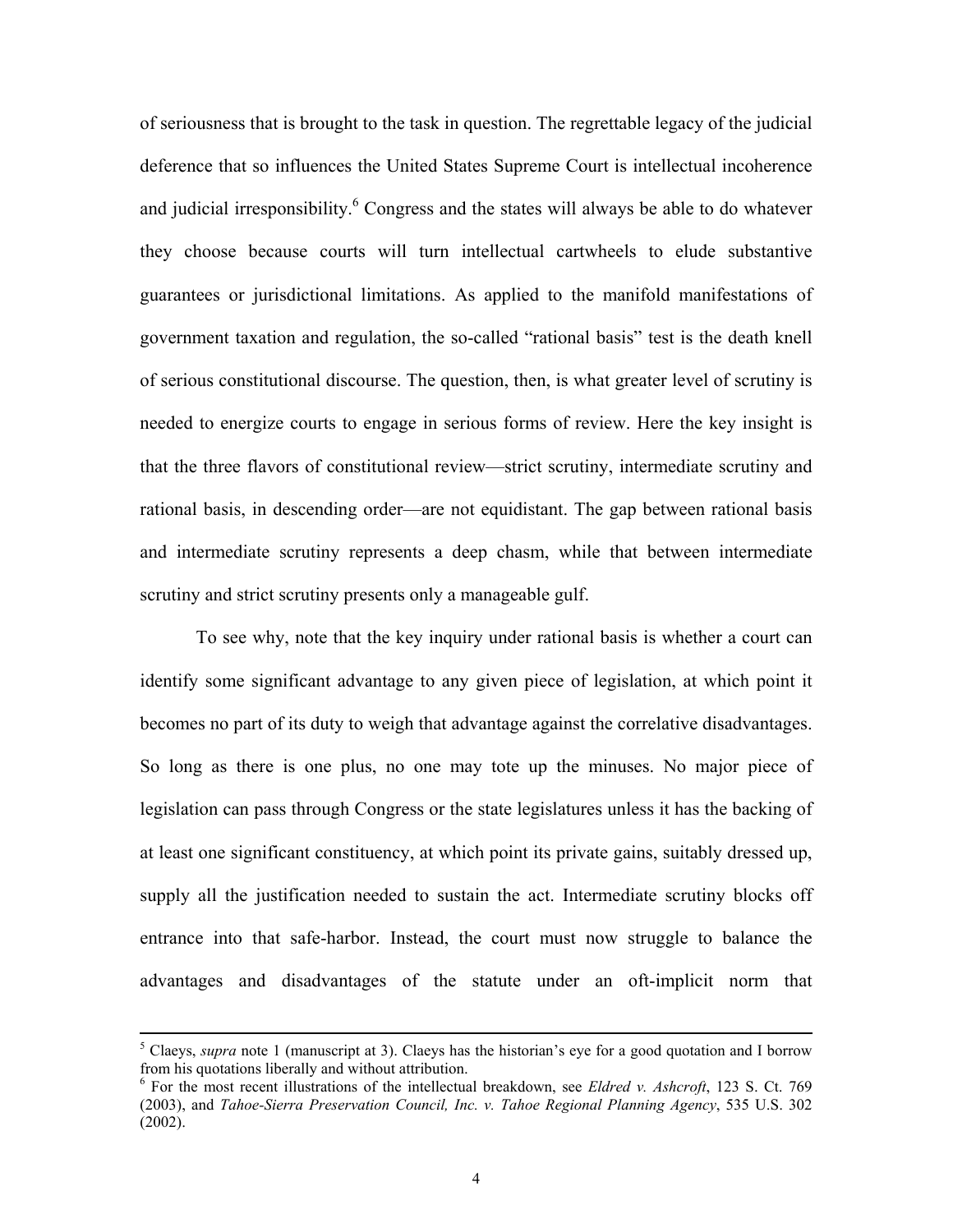overregulation, either as to means or to ends, is of equal concern with underregulation. The full range of considerations thus come before the Court, even in the absence of any insistence that the state show the powerful and abiding state interest that strict scrutiny demands. The analysis of economic liberties and private property is made rigorous under the full range of considerations that both parties put before the Court.

My thesis is that once some level of intermediate scrutiny is imposed, the Court, no matter where it begins, will end up with the same basic framework that incorporates these familiar elements: the protection of some core individual right of liberty or property; the requirement of just compensation; the recognition of correlative and reciprocal duties; the nondiscrimination and disparate impact constraints on state action; the need to protect health and safety against nuisance and other externalities; and the ability to use public power only for public purposes. The exact way these leitmotifs interact will differ in detail: there is more room for a just compensation principle with property than with speech, but the principle will apply in both areas. One example of the difference might help here: the First Amendment makes it impossible to condemn all the shares of the *New York Times*, even though that taking would be for a public use, but it does not insulate the newspaper from the payment of local property tax (nondiscriminatory, of course) in exchange for the receipt of public services. The tax represents a benign form of forced exchange because it in no way impinges on the editorial discretion of the press.<sup>[7](#page-6-0)</sup>

<span id="page-6-0"></span>The ubiquity of these principles does not mean that the judges who embraced this form of analysis attached some magical force to the immutable baselines of the common law, as has been suggested by Cass Sunstein in his highly influential article Lochner's

5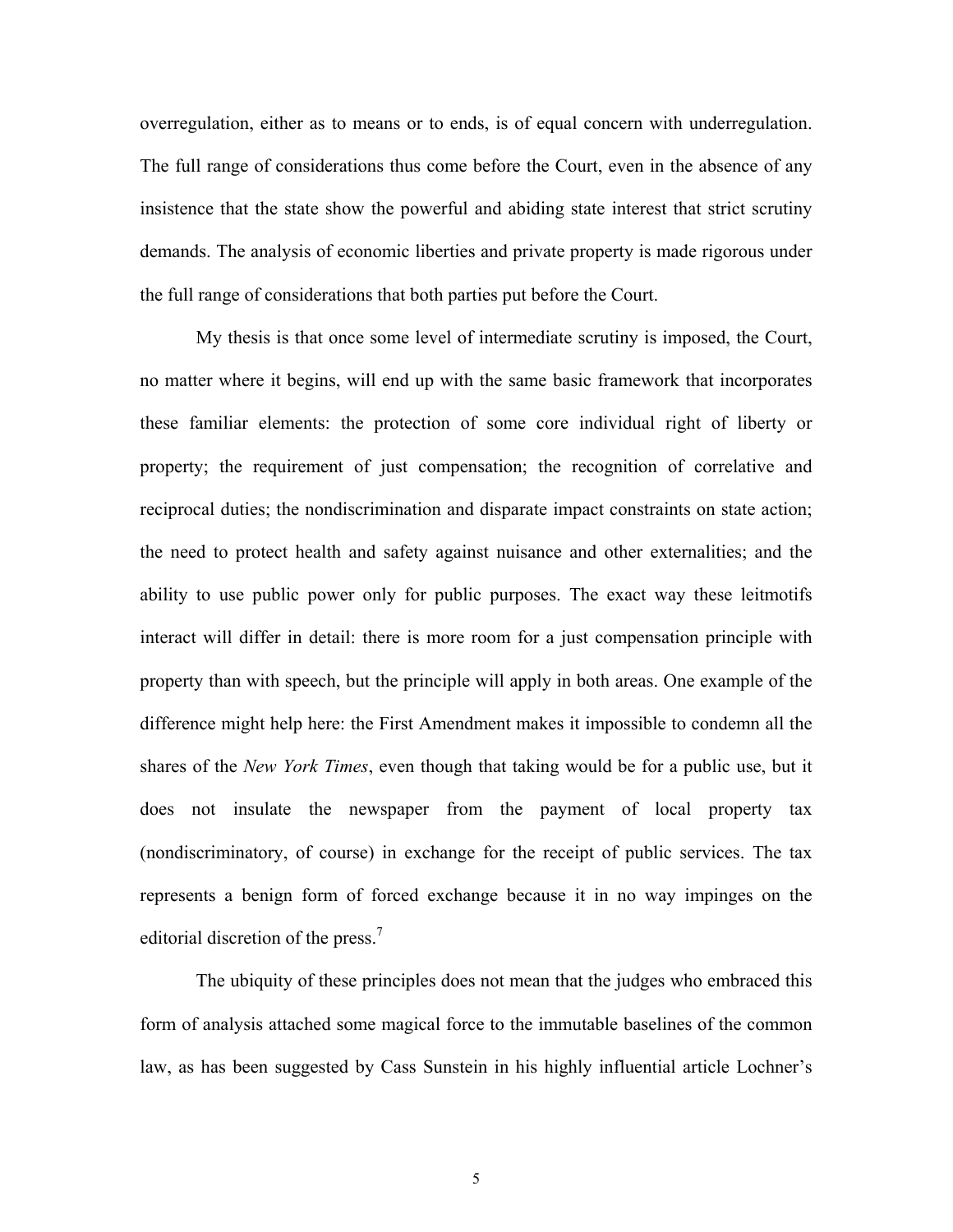Legacy,<sup>[8](#page-7-0)</sup> most notably for the proposition that the common law baselines were treated as though they were the immutable baselines or "prepolitical" rules supplied by nature. To be sure, there has always been a substantial overlap between the basic outlines of the common law and the usual norms of constitutional law. How could the outcome be otherwise when the animating concerns behind both bodies of law deal with personal liberty and private property?

On all points of detail, however, there is enormous room for refinement and variation both within the common law and within the statutory rules that could be used to modify it. In one of its less distinguished moments, for example, the court (actually Lord Ellenborogh) in *Baker v. Bolton*<sup>[9](#page-7-1)</sup> held that common law did not recognize any action for wrongful death. Yet no judge ever suggested that the overturning of this ill-conceived rule amounted to a violation of the rights of property or liberty of other individuals. Quite the opposite, the most vocal critic of the common law rule was Baron Bramwell, who had a strong libertarian bent.<sup>10</sup> The following year, Lord Ellenborogh also announced that contributory negligence was a complete defense in ordinary negligence actions.<sup>11</sup> Yet again, no one has ever seriously suggested that a general migration to comparative negligence could raise serious constitutional law difficulties. On this and on countless other points the common law was subject to withering criticism. Its rules on privity, proximate causation, assumption of risk, the fellow servant doctrine, contributory negligence, and *res ipsa loquitur* evolved within states and differed among states during the height of substantive due process. I am aware of no case, however, that treated any

<span id="page-7-3"></span><sup>7</sup> *See, e.g.*, Minneapolis Star & Tribune Co. v. Minn. Comm'r of Revenue, 460 U.S. 575 (1983). 8

<span id="page-7-0"></span><sup>&</sup>lt;sup>8</sup> Cass R. Sunstein, Lochner's *Legacy*, 87 COLUM. L. REV. 873, 882 (1987). <sup>9</sup> Baker v. Bolton, 170 Eng. Rep. 1033 (N.P. 1808).

<span id="page-7-1"></span>

<span id="page-7-2"></span><sup>&</sup>lt;sup>10</sup> For my views on Bramwell generally, see Richard A. Epstein, *For a Bramwell Revival*, 38 AM. J. LEGAL HIST. 246 (1994).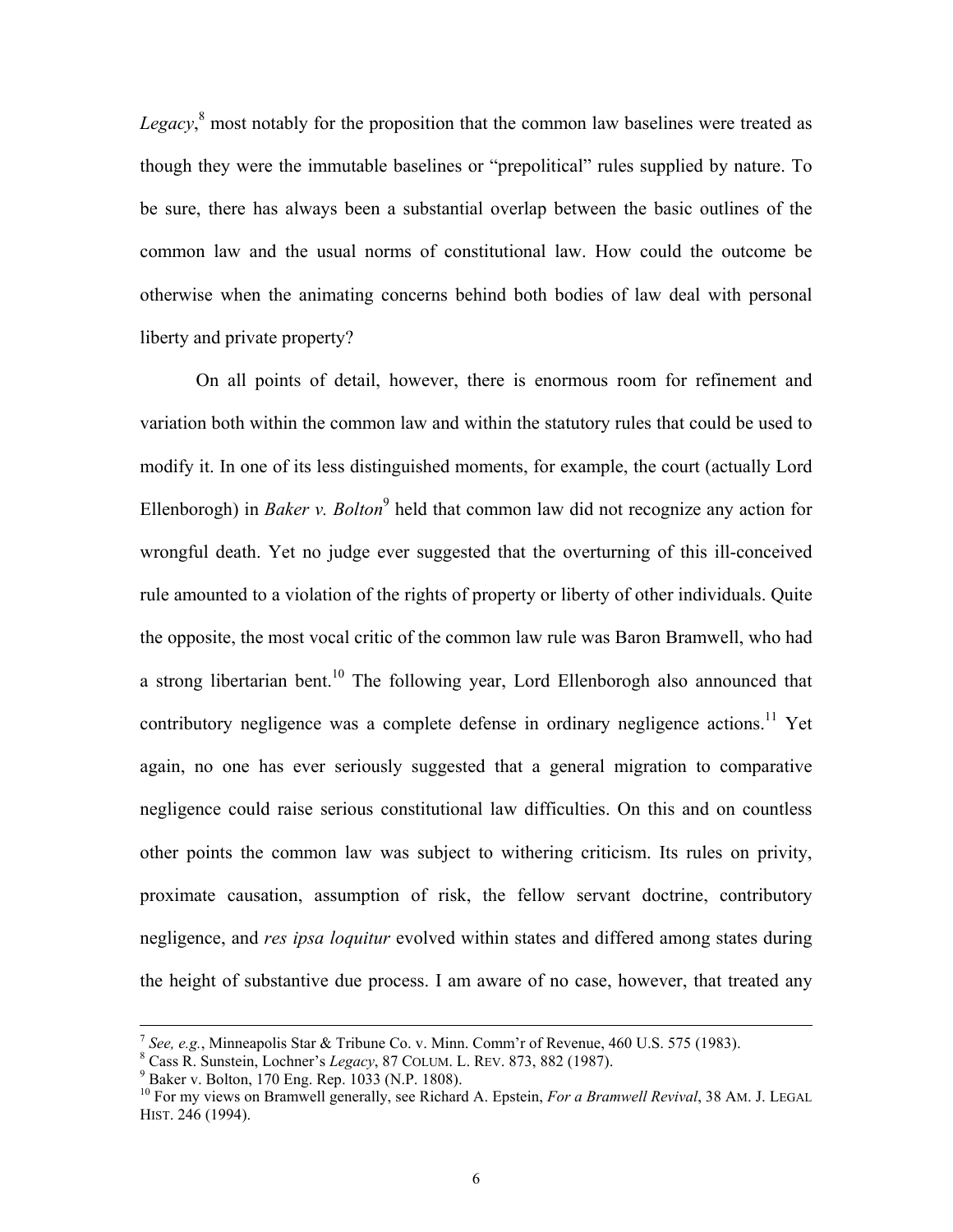one variation of the common law rules as so privileged that all others were condemned to constitutional oblivion under the relentless hammer of substantive due process. Here, as David Bernstein has recently documented with his customary thoroughness, constant judicial challenges to these fine points of tort law were routinely rebuffed in the Supreme Court.<sup>12</sup> In some cases the Court upheld statutory reforms of the common law rules, while in others it altered common law rules in its judicial capacity.<sup>13</sup> The explanation is simple. The justices said what they meant and meant what they said. They never once articulated a belief that all common law rules were immutable or prepolitical. But they did believe that tort rules typically fell within the state's police power to regulate health and safety, even when the Court abolished the contractual defense of assumption of risk.<sup>14</sup>

The ubiquity of these constitutional constants also decisively answers yet another common charge, namely, that the conceptual limitations of the English language prevents any powerful invocation of judicial authority. At root, the principles of economic liberty are no different from those that regulate relations under the First Amendment or relations

<span id="page-8-0"></span>

<sup>&</sup>lt;sup>11</sup> Butterfield v. Forrester, 103 Eng. Rep. 926, 927 (K.B. 1809).<br><sup>12</sup> For Bernstein's relentless historical dissection, see David Bernstein, Lochner's *Legacy's Legacy*, 82 TEX.<br>L. REV. (forthcoming Oct. 2003) (manuscrip

<span id="page-8-1"></span><sup>&</sup>lt;sup>13</sup> *See, e.g.*, Bowersock v. Smith, 243 U.S. 29, 34 (1917) (upholding a Kansas statute eliminating the fellow servant rule and the defenses of contributory negligence and assumption of risk); Jeffrey Mfg. Co. v. Blagg, 235 U.S. 571, 574-75, 578-79 (1915) (upholding an Ohio statute abrogating the fellow servant rule and the defenses of contributory negligence and assumption of risk defenses for employers with greater than five employees); Chi., Indianapolis, & Louisville Ry. Co. v. Hackett, 228 U.S. 559, 563-64, 567 (1913) (upholding an Indiana statute eliminating the fellow servant rule in railroad cases); Mo. Pac. Ry. Co. v. Castle, 224 U.S. 541, 544-45 (1912) (upholding a Nebraska statute abrogating the fellow servant rule and the defense of contributory negligence in railroad cases); Louisville & Nashville R.R. Co. v. Melton, 218 U.S. 36, 53, 57 (1910) (upholding an Indiana statute abolishing the fellow servant rule for railroad employees); Wilmington Star Mining Co. v. Fulton, 205 U.S. 60, 71-74 (1907) (upholding an Illinois statute abolishing the fellow servant rule for mining accidents); Minn. Iron Co. v. Kline, 199 U.S. 593, 598 (1905) (upholding a Minnesota statute abolishing the fellow servant rule in railroad cases); Tullis v. Lake Erie & W. R.R. Co. 175 U.S. 348, 351, 353-54 (1899) (upholding an Indiana statute abolishing the fellow servant rule in railroad accidents).

<span id="page-8-2"></span><sup>&</sup>lt;sup>14</sup> *See, e.g.*, Howard v. Ill. Cent. R.R. Co., 207 U.S. 463, 504 (1908) (striking down parts of the statute on Commerce Clause grounds but never once challenging the statutory elimination of the assumption of risk defense). The more sensible criticism of the case is that it gave the state *too* much power, not too little. *See also* Richard A. Epstein, *The Historical Origins and Economic Structure of Workers' Compensation Law*, 16 GA. L. REV. 775, 797-800 (1982) (describing the evolution of private workers' compensation plans).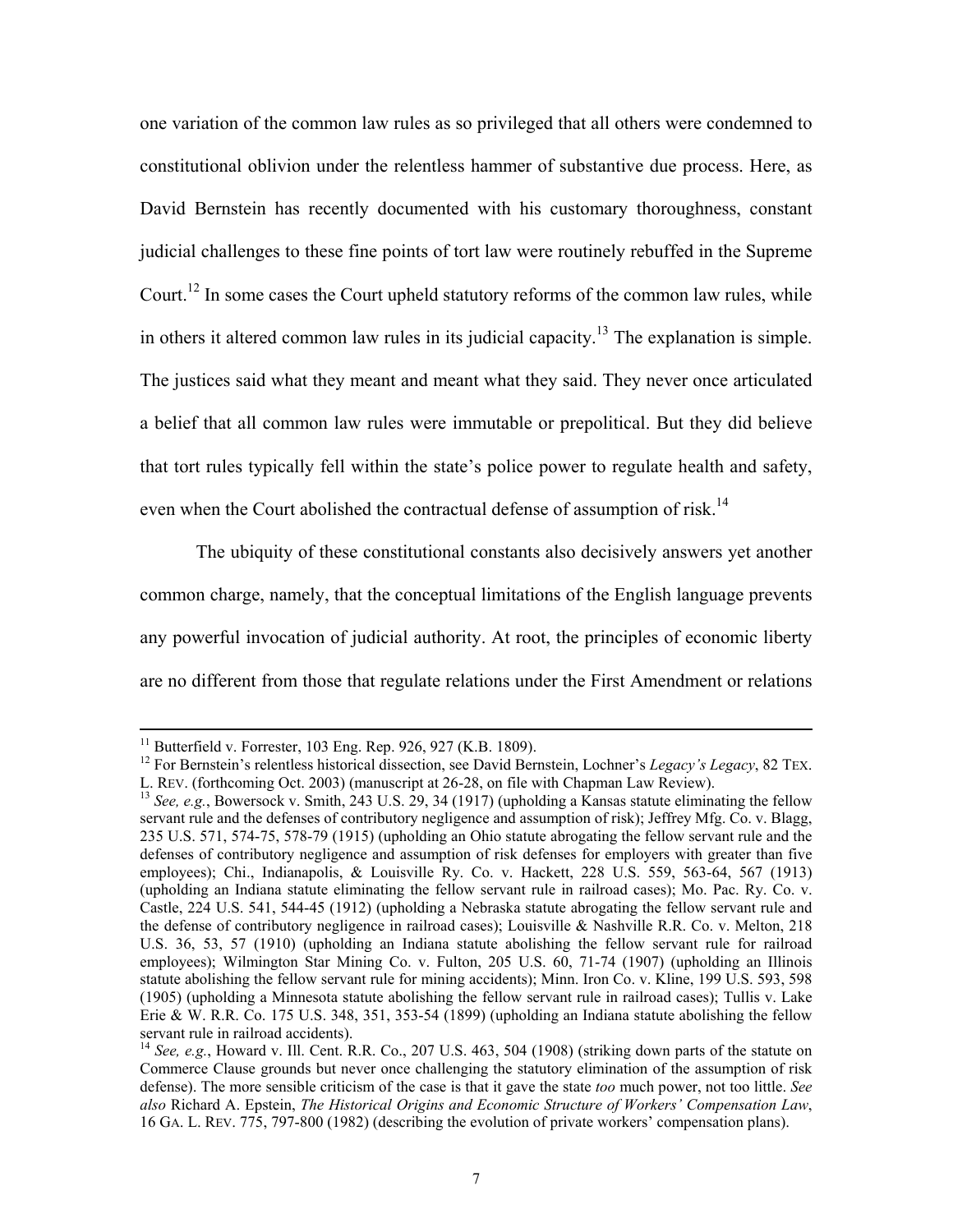among states under the Dormant Commerce Clause, areas in which stable and successful doctrine has emerged. My purpose below is to outline what the common framework rightly entails, and how its ubiquitous presence structures so much of our constitutional law. I shall begin by noting the common philosophical frameworks brought to constitutional interpretation to show how they converge sensibly on a single model. I shall then take this standard-issue model and apply it to cases drawn from various doctrinal areas to show how they all make use of a common conceptual framework.

#### II. AN ABUNDANCE OF CONSTITUTIONAL THEORIES

One reason why constitutional law is so difficult is that there are, to all appearances, multiple philosophical approaches that can be taken on the critical issues of property rights and personal liberties.<sup>15</sup> Many of the classical writers gravitated to a system of natural law. Others preferred to use the language of social contract, or at least social compact. Still others stressed the importance of tradition and orderly evolution in the development of social institutions. Finally, other writers stress the instrumental, efficiency or functional justifications of property rights as part of a comprehensive utilitarian, or at least consequentialist approach to the basic subject. We can thus appeal to natural rights, social contract, traditionalist and utilitarian theories to first design a constitution, and then to interpret its constitutive positions.

There is a common delight among authors to stress the differences between these stances in the kinds of authority they appeal to and the sorts of rules that they are said to generate. But in fact the differences as they play out in practice are small curlicues on the same larger comprehensive structure. The writers in the natural tradition knew that

<span id="page-9-0"></span><sup>&</sup>lt;sup>15</sup> For a summary of the various approaches, see MATTHEW H. KRAMER, ET AL., A DEBATE OVER RIGHTS: PHILOSOPHICAL ENQUIRIES (1998).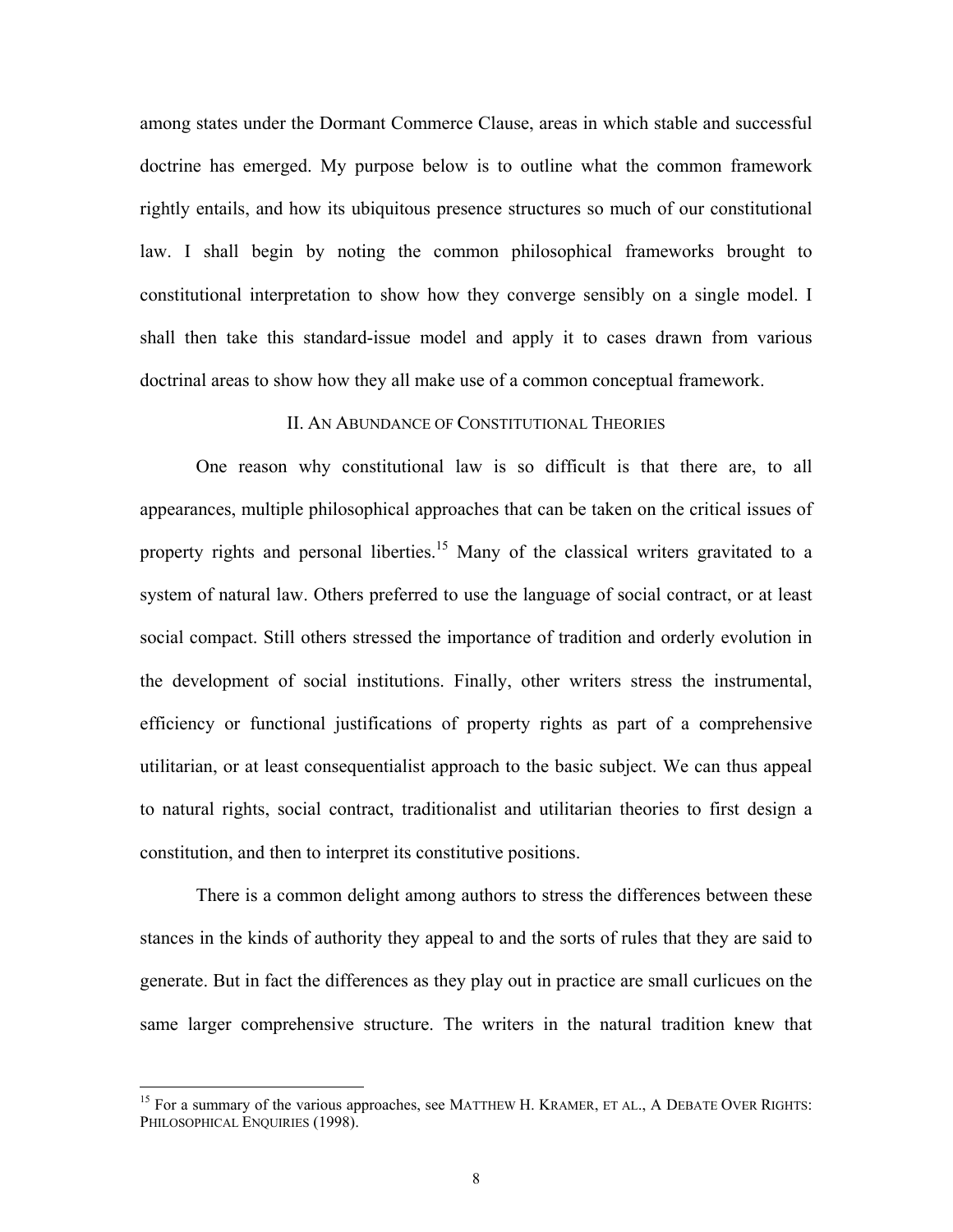natural human tendencies could lead to both virtuous and destructive human behaviors. They therefore tended to favor those laws that brought out the best in human nature, and thus encouraged individual flourishing. The bare articulation of their position does not give clear indications as to what those laws might be, but surely their position has no bite at all if any arbitrary assemblage of rights and duties will satisfy the dictates of the theory. So the natural lawyer has to look for benchmarks for the particular constellation of rights and duties that he wants to defend in the name of human flourishing.

<span id="page-10-0"></span>One obvious benchmark is the kind of legal arrangements that grow up naturally—that is without any conscious planning by some central government or agency. That is not difficult to do because, in the vast sweep of history, nation states with defined territories come relatively late in the game. Before then, there were a widespread set of customary practices and norms that evolved (naturally, of course) in order to keep the peace and to advance the ends of individual self-preservation. The natural lawyer looks to those biological imperatives and to the set of customary practices for inspiration. As early as Gaius and Justinian, natural law and common practice across nations are yoked together as part of a single conception.<sup>16</sup> But which of these practices count? Surely only those that lead to the purported end of a just and sustainable society. The practices of societies that do not endure cannot be the role model for the rest of us. So the exemplar becomes those societies whose rules promote the general welfare of the individuals involved. But why do they do this? Often it is because they agree that their overall success will be enhanced if they all agree to abide by certain rules that set up entitlements on the one hand and impose behavioral restrictions on the other. The social compact they wish to reach thus advances the utility of all the members of the group.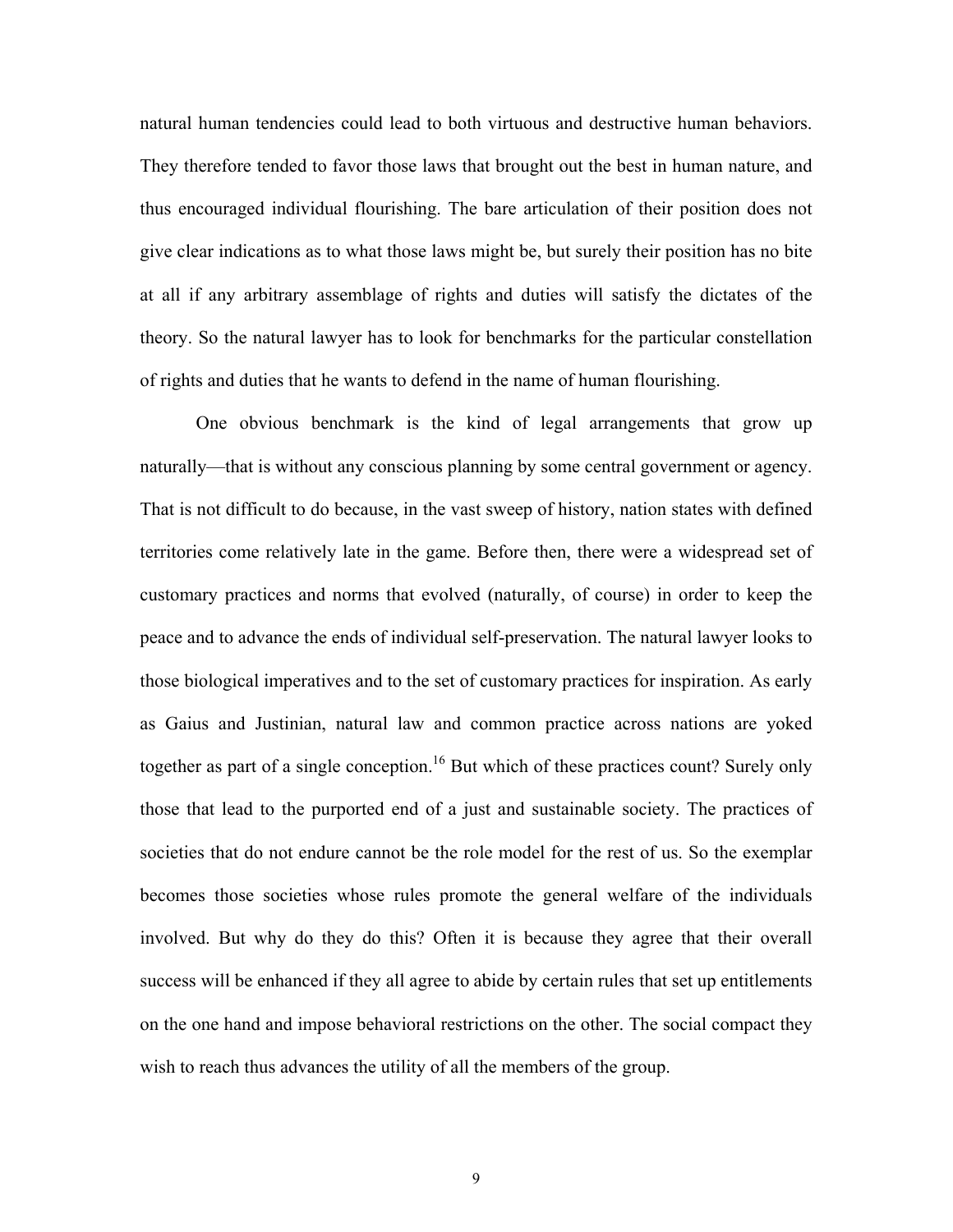It is therefore very hard in practice to disentangle natural law from customary practice, from social contract, or from general utility. Custom becomes the proof of a natural arrangement. But that arrangement is a system of trial and error that advances the general welfare of the people involved. Social contracts may be fictions, but the terms that are likely to make sense in these contracts are only those that work for the benefit of the various parties to the agreements, which is just what some utilitarian interested in consequences would desire. In the end, much of constitutional law, and indeed of political theory, is like Roshomon: each person gets a bit of the elephant and tends to describe it from one perspective. But the excluded elements come back in some secondary way. The natural law may not be utilitarian, but it does look to the utility of certain arrangements to show that they are in accordance with human nature.

The real task here is to figure out what the synthesis looks like before going to particular cases. The clusters of observed relationships are, in one sense, easy to identify. It is hard to think of how to begin the analysis of any constitutional order without some presumption in favor of general liberty of action. Why bother with the entire chore of setting up a constitutional government if we are comfortable with anarchy on the one hand or with tyranny on the other? We undertake that enterprise because we need to escape from a state of nature (or original position) in which each person is beholden to someone without being certain to whom. Yet tyranny itself needs no principles of separation of powers, checks and balances, or individual rights. The unwillingness to accept any special hierarchy, such as that involved with the divine right of kings, introduces notions of equal or like liberty on the ground floor. But freedom of action is

 <sup>16</sup> G. INST. 1.1-7 (Edward Poste trans.); J. INST. 1.1.4.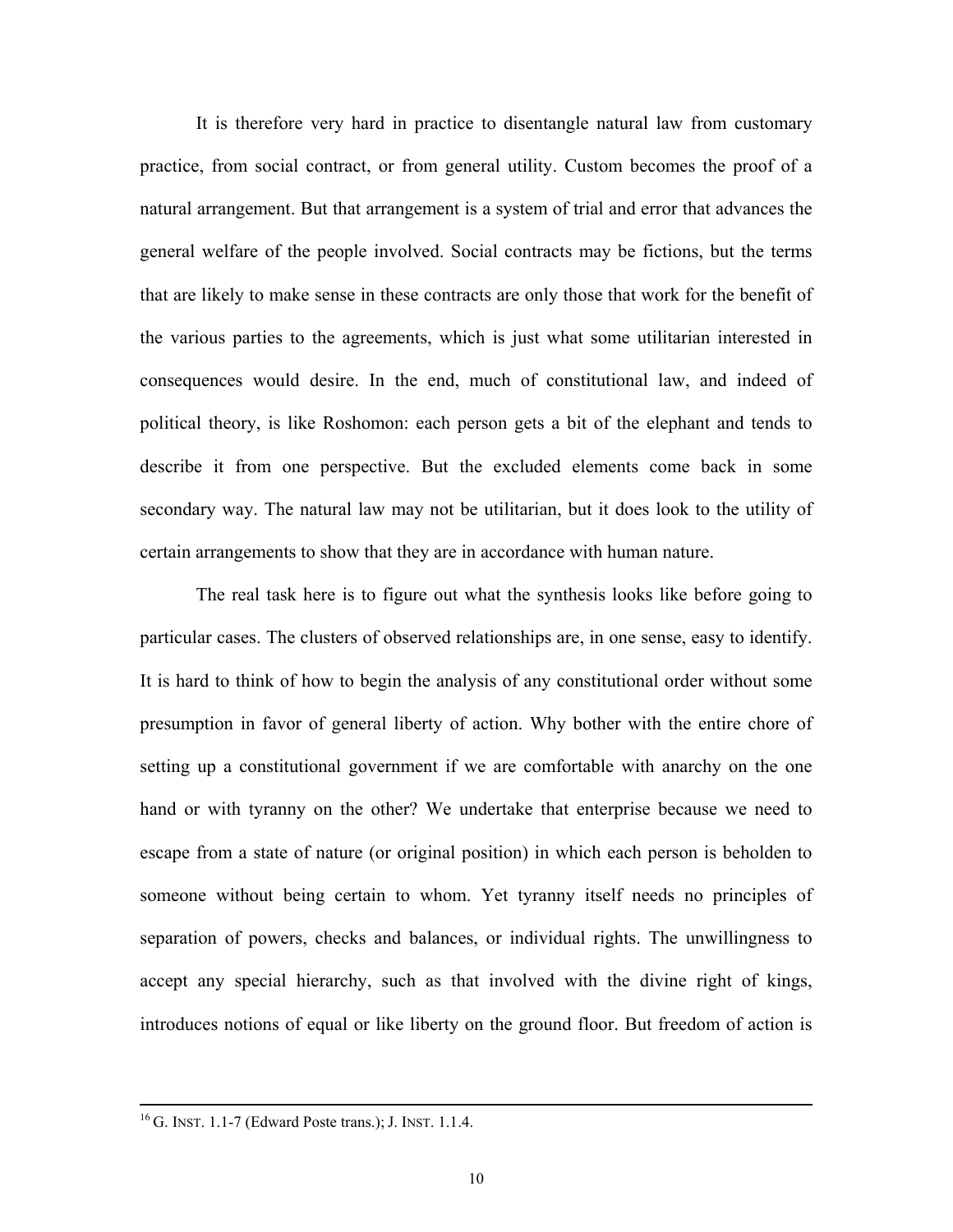only a presumptive good until it is shown to be an evil, which happens when that action is used to limit the like liberty of other individuals.

It is of such naïve stuff that we can trace the origins of individual autonomy, which figures large in anyone's system. Forget the difficult debates over euthanasia: is there anyone who thinks that any of the four approaches could be invoked to limit the choice of all individuals to accept or decline medical treatment of their own free will? Or is there any system that holds that no individuals should ever be allowed to acquire property out of a state of nature so that all individuals would starve for want of a universal agreement that might legitimize their actions? There is, in fact, a remarkable convergence to the rule of occupancy (first possession) in both Roman and common law countries, coupled with recognition that some limitations must be placed on the principle in certain circumstances. But those limitations are not invoked when large numbers of ordinary individuals are allowed to act in an uncoordinated fashion to claim some portion of the commons for themselves. Some people stress that all others give their "implied consent" when one person takes property out of the commons. Others refrain from the use of consent language and prefer to say that necessity is the origin of property, by which they mean that all individuals will perish unless they can avail themselves of nature's abundance.<sup>17</sup> But no matter which way the point is put, free individuals must be allowed to acquire and to retain property in order to survive. Every version of legal theory reaches this same result.

<span id="page-12-0"></span>By the same token, there is no legal theory that will treat all property rights as though they were absolute when real dangers may well come from their excessive protection. In most cases, two limitations must be respected in order for institutions of

11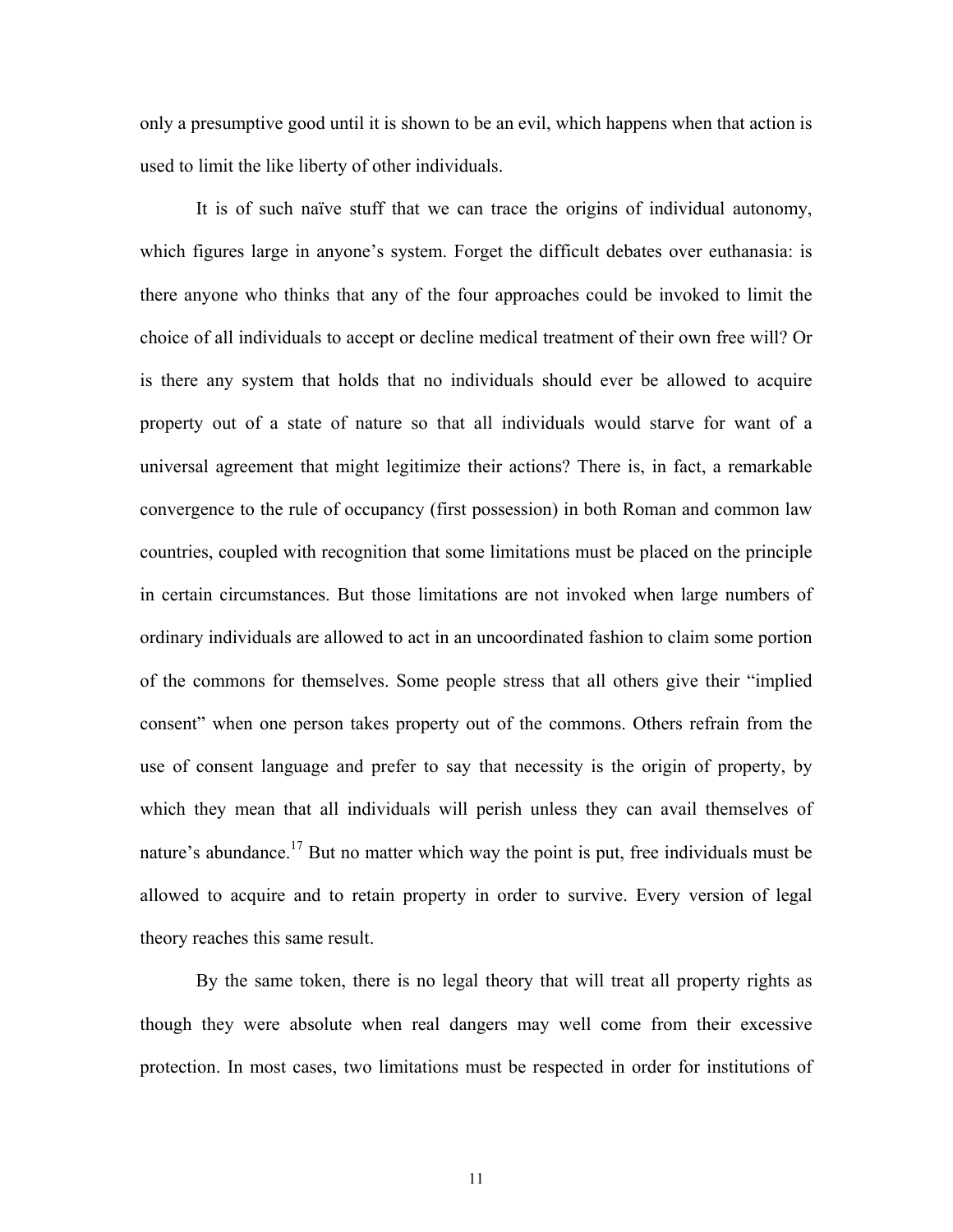liberty and property to survive. First, no one must be able to engage in actions that compromise the like liberty of other individuals. So long as self-preservation is the end of social organization, it will hardly do to allow one person to take steps that would maim or kill another. Hence the mutual renunciation of force becomes a hallmark of all natural law, social contract, and utilitarian theories of rights. In dealing with property, this proposition translates itself into the standard formula that no person is allowed to use his property to injure the property of another, which becomes the entering wedge for the common law of nuisance.

In some situations, moreover, the law of nuisance may well not suffice because there are system-wide social harms that can emerge even when one person does not invade the property of another, either by direct entry or by casting waste or fumes or other substances on his land. It is possible to think of limitations that could be imposed on all members of a given community for the benefit of all. The law thus has to respond to a variety of "prisoner's dilemma" games where the compensation given to each comes in the form of like restrictions imposed on the activities of others. For example, we have restrictions on the extent to which people can kill game or capture fish from the common pool in light of the risk that untrammeled access will reduce the stock on which all depend. We have developed a set of rules that limits access and seeks to guarantee fairness among the members by insisting that the rule hit as hard on one as it does on the other. We therefore use nondiscrimination principles as a way to limit state discretion when it is not quite clear just what form of restriction should be imposed in the first place.

 $17$  For a clear statement of both views, see 1 WILLIAM BLACKSTONE, COMMENTARIES  $*6$ .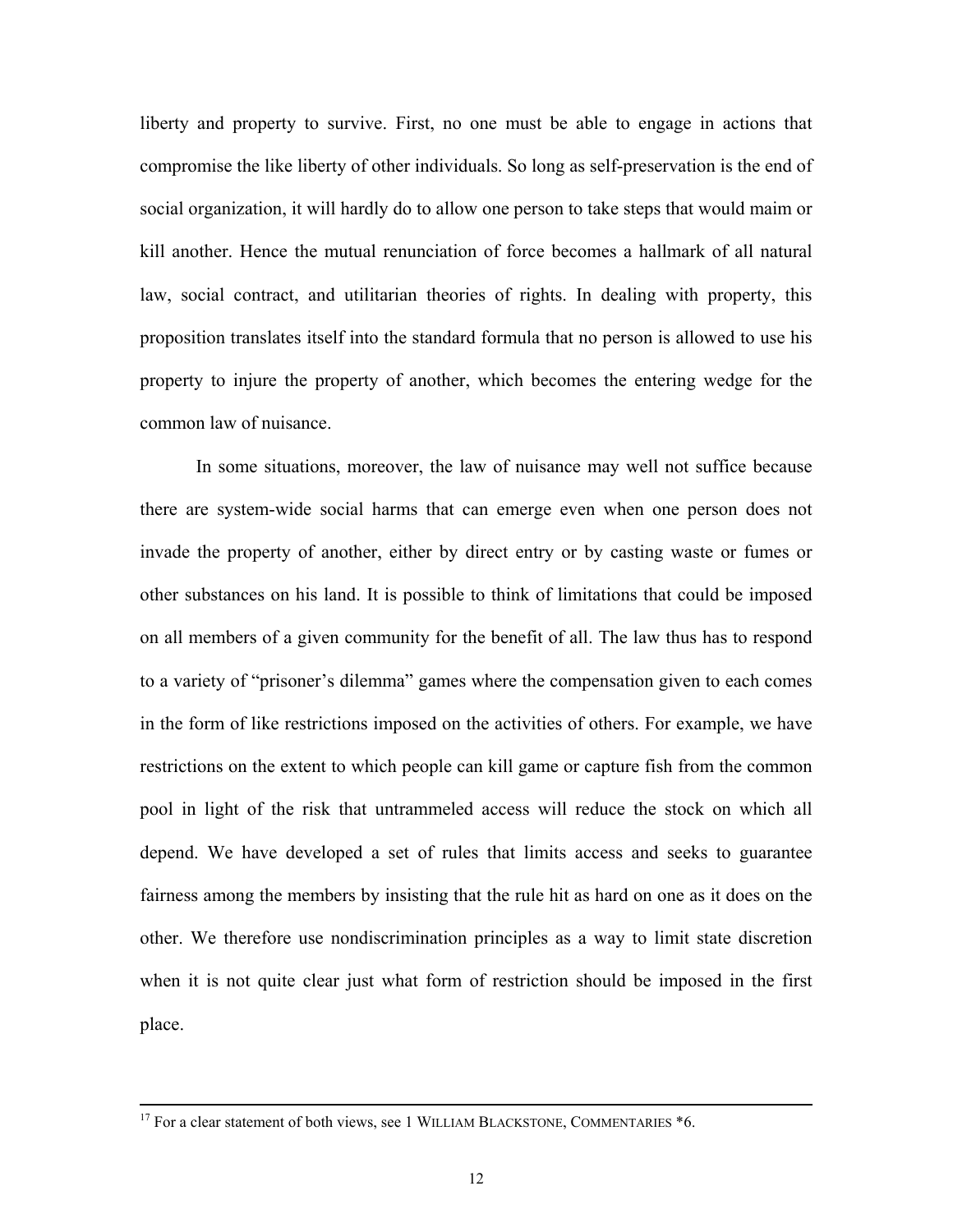However, in some instances, as when land is needed for a fort, the nondiscrimination principle will not suffice because it makes no sense to take scraps of land from hundreds of people when what is needed is a compact parcel of land located at a single critical point. So one person has to bear the brunt of government action that works for the benefit of all, rendering the nondiscrimination principle useless for the task at hand. The natural lawyer claims that compensation is owed to the party or parties singled out to bear a disproportionate share of the social burden. The social contract theorist comes out the same way because no individual would agree to join society if his fellows could confiscate all that he owned, even for some public purpose from which everyone benefited. And the utilitarian sees compensation as the way in which we have some guarantee that the project in question will produce social value in excess of the costs to its members. But all agree that the state only has this power for the benefit of society at large. No one would agree, for example, to a system wherein an individual could pay the legislature a fixed sum of money to condemn property that it would then turn over to him.

So, in quick succession, we have all the elements: private property; police power controls; common pool risks; nondiscrimination rules; just compensation; and public use. Many of these elements were expressed quite succinctly by Chancellor Kent in his leading nineteenth century *Commentaries on American Law*: "Every individual has as much freedom in the acquisition, use, and disposition of his property, as is consistent with good order, and the reciprocal rights of others."<sup>18</sup> Similar sentiments were expressed in *Van Horne's Lessee v. Dorrance*: "The constitution is certain and fixed; it contains the

<span id="page-14-0"></span><sup>&</sup>lt;sup>18</sup> 2 JAMES KENT, COMMENTARIES ON AMERICAN LAW 265 (New York, O. Halsted 1827).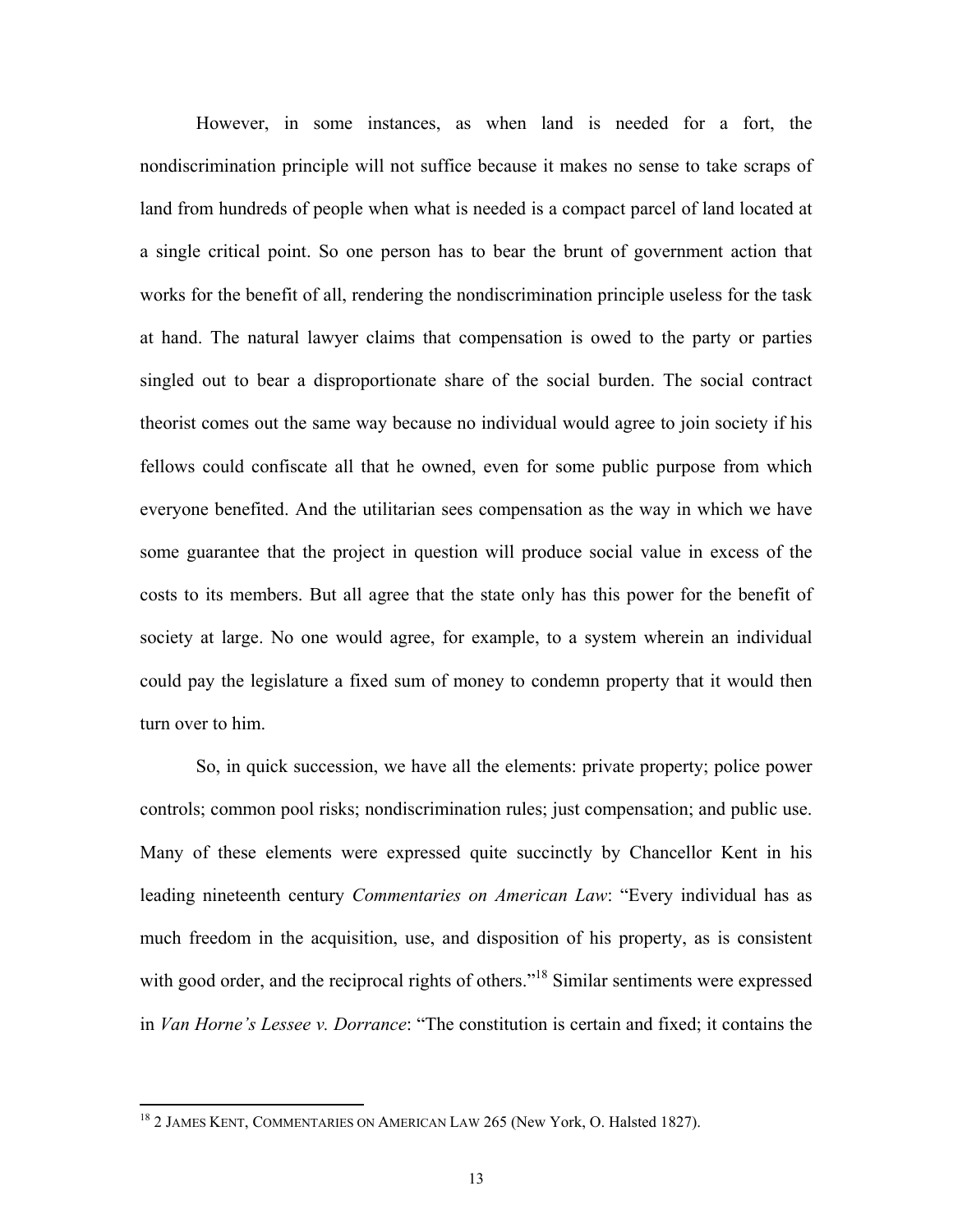permanent will of the people, and is the supreme law of the land  $\ldots$   $\mathbb{R}^{19}$  It "says to legislators, thus far ye shall go and no further.<sup> $20$ </sup> Thus, while

[e]very person ought to contribute his proportion for public purposes and public exigencies; but no one can be called upon to surrender or sacrifice his whole property, real and personal, for the good of the community, without receiving a recompense in value. This would be laying a burden upon an individual, which ought to be sustained by the society at large.<sup>[21](#page-15-2)</sup>

All the necessary ingredients are present in these quotations. The proposition that the Constitution is certain and fixed knocks out the ad hoc inquiries of the rational basis test. The rights of acquisition, use, and disposition capture the essence of property. The reference to good order is, albeit somewhat loose, a hint of the role of the law of nuisance. The reference to reciprocal rights and duties talks about the principle of equal liberty and works in tandem with the concept of proportionate contributions, which is the signal to a flat tax for the overall goods of the community at large, thereby negating any putative anarchist tendencies.<sup>22</sup>

In modern terms, the bottom line is that the presumption of liberty can be overcome only in those cases of a socially destructive "prisoner's dilemma" game or a genuine externality. Ordinary market competition does not fall into either of these categories. To be sure, all sellers in a given market face a prisoner's dilemma game, but the game is a virtuous antidote to monopoly power, which itself has always been regarded as an appropriate subject of regulation. This concept was made clear by Justice

<span id="page-15-0"></span><sup>&</sup>lt;sup>19</sup> 2 U.S. (2 Dall.) 304, 308 (1795).

<span id="page-15-1"></span>

<span id="page-15-3"></span><span id="page-15-2"></span>

<sup>&</sup>lt;sup>20</sup> *Id.* at 311.<br><sup>21</sup> *Id.* at 310.<br><sup>22</sup> "Tis true, Governments cannot be supported without great Charge, and 'tis fit every one who enjoys his share of the Protection, should pay out of his Estate his proportion for the maintenance of it." LOCKE, *supra*  note 1, at 380. *See also* ADAM SMITH, AN INQUIRY INTO THE NATURE AND CAUSES OF THE WEALTH OF NATIONS (1776), *reprinted in* 36 GREAT BOOKS OF THE WESTERN WORLD 401-49 (2d ed., Encyclopaedia Britannica, Inc. 1990).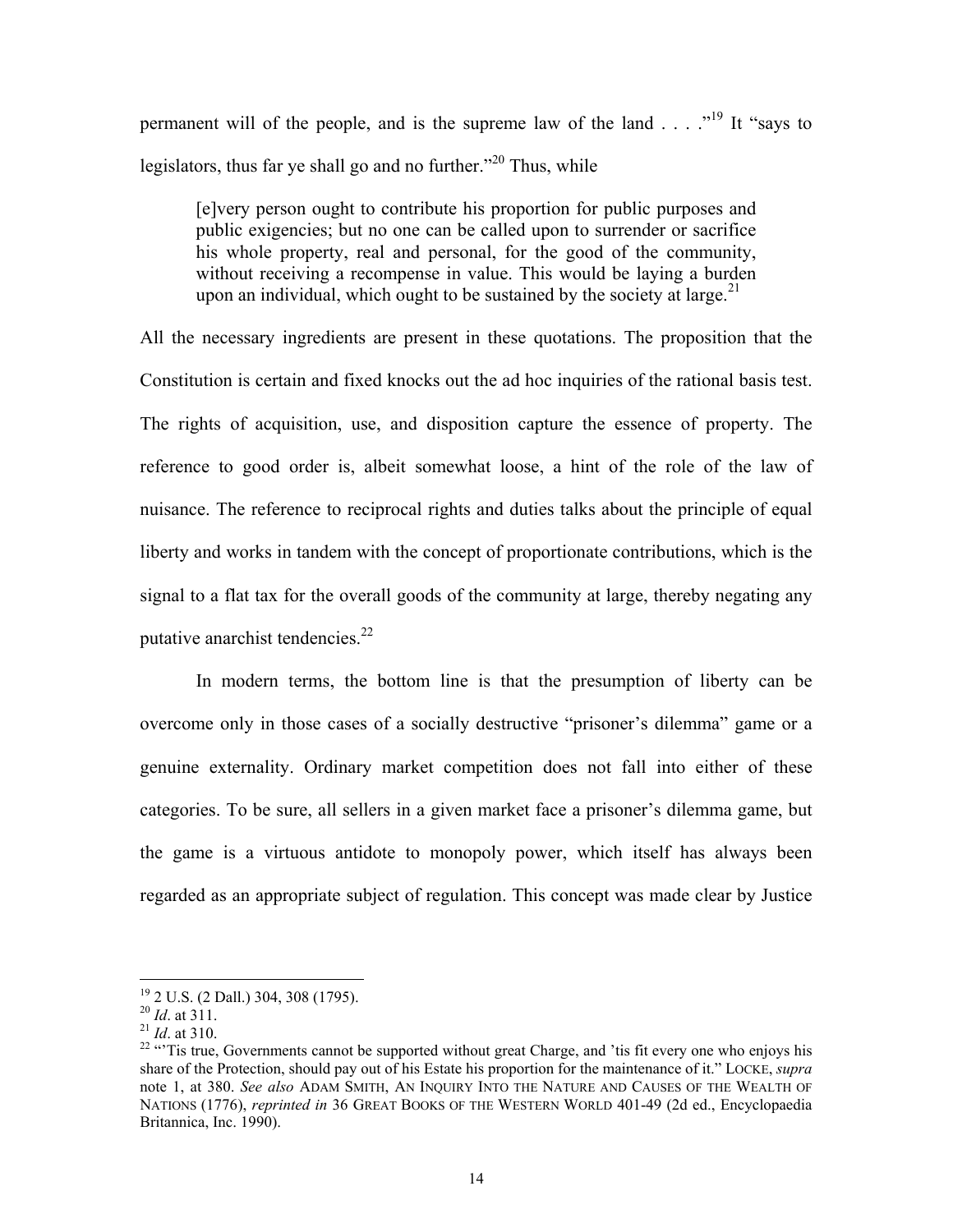Peckham in *Addyston Pipe & Steel Co. v. United States*, [23](#page-16-0) who six years later wrote the Supreme Court's majority opinion in the much maligned case of *Lochner v. New York*. [24](#page-16-1) The usual arguments against monopoly treated the single seller (like a common carrier) as though it had the power of coercion over individuals. That use of terminology creates the unfortunate impression that the refusal to deal is the same as putting a gun to someone's head, when no sane individual would be indifferent to those two possibilities. The point here is to express the uneasiness of putting any person in the position where he or she has no choices in obtaining goods needed for survival or convenience. That person-to-person view of matters dovetails neatly with the standard economic concern that output under monopoly is typically lower than it is under competition. Where monopoly is necessary (i.e., in cases of natural monopoly in which the costs of production decline over the relevant range of production), the forced break-up of a firm makes little sense, and rate regulation, fully tolerated in the nineteenth century, becomes the appropriate mode of attack on this social dislocation.

There is nothing about this approach that necessarily depreciates with time. When the affection for fixed and certain rules is articulated in modern cases, statutes are routinely struck down. Thus, the most famous blanket statement about property comes in a single sentence from Justice Black's opinion in *Armstrong v. United States*, which struck down an effort by the government to wipe out the superior ship liens (yes, a lien is property) by the simple expedient of taking the boat out of Maine waters. <sup>25</sup> The Court held that "[t]he Fifth Amendment's guarantee that private property shall not be taken for a public use without just compensation was designed to bar Government from forcing

<span id="page-16-0"></span> $23$  175 U.S. 211 (1899).

<span id="page-16-1"></span> $24$  198 U.S. 45 (1905).

<span id="page-16-2"></span> $25$  364 U.S. 40, 48 (1960).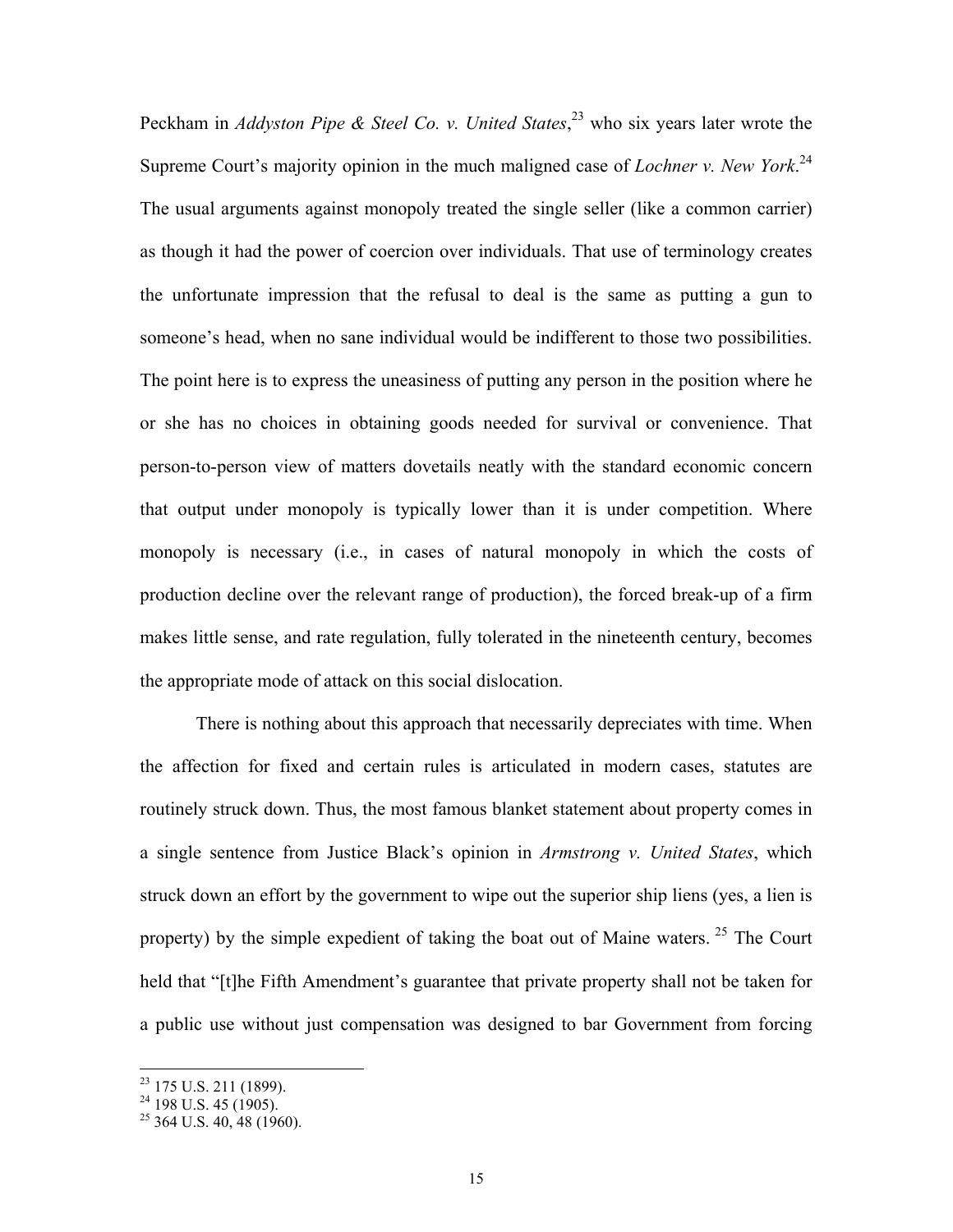some people alone to bear public burdens which, in all fairness and justice, should be borne by the public as a whole.["26](#page-17-0) But when the chips were down in *Penn Central Transportation Co. v. New York City*, [27 t](#page-17-1)he Court abandoned any effort to articulate rules, and instead wrote:

While this Court has recognized that the "Fifth Amendment's guarantee . . . [is] designed to bar Government from forcing some people alone to bear public burdens which, in all fairness and justice, should be borne by the public as a whole," this Court, quite simply, has been unable to develop any "set formula" for determining when "justice and fairness" require that economic injuries caused by public action be compensated by the government, rather than remain disproportionately concentrated on a few persons.[28](#page-17-2)

Downgrade the core proposition of *Armstrong* into a dependent clause, and the

Supreme Court can talk its way into the confiscation of air rights (for an admitted public use, to be sure) without a dime in compensation. We thus see in action one of the major techniques used to undermine the classical synthesis, a mixture of linguistic doubt and conceptual mushiness that translates itself effortlessly into a plea for legislative discretion. In making this defense of conceptual clarity, I do not wish to go on the fool's

<span id="page-17-0"></span><sup>26</sup> *Id*. at 49. The Court recently reiterated *Armstrong*'s rationale in *Tahoe-Sierra Preservation Council, Inc. v. Tahoe Regional Planning Agency*, 535 U.S. 302, 321 (2002). <sup>27</sup> 438 U.S. 104 (1978).

<span id="page-17-1"></span>

<span id="page-17-2"></span><sup>&</sup>lt;sup>28</sup> *Id.* at 123-24 (citing Armstrong v. United States, 364 U.S. 40, 49 (1960)) (internal citations omitted) (alterations in original). The passage then continues:

Indeed, we have frequently observed that whether a particular restriction will be rendered invalid by the government's failure to pay for any losses proximately caused by it depends largely "upon the particular circumstances [in that] case."

In engaging in these essentially ad hoc, factual inquiries, the Court's decisions have identified several factors that have particular significance. The economic impact of the regulation on the claimant and, particularly, the extent to which the regulation has interfered with distinct investment-backed expectations are, of course, relevant considerations. So, too, is the character of the governmental action. A "taking" may more readily be found when the interference with property can be characterized as a physical invasion by government, than when interference arises from some public program adjusting the benefits and burdens of economic life to promote the common good.

Id. at 124 (citing United States v. Cent. Eureka Mining Co., 357 U.S. 155, 168 (1958)) (internal citations omitted) (alteration in original). I have argued at length for the intellectual coherence of this position in Richard A. Epstein, *The Ebbs and Flows in Takings Law: Reflections on the* Lake Tahoe *Case*, *in* CATO SUP. CT. REV. 5-29 (2002).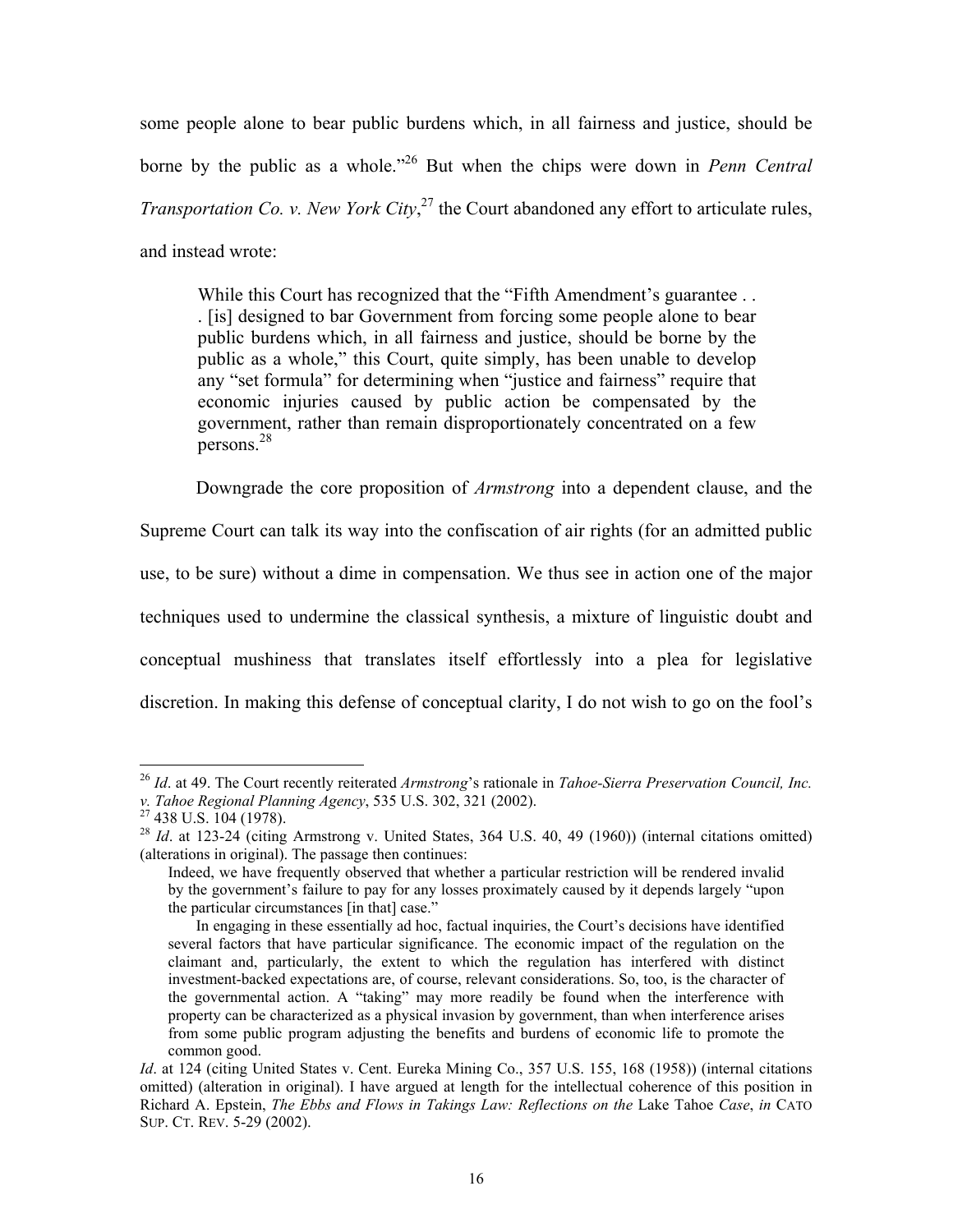errand of denying that this conceptual framework cuts out all wiggle room in particular cases. There are lots of marginal questions, as with any other legal framework: Just how many people must benefit for some use to be considered public? How does the nondiscrimination principle apply when all persons are not in quite the same place to begin with? How do property protections apply to water, where metes and bounds can establish boundaries between riparians? Or how does protection apply to the various forms of intellectual property? How does the police power apply when one statute both promotes health and blocks competition in different proportions at the same time? Such is life in the big city, for these doubts arise in connection with any area of law, including federalism and first amendment cases, where it has never been regarded as so serious an obstacle as to junk the entire apparatus. The differences in application, however, should not conceal the universality of the relevant building blocks.

#### III. THE THEORY APPLIED

In order to show how these pieces may be sensibly assembled, I shall examine cases drawn from four different substantive areas. Sometimes their doctrinal home—due process, property, contract, speech, religion—is difficult to pin down, but that is precisely the point. What matters is not the doctrinal pigeon hole, but the level of scrutiny and the concomitant willingness to apply the general framework. Here is how the analysis runs.

One of the most important economic liberties cases during the late nineteenth century was *In re Jacobs*, [29](#page-18-0) which struck down a statute that made it illegal for individuals to manufacture tobacco products in tenement units located in cities whose population exceeded  $500,000$ <sup>30</sup> As befits the general thesis, the New York Court of

1

<span id="page-18-0"></span><sup>&</sup>lt;sup>29</sup> 98 N.Y. 98 (1885).

<span id="page-18-1"></span><sup>30</sup> *Id*. at 115.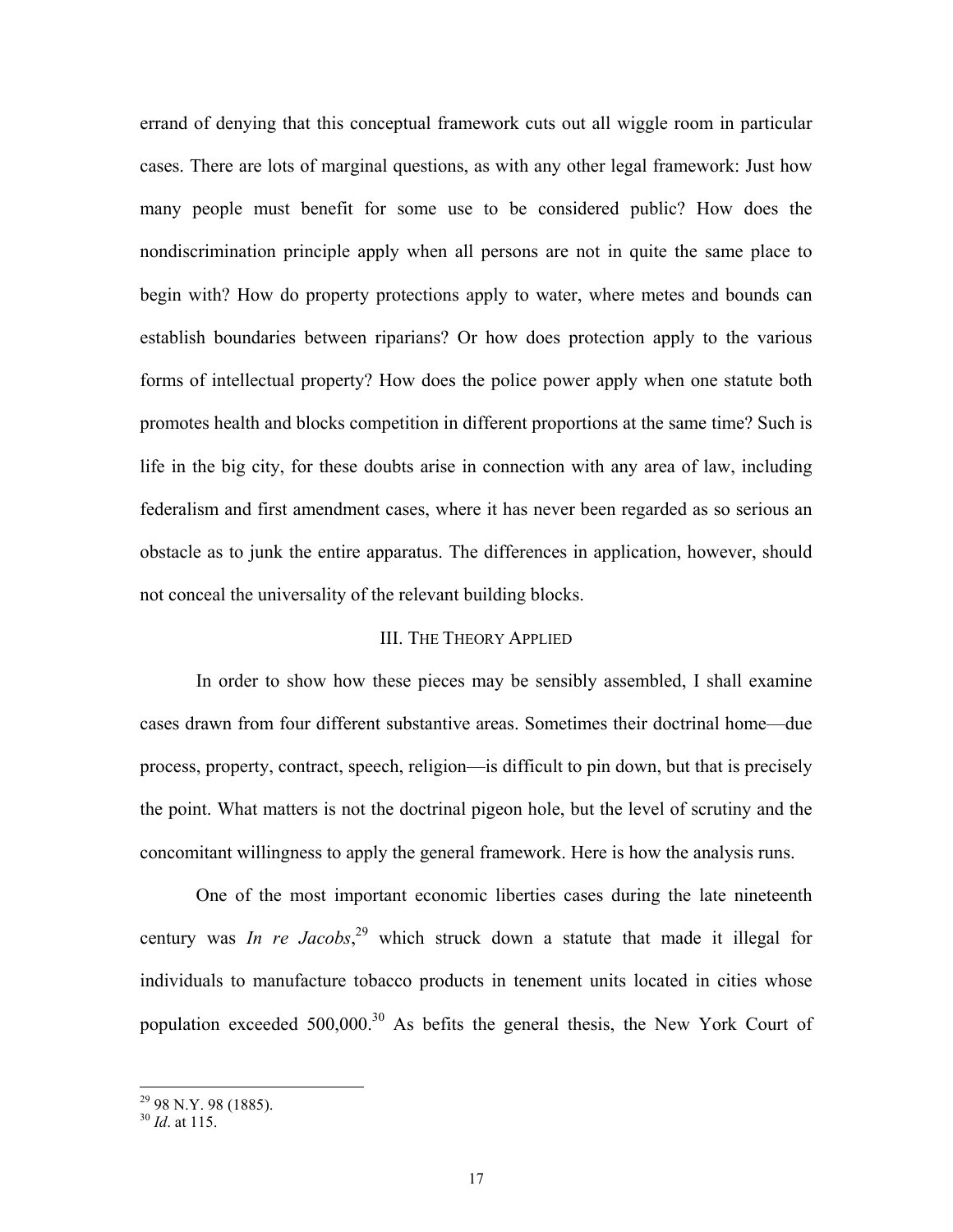Appeals did not trouble itself unduly with the question of whether the case was best thought of as a case involving the deprivation of property or of liberty, because the same conceptual frame applied to both. On the property side, the statute did not, of course, dispossess Jacobs from his own premises but only restricted its use, so that today it would be analyzed under the rubric of a regulatory taking. But here the Court thought the loss of use (not all use, but this particular use only) constituted a taking and held: "[A]ny law which destroys it or its value, or takes away any of its essential attributes, deprives the owner of his property."<sup>31</sup> This language is indeed very tough because the attributes of property refer to the rights of possession, use, and disposition that have always been regarded as the essentials of property from Roman times forward. Further, there is no intimation that this rule only applies after the plaintiff is somehow deprived of "all" viable economic use of the property, to use the modern standard.<sup>32</sup> By the same token, we should be careful as to what is meant by "destroys its value," for here it is the removal of the incident of ownership that results in that loss of value. The case would have come out quite the opposite way if economic value had been lost because the construction of new buildings had reduced the value of Jacob's tenement. The line between competition and protectionism applies no matter what clause is at issue. Unless there is a restriction on use, the risks of any change in value, positive or negative, fall to the property owner.

The same analysis is also applied to the liberty side of the equation because the statute in question "arbitrarily deprives him of his property and of some portion of his

<span id="page-19-1"></span><span id="page-19-0"></span>

<sup>&</sup>lt;sup>31</sup> *Id.* at 105.<br><sup>32</sup> The standard is enunciated most forcefully in *Lucas v. South Carolina Coastal Council*, 505 U.S. 1003, 1027 (1992). For its tortured application in connection with specific building restrictions, see *Bowles v. United States*, 31 Fed. Cl. 37, 46-49 (1994), and *Clajon Production Corp. v. Petera*, 70 F.3d 1566, 1577 (10th Cir. 1995).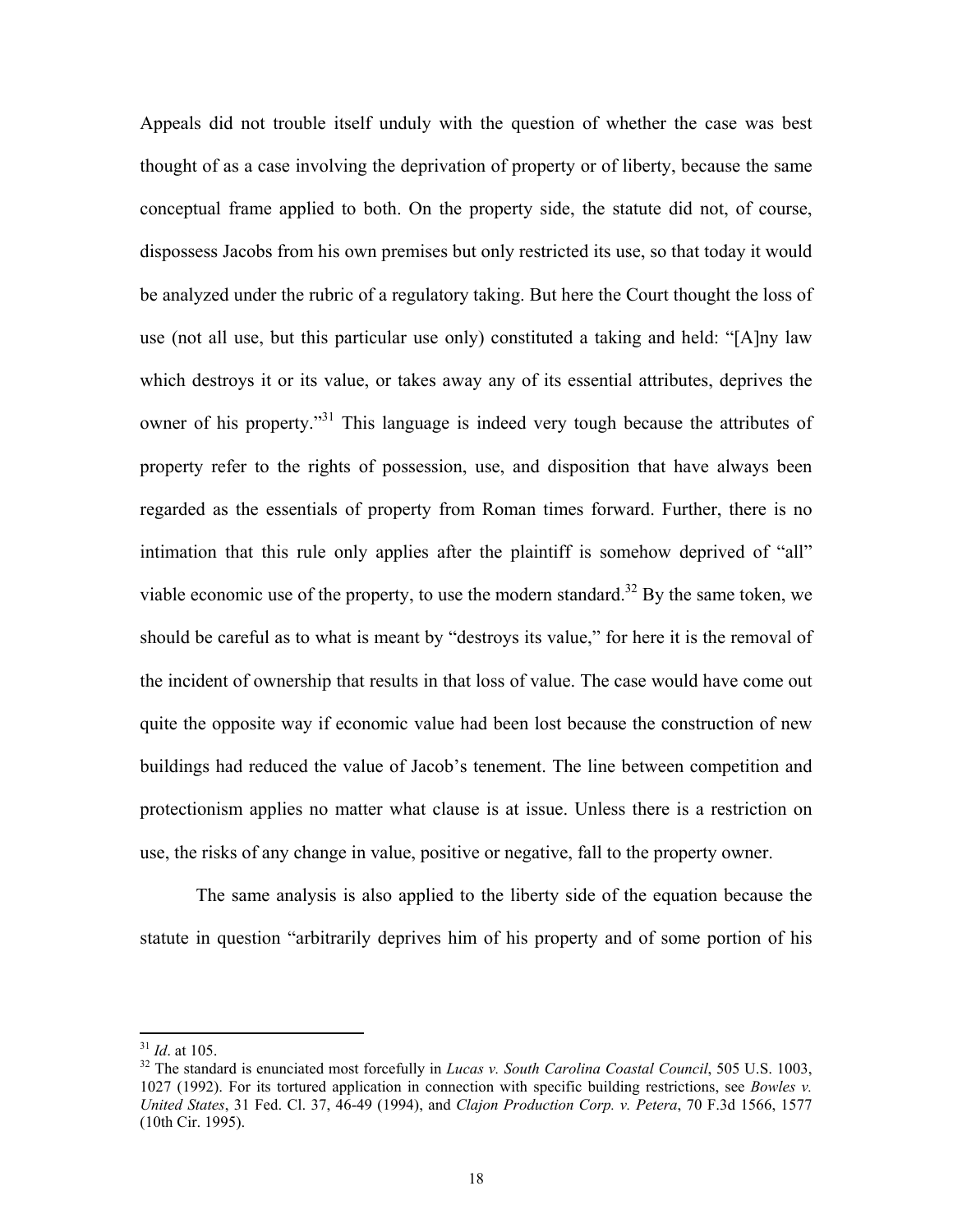personal liberty."[33](#page-20-0) Here again it was sufficient that some aspect of liberty was lost, even if other aspects were retained. Consistent with that view, the Court rejected the proposition that liberty should be defined to cover only those cases of imprisonment or loss of motion:

Liberty, in its broad sense as understood in this country, means the right, not only of freedom from actual servitude, imprisonment or restraint, but the right of one to use his faculties in all lawful ways, to live and work where he will, to earn his livelihood in any lawful calling, and to pursue any lawful trade or avocation.<sup>34</sup>

The term "lawful" here is not a "weasel word," but was used in part to connote that the manufacture of tobacco had been traditionally allowed elsewhere, and continued to be allowed everywhere in New York State, except for New York City and Brooklyn.

At the first stage, therefore, *Jacobs* gives the terms property and liberty the same broad meanings that they have in ordinary common law. No compensation of any sort was offered to Jacobs, so the case turned on the question of whether the statute bore a reasonable relationship to health and safety.<sup>35</sup> On that point, the alarm bells once again sounded. Although smoking tobacco could easily be regarded as dangerous, why so its manufacture? And if its manufacture was dangerous, why only in two large cities (Brooklyn was then a separate city) and not everywhere in New York State? If allowed everywhere in workplaces, then why not in homes, especially if the odors could not be detected in the next room? If allowed in single-family homes, then why not in tenements with three or more units? Although the Court in *Jacobs* could not have been populated with trained public choice economists, the text of the statute itself gives clear evidence that strong factions sought to rig labor markets to frustrate competition from small

<span id="page-20-0"></span><sup>33</sup> *Jacobs*, 98 N.Y. at 105. 34 *Id*. at 106. 35 *Id*. at 115.

<span id="page-20-1"></span>

<span id="page-20-2"></span>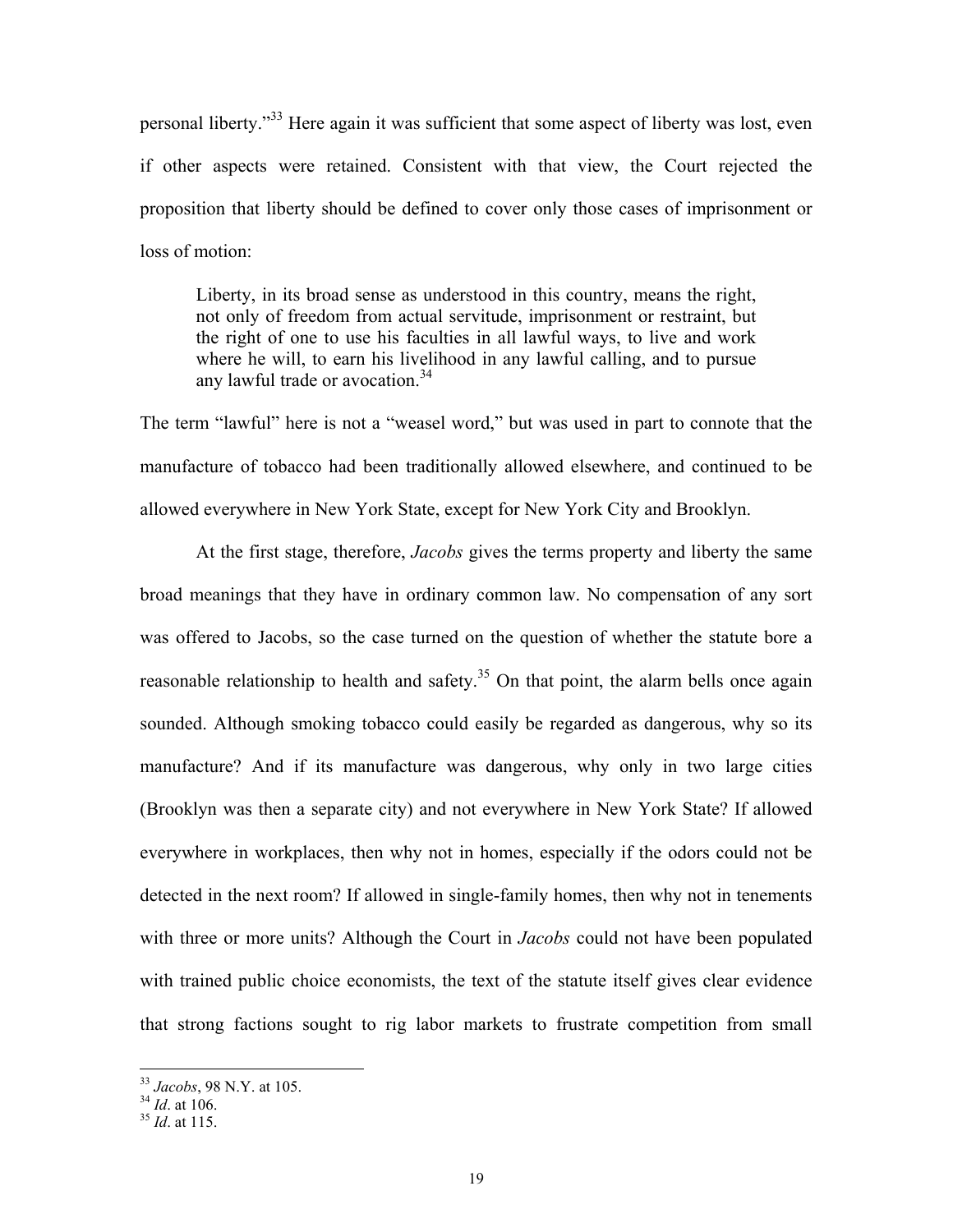independent operations. The case thus impinges both liberty and property in circumstances where there is no particular reason to distinguish between them. Indeed, once the New Deal jurisprudence took hold, the Fair Labor Standards Act of 1938 did regulate home labor for just these anticompetitive reasons.<sup>36</sup> All that it took to change the worldview was to combine a narrow definition of the property taken with a capacious reading of the police power: a one-two punch that is devastating to any coherent account of economic liberties.

As should be evident now, the decision in *Lochner* sits comfortably within the mainstream when read in light of the decision in *Jacobs*. As everyone knows, Lochner was convicted under a New York Statute that forbade any employee from working in certain kinds of bakeries for more than ten hours a day. The initial question was whether the liberty of contract under the Due Process Clause was infringed. Here, there could be no barrier of substantive due process after cases like *Jacobs* because, as was often done in this era, the phrase "without due process of law" was construed to cover cases where losses were imposed without just compensation.<sup>37</sup> With that doctrinal point to one side, the first question involved the scope of liberty under the Due Process Clause. Here, in language that parallels the broad definition of property in *Jacobs*, Justice Peckham relied on the strong answer he gave in *Allgeyer v. Louisiana*:

The liberty mentioned in that amendment means, not only the right of the citizen to be free from the mere physical restraint of his person, as by incarceration, but the term is deemed to embrace the right of the citizen to be free in the enjoyment of all his faculties; to be free to use them in all lawful ways; to live and work where he will; to earn his livelihood by any

<span id="page-21-1"></span><span id="page-21-0"></span>

<sup>36 29</sup> U.S.C. § 202 (West 1998). 37 *See, e.g.*, Chi., Burlington, & Quincy R.R. Co. v. City of Chicago, 166 U.S. 226, 235 (1897) (noting the equivalence between the requirements of due process and just compensation); Chi., Milwaukee, & St. Paul Ry. Co. v. Minnesota, 134 U.S. 418, 458 (1890) (holding that depriving railroads of the right to charge reasonable rates under an administrative order was tantamount "in substance and effect" to a deprivation of property without due process of law).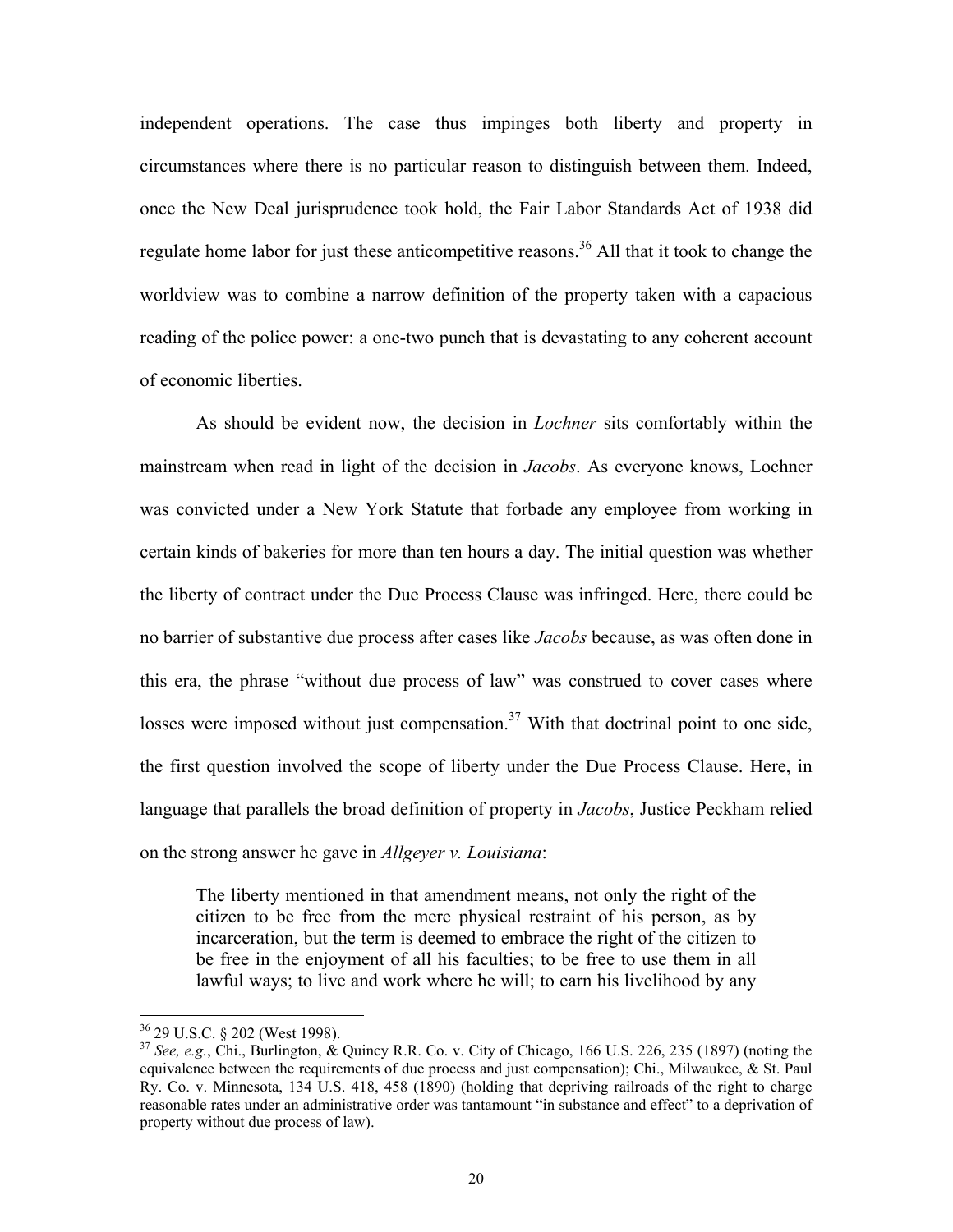lawful calling; to pursue any livelihood or avocation, and for that purpose to enter into all contracts which may be proper, necessary, and essential to his carrying out to a successful conclusion the purposes above mentioned.<sup>[38](#page-22-0)</sup>

Once again, compensation is not in the picture, so everything turns on the police power. There was a close debate between Justices Peckham and Harlan, but the incomplete coverage of the statute (some but not all bakers, exempted employers, and selfemployed individuals), coupled with the clear anticompetitive purpose (nonunion bakers worked longer shifts and slept on the job), made the anticompetitive element stronger. In addition, the removal of part time from the work place made it difficult to treat the case as one of *continuous* exposure with major cumulative losses, which is how Justice Harlan imagined the case to be. My point here is not so much to defend the particular result in the case, as to point out that it turns on the relative proportions of anticompetitiveness. This case comes close to the cusp. But it does not indicate that the line was not worth drawing. When all health aspects were removed from the case in *Adair v. United States*,<sup>39</sup> Justice Harlan switched sides and struck down a statute that authorized mandatory collective bargaining on the railroads.<sup>40</sup> All monopoly issues and no health issues removed the mixed motive issues under the police power.

Indeed, a unanimous Supreme Court sustained the workmen's compensation statute against constitutional challenge in a decision by Justice Pitney,  $41$  just two years after he *correctly* struck down a state statute that authorized collective bargaining in

<span id="page-22-0"></span><sup>38</sup> 165 U.S. 578, 589 (1897). The Louisiana statute struck down in *Allgeyer* prohibited any out-of-state firm from entering into a contract for marine insurance unless it was licensed to do business in Louisiana, even when the contract was concluded in New York. *Id*. at 579 (dead meat under the modern interpretation of the Dormant Commerce Clause).<br><sup>39</sup> 208 U.S. 161 (1908). *See also* Coppage v. Kansas, 236 U.S. 1 (1915).<br><sup>40</sup> *Adair*, 208 U.S. at 180.<br><sup>41</sup> N.Y. Cent. R.R. Co. v. White, 243 U.S. 188, 209 (1917).

<span id="page-22-1"></span>

<span id="page-22-2"></span>

<span id="page-22-3"></span>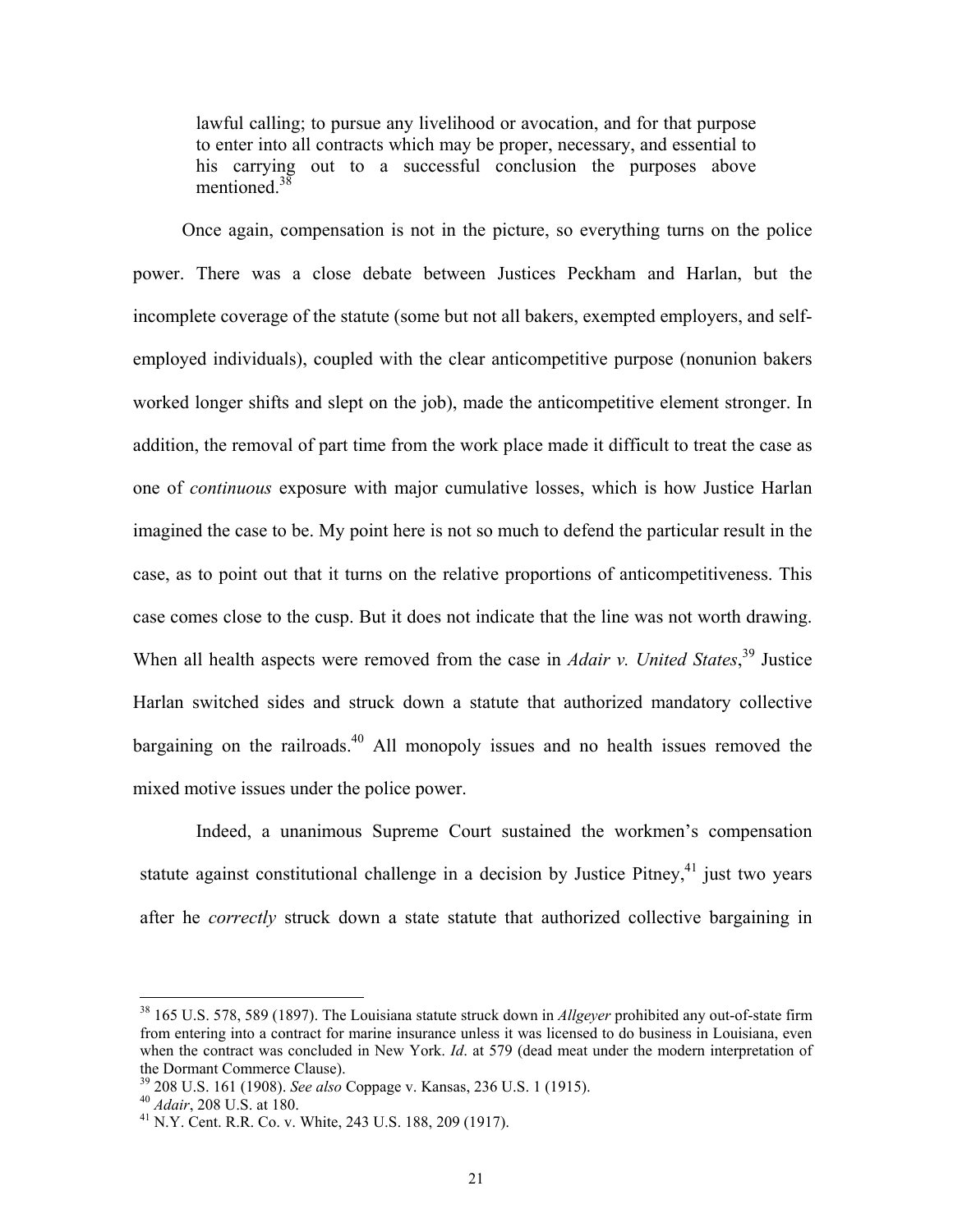*Coppage v. Kansas*. [42](#page-23-0) The point here has nothing to do with the immutable nature of the common law, for both of these statutes mark limitations on freedom of contract. Rather, this is a case where the judges said what they meant and meant what they said. They could see the connection between worker's compensation statutes on the one hand, and worker health and safety on the other. No such connection was discernible with the labor issue.

The broad definition of liberty given in *Allgeyer* is not only important for economic matters, but is capable of principled expansion into a range of other issues as well. Just that type of expansion took place in two key cases: *Meyer v. Nebraska*<sup>43</sup> and *Pierce v. Society of Sisters*. [44](#page-23-2) The former case overturned a conviction for teaching the German language to schoolchildren.<sup>45</sup> The latter overturned a rule that prohibited the education of children in parochial schools.<sup>46</sup> Both of these statutes fell within the broad definition of liberty adopted by Justice McReynolds, who wrote:

Without doubt, [liberty] denotes not merely freedom from bodily restraint, but also the right of the individual to contract, to engage in any of the common occupations of life, to acquire useful knowledge, to marry, establish a home and bring up children, to worship God according to the dictates of his own conscience, and, generally, to enjoy those privileges long recognized at common law as essential to the orderly pursuit of happiness by free men.<sup>47</sup>

Before dismissing those words as idle chatter, it is worthwhile to recall the forces that McReynolds, himself an anti-Semite, had derailed. The 1922 Oregon statute struck down in *Pierce* did not have a noble heritage.

<span id="page-23-0"></span><sup>42</sup> *Coppage*, 236 U.S. 1, 26 (1915). 43 262 U.S. 390 (1923).

<span id="page-23-1"></span>

<span id="page-23-2"></span><sup>&</sup>lt;sup>44</sup> 268 U.S. 510 (1925).<br><sup>45</sup> Meyer, 262 U.S. at 403.

<span id="page-23-3"></span>

<span id="page-23-4"></span><sup>&</sup>lt;sup>46</sup> *Pierce*, 268 U.S. at 536. 47 *Meyer*, 262 U.S. at 399.

<span id="page-23-5"></span>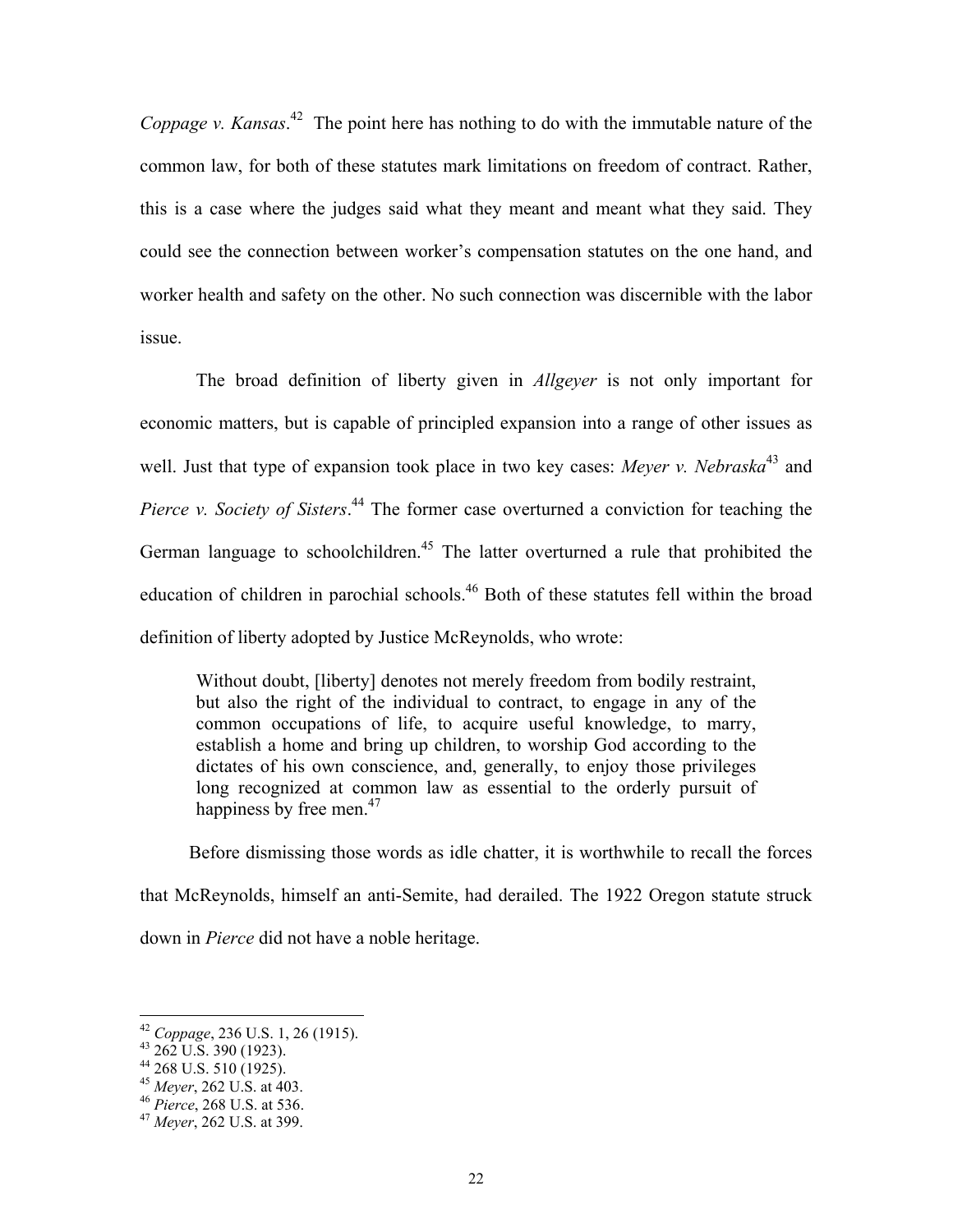The measure was supported by Masons, the Ku Klux Klan, and patriotic societies and vociferously opposed by Roman Catholic groups, Lutherans, and Seventh-Day Adventists, as well as much of the state's press. The purpose of the measure was to destroy nonpublic schools, which enrolled only 7 percent of the children in the state. $48$ 

Consistent with the general analysis, McReynolds did not ignore the role of police

power justifications, but noted that the state had the power

reasonably to regulate all schools, to inspect, supervise and examine them, their teachers and pupils; to require that all children of proper age attend some school, that teachers shall be of good moral character and patriotic disposition, that certain studies plainly essential to good citizenship must be taught, and that nothing be taught which is manifestly inimical to the public welfare.<sup>49</sup>

He did not go into the details of this explication, and had no occasion to address the genuine risk that state regulation pursuant to this mandate could be made so onerous and costly as to make it impossible for any private school to function—which is why the intermediate scrutiny standard must be maintained in the first place. However, it is painfully clear that this total ban had to fail under any police power justification, except for the autocratic claim that state security depends on state domination, which marred Justice Frankfurter's ill-starred marriage of safety and national security in *Minersville School District v. Gobitis*. [50](#page-24-2) 

 $\overline{a}$ 

<sup>49</sup> *Pierce*, 268 U.S. at 534. 50 *py 91 Pierce*, 268 U.S. at 534. 50 310 U.S. 586, 595 (1940), *overruled by* W. Va. State Bd. of Educ. v. Barnette, 319 U.S. 624 (1943). Justice Frankfurter wrote in an indirect appeal to the safety element of the police power justification:

<span id="page-24-0"></span><sup>&</sup>lt;sup>48</sup> Diane Ravitch, *American Traditions of Education*, *in* A PRIMER ON AMERICA'S SCHOOLS 12 (Terry M. Moe ed., 2001).

<span id="page-24-2"></span><span id="page-24-1"></span>

Nor does the freedom of speech assured by Due Process move in a more absolute circle of immunity than that enjoyed by religious freedom. Even if it were assumed that freedom of speech goes beyond the historic concept of full opportunity to utter and to disseminate views, however heretical or offensive to dominant opinion, and includes freedom from conveying what may be deemed an implied but rejected affirmation, the question remains whether school children, like the Gobitis children, must be excused from conduct required of all the other children in the promotion of national cohesion. We are dealing with an interest inferior to none in the hierarchy of legal values. National unity is the basis of national security. To deny the legislature the right to select appropriate means for its attainment presents a totally different order of problem from that of the propriety of subordinating the possible ugliness of littered streets to the free expression of opinion through distribution of handbills. *Id*.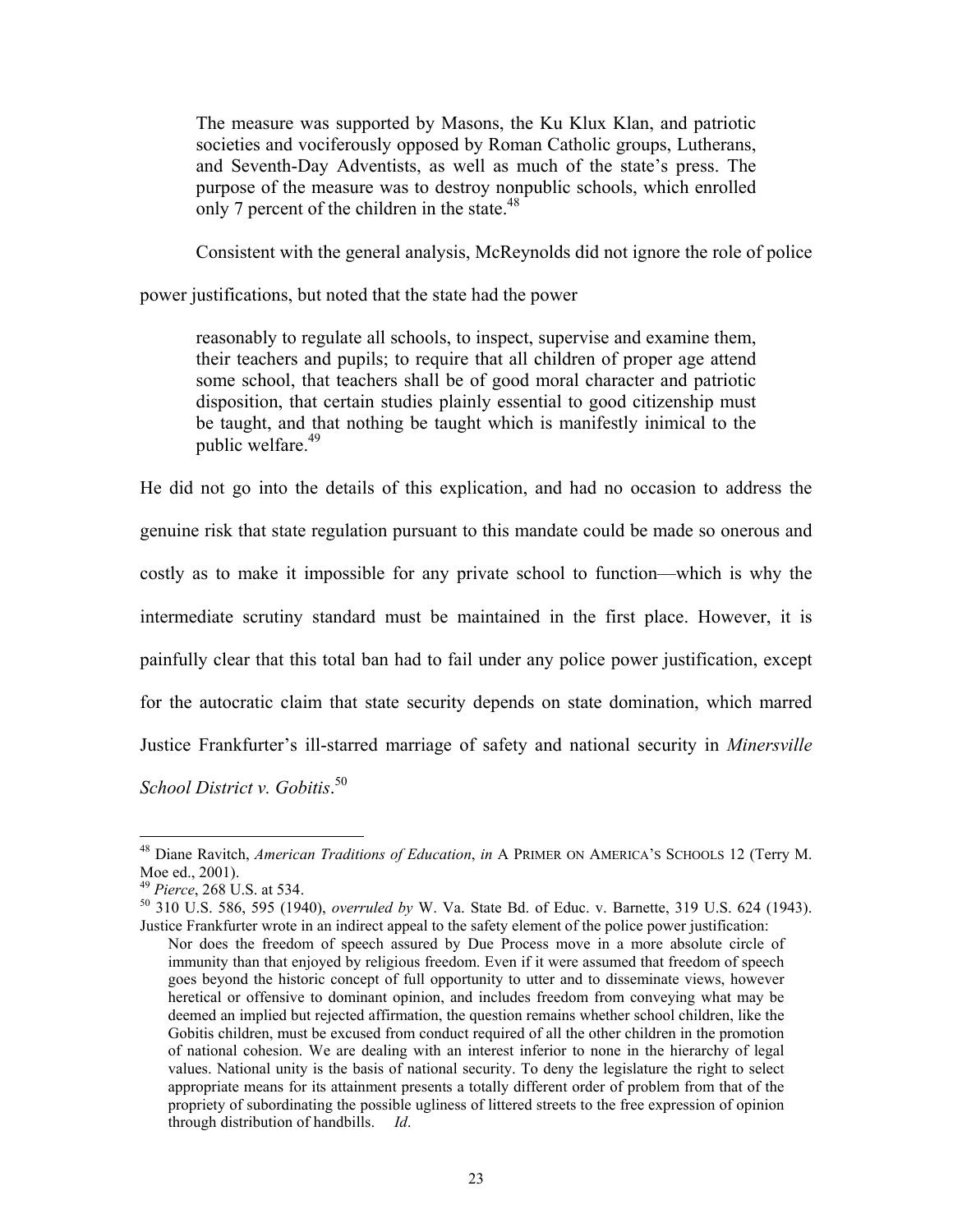The modern dislike of *Lochner* and substantive due process has not led to the repudiation of either *Meyer* or *Pierce*, but simply to their recharacterization.<sup>51</sup> They are now treated as involving First Amendment rights of speech, association, and religion. That shift cannot be justified on the ground that *Meyer* and *Pierce* misapplied their own conceptual framework. Rather, that opportunistic shift only makes sense for one reason: the level of scrutiny is higher so that the rational basis analysis is not allowed to eviscerate the basic protection through a broad reading of the police power, which in these areas is kept within the traditional boundaries it occupied for economic liberties elsewhere.

The Supreme Court has, to say the least, been inconsistent in applying this general framework in all religious contexts. In *Employment Division v. Smith*, [52](#page-25-1) Justice Scalia took the position that the Free Exercise Clause of the First Amendment did not extend to illegal actions (here, the smoking of peyote under tightly controlled circumstances).<sup>53</sup> The resulting outcry is best explained by one simple reason. The health and safety justifications for the drug prohibition in this limited circumstance looks to be vanishingly weak, so much so that the state itself had not bothered to prosecute, so that collaterally the issue was raised on the question of whether Smith could be denied employment benefits because of the commission of this particular crime. Justice Scalia held that the Free Exercise Clause "does not relieve an individual of the obligation to comply with a 'valid and neutral law of general applicability on the ground that the law proscribes (or prescribes) conduct that his religion prescribes (or proscribes).<sup>554</sup> Note what this formulation does to the general inquiry. It concedes that religious liberty is abridged, but

<span id="page-25-3"></span><span id="page-25-0"></span><sup>&</sup>lt;sup>51</sup> *See* Gerald Gunther, Constitutional Law 491 (12th ed. 1991).<br><sup>52</sup> 494 U.S. 872 (1990).

<span id="page-25-1"></span>

<span id="page-25-2"></span><sup>53</sup> *Id*. at 878-79.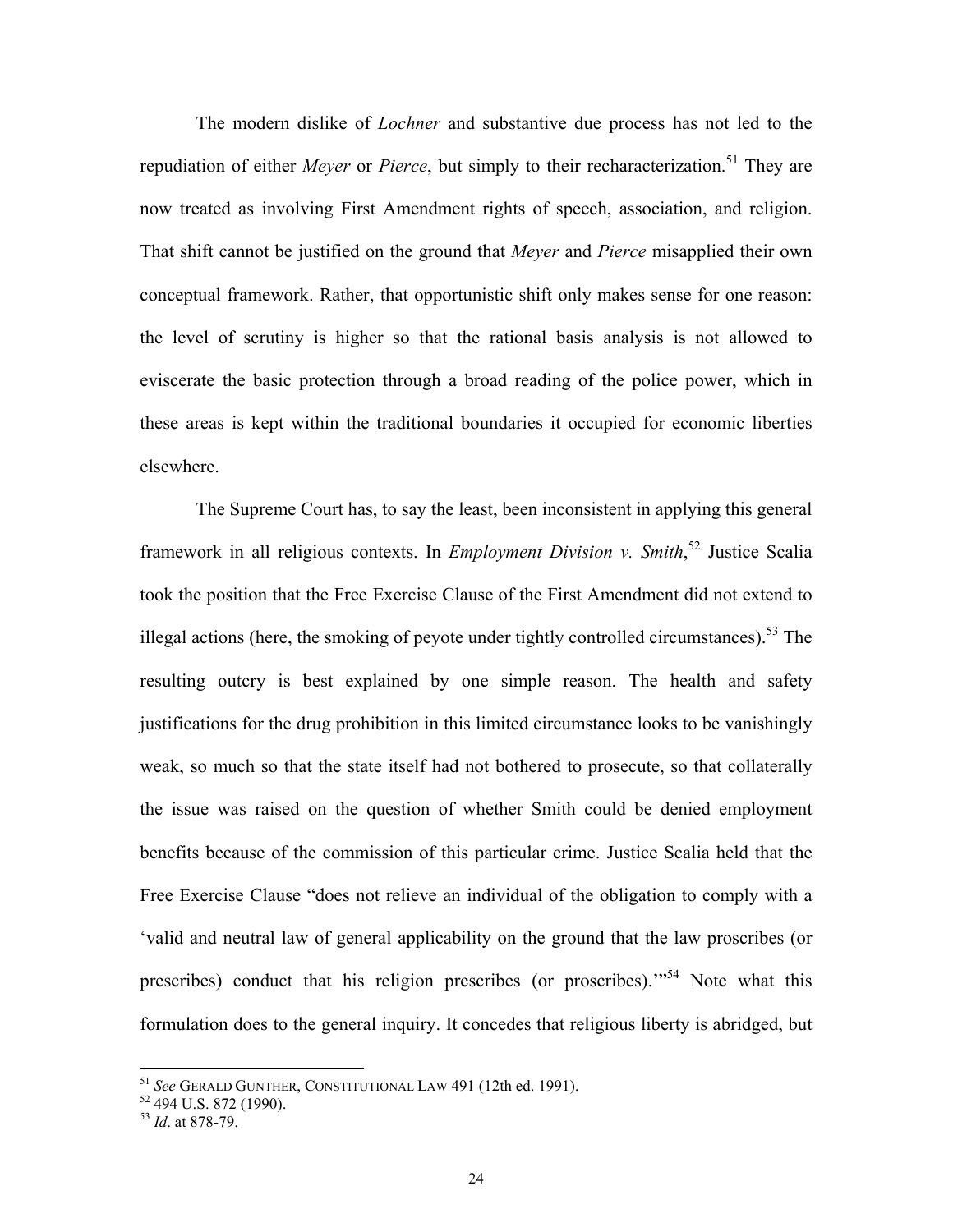then avoids the negative implications of that position by holding that the police power requirement is satisfied so long as the rule, any rule, is one of generally applicability. In effect the decision relies on a formal account of nondiscrimination to insulate from a review a statute that has, to say the least, a disparate impact on the individuals subject to its commands. *Smith*, it must be recalled, does not raise the bogus claim that the free exercise of religion is so broad as to allow the members of Smith's tribe to smoke peyote (let alone cyanide) whenever and wherever they so choose. Nor is it, evidently, a case where the religious group defends its right to receive welfare benefits without having to contribute a penny in funding.

In some cases, however, the police power issues are a bit closer. In *Church of the Lukumi Babalu Aye, Inc. v. City of Hialeah*, [55](#page-26-0) the practitioners of the Santeria religion, brought by slaves from Africa to Cuba, engaged in widespread ritual slaughter which the City of Hialeah sought to prohibit by an emergency ordinance as "inconsistent with public morals, peace or safety."[56](#page-26-1) An exception was made for slaughters undertaken by licensed establishments for slaughtering animals for ordinary consumption. In striking down the ordinance, Justice Kennedy hit on all the familiar themes in his analysis of the singling out of some religious groups for special treatment, noting how the animus directed to a particular group could taint an otherwise neutral ordinance.<sup>57</sup> As in *Pierce*, the Court noted that ordinances narrower than a total ban could achieve whatever legitimate goals it had, whether measured in terms of the protection of animals from unnecessary cruelty or the public at large from pollution.<sup>58</sup> Indeed in this case, the

<span id="page-26-1"></span>

<span id="page-26-0"></span>

<sup>&</sup>lt;sup>54</sup> *Id.* at 879.<br><sup>55</sup> 508 U.S. 520 (1993).<br><sup>56</sup> *Id.* at 526.

<span id="page-26-2"></span><sup>56</sup> *Id*. at 526. 57 *Id*. at 534. 58 *Id*. at 538-39.

<span id="page-26-3"></span>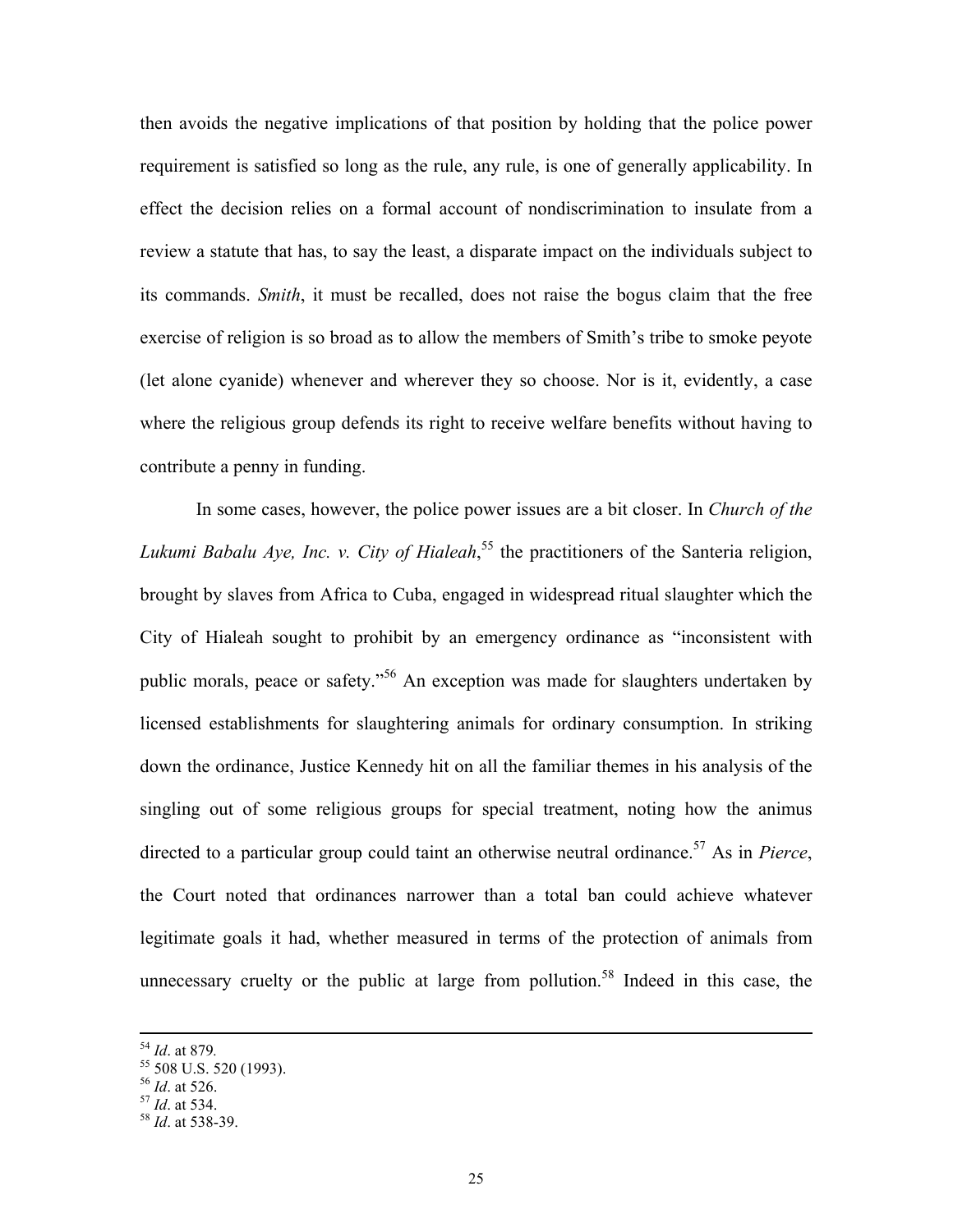<span id="page-27-1"></span>questions of fit were treated as especially urgent because the entire ordinance was subject to "the most rigorous of scrutiny."[59](#page-27-0) 

Perhaps, the analysis would have come out somewhat differently under a standard of intermediate scrutiny, which is in general appropriate for questions of property and liberty. But no matter. To be sure, it is easy to identify some cases that come close to the line. It is no surprise that no matter what standard is used, some cases will always be close to the line. But no matter how clear the *conceptual* judgment that certain laws limit the exercise of liberty, the matter of justification is not. Any use of intermediate scrutiny must balance two kinds of error. The process in turn invites a large amount of evidence that, when the dust settles, necessarily gives rise to a subset of cases that will be in equipoise, or nearly so. Equipoise is a fact of life under any legal regime. The key question is whether the right questions have placed the balance point at the right juncture.

#### IV. FEDERALISM QUESTIONS

Thus far I have shown how the same principles play out across the full range of property and liberty interests. It is equally important to realize that these principles give a good deal of information about the rules governing federalism as well. At first blush, it might be thought that the principles that deal with the coordination of activities among states bear little resemblance to those that organize the relationship of the individual to the state. But this conclusion is erroneous. The point can be made by looking at cases under the Dormant Commerce Clause. Here it hardly matters that the constitutional pedigree for the recognition of any Dormant Commerce Clause is most uneasy.<sup>60</sup> But for

1

<span id="page-27-0"></span>

<sup>&</sup>lt;sup>59</sup> *Id.* at 546.<br><sup>60</sup> David P. Currie, The Constitution in the Supreme Court: The First Hundred Years, 1789-1888, at 173 (1985).

The wording of the clause suggests no limitation on the states; it merely grants Congress the authority to "regulate Commerce." This language contrasts vividly with Congress's power of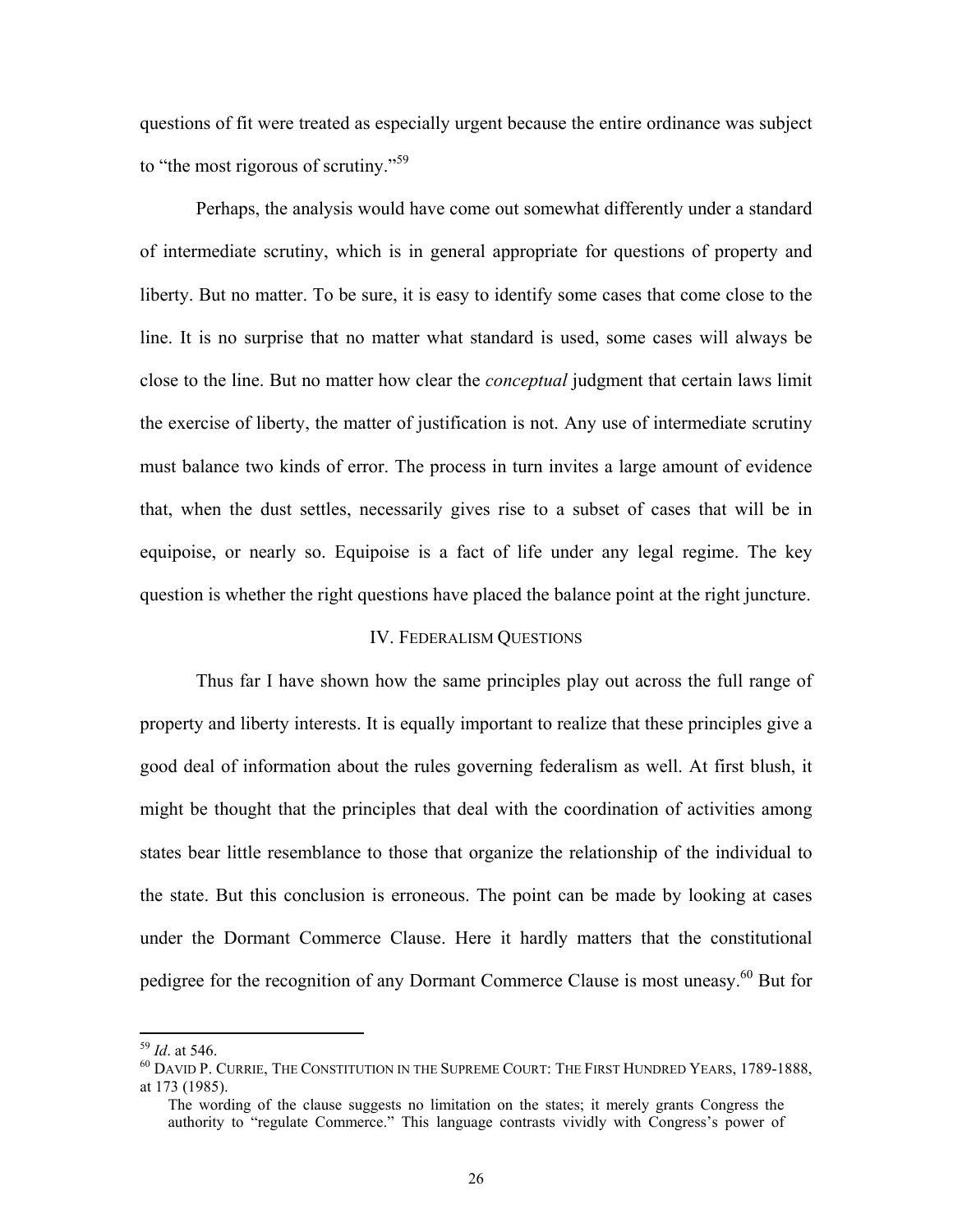these purposes, it hardly matters whether the clause exists or not. The basic point is that the success of the doctrine rests on the fact that the cases that seek to explicate the Dormant Commerce Clause all begin with the basic realization that the purpose of the clause is to preserve a competitive environment in which both in and out-of-state firms may compete on a level playing field. The distaste for special privilege is now carried over to condemn any advantages afforded in-staters at the expense of out-of-staters. Any barrier to trade, whether in the form of a tax, permit, or regulation, imposed on an outsider, is a form of economic protection for the insiders, just as the restrictions struck down in *Jacobs* or *Lochner* were understood to be anticompetitive "labor" statutes.

At this point we face problems that have an identical structure to those that deal with questions of individual rights. Does the state action constitute an interference with liberty? If so, what justifications may be offered for the restrictions imposed? Any articulation of the inquiry will involve the same cluster of concepts used to evaluate state restrictions imposed on individual rights, and the outcome will depend critically on the standard of review that is brought to these matters. On this issue the tenacious judicial commitment to free trade across state borders (unless Congress intervenes) has proven strong enough to create a durable body of state law that shows no deference to legislative intention.

To see how the difference in standards plays out, it is instructive to start with a contrast between individual due process and federalism claims. Consider the comparison of *Nebbia v. New York*<sup>61</sup> with *Baldwin v. G.A.F. Seelig, Inc.*,<sup>62</sup> both of which involved the

 <sup>&</sup>quot;exclusive Legislation" over the District of Columbia and with the various provisions of article I, section 10, expressly forbidding states to invade such federal preserves as the making of treaties or

<span id="page-28-0"></span>the coining of money.<br><sup>61</sup> 291 U.S. 502 (1934).

<span id="page-28-1"></span><sup>62 294</sup> U.S. 511 (1935).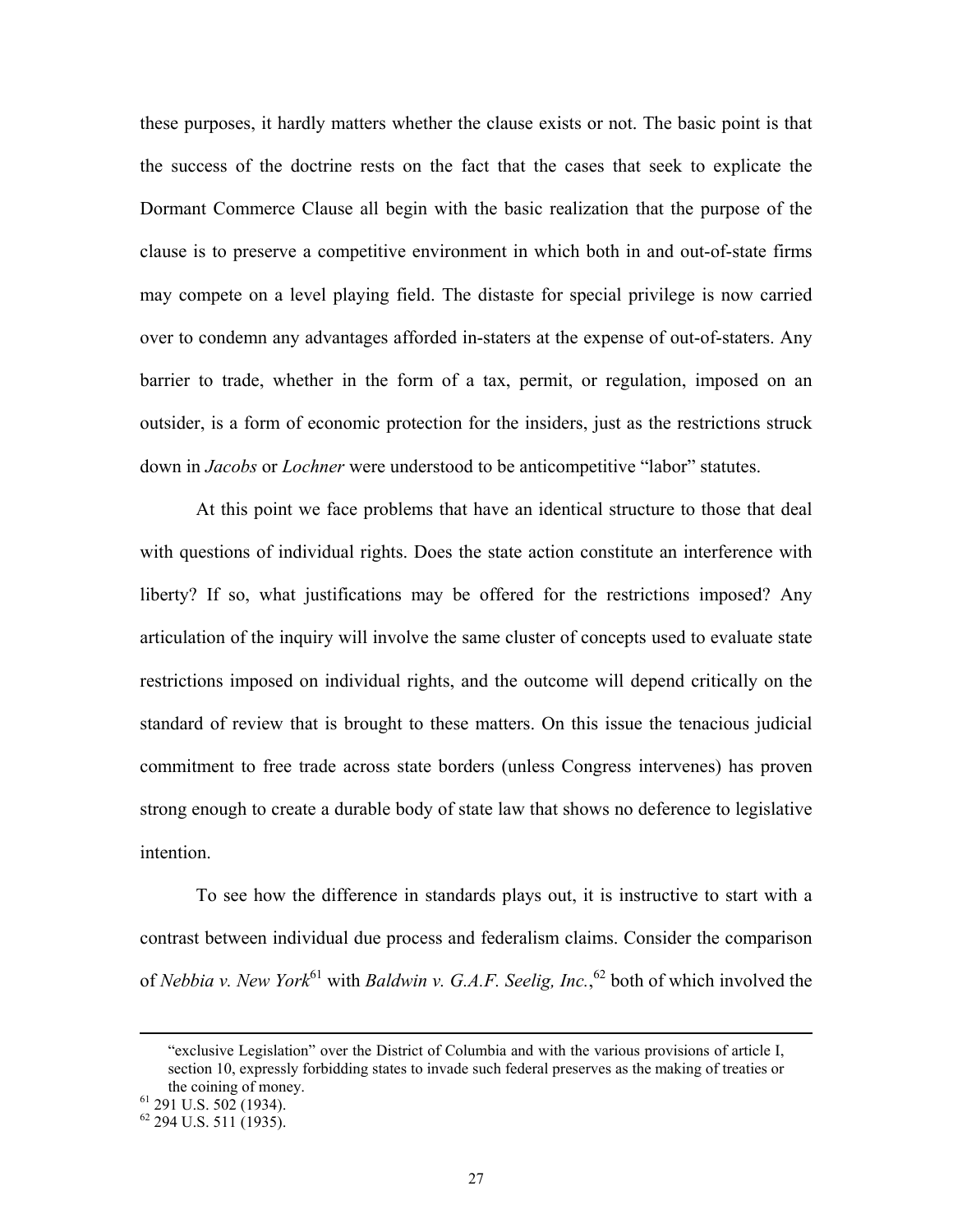ongoing saga of monopoly regulation and protectionist practices in the dairy industry. In *Nebbia*, the question was whether the state acted beyond its power when it sought to set the minimum price that retailers could charge for milk. The Milk Control Board had set a price of nine cents per quart, and the defendant was subject to *criminal* penalties for selling two quarts of milk for eighteen cents because he threw a five cent loaf of bread into the bargain. The defendant argued that it was beyond the power of the state to set minimum prices for milk because the dairy industry was not "affected with a public interest" because that industry was not a public utility, and did not hold any monopoly power. $63$ 

In urging this position, the defendant appealed to a long tradition. Sir Matthew Hale<sup>64</sup> had first used the phrase "affected with the public interest" in the seventeenth century to explain why the rates charged for individuals who operated a public wharf that is, a wharf to which all *must* come to load and unload—could not charge whatever rates they choose, but must charge rates that were only "reasonable and moderate." Hale supplied the decisive argument for *Allnutt v. Inglis*,<sup>65</sup> in which the state monopoly was a licensed customs house for goods bound for export free of local custom duties. Lord Ellenborough held that the licensee's monopoly power justified limitations on rates.

There is no doubt that the general principle is favored both in law and justice, that every man may fix what price he pleases upon his own property or the use of it: but if, for a particular purpose, the public have a right to resort to his premises and make use of them, and he have a monopoly in them for that purpose, if he will take the benefit of that monopoly, he must as an equivalent perform the duty attached to it on reasonable terms.<sup>66</sup>

<span id="page-29-1"></span><span id="page-29-0"></span>

<sup>&</sup>lt;sup>63</sup> *Id.* at 531. <br><sup>64</sup> Sir Matthew Hale, De Portibus Mari (posthumously published in the 1780s). <br><sup>65</sup> 104 Eng. Rep. 206 (K.B. 1810). <br><sup>66</sup> *Id.* at 210-11.

<span id="page-29-2"></span>

<span id="page-29-3"></span>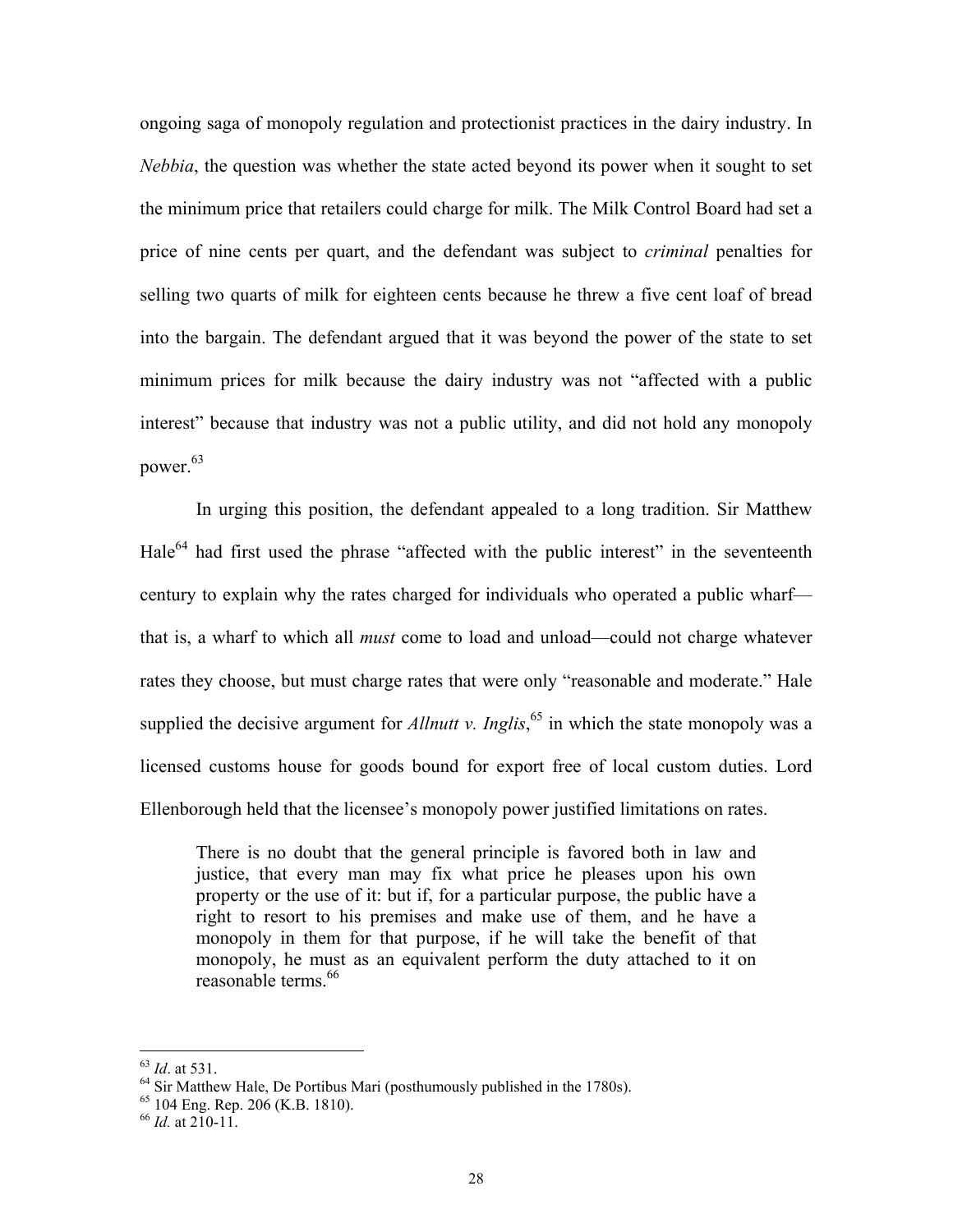<span id="page-30-7"></span>In that case it meant that the licensed warehouse could charge only the rates that other warehouses, acting in competitive markets, could charge customers for goods bound for sale in England. The principle articulated in *Allnutt* was carried over to the United States in *Munn v. Illinois*, [67](#page-30-0) which rejected a constitutional challenge to the maximum rates that Illinois set for grain elevators that operated along-side the railroad tracks on the grounds that they were "affected with a public interest."[68](#page-30-1) In his *Munn* opinion, Chief Justice Waite quoted extensively from both Hale and *Allnutt*, [69](#page-30-2) and included Hale's reference to legal monopoly.<sup>70</sup> Chief Justice Waite also alluded to some agreement among the grain operators, but stopped short of calling this "'virtual' monopoly" a cartel, only to conclude that any remedy for the operators lay at the polls and not with the Court.<sup>71</sup> Justice Field, a consistent libertarian, issued a stinging dissent to the effect that if grain elevators were affected with the public interest, then so, too, was every other business.<sup>72</sup> But Justice Field remained eerily quiet on the issue of monopoly power lurking in the background.<sup>[73](#page-30-6)</sup>

*Nebbia* rejected the previous tests altogether by upholding New York's *minimum* prices for milk on the ground that the dairy industry, like every major business, was affected with the public interest solely in virtue of its size and importance to the public at large.<sup>74</sup> Thus, *Nebbia* neatly transformed a concept initially designed to limit monopoly

<span id="page-30-0"></span><sup>67 94</sup> U.S. 113 (1876).

<span id="page-30-1"></span>

<span id="page-30-3"></span><span id="page-30-2"></span>

<span id="page-30-4"></span>

<span id="page-30-5"></span>

<sup>&</sup>lt;sup>68</sup> *Id.* at 130.<br><sup>69</sup> *Id.* at 126-28.<br><sup>70</sup> *Id.* at 128.<br><sup>71</sup> *Id.* at 131.<br><sup>72</sup> *Id.* at 141 ("there is hardly an enterprise or business engaging the attention and labor of any considerable portion of the community, in which the public has not an interest in the sense in which that term is used by the court in its opinion  $\dots$ .").<br><sup>73</sup> For a detailed account of the economic arrangements that support the monopoly view, see Edmund W.

<span id="page-30-6"></span>Kitch & Clara Ann Bowler, *The Facts of* Munn v. Illinois, *in* 1978 THE SUPREME COURT REVIEW 313-43 (Philip B. Kurland & Gerhard Casper eds., 1979).

<sup>74</sup> *Nebbia*, 291 U.S. at 531-32. The Court stated: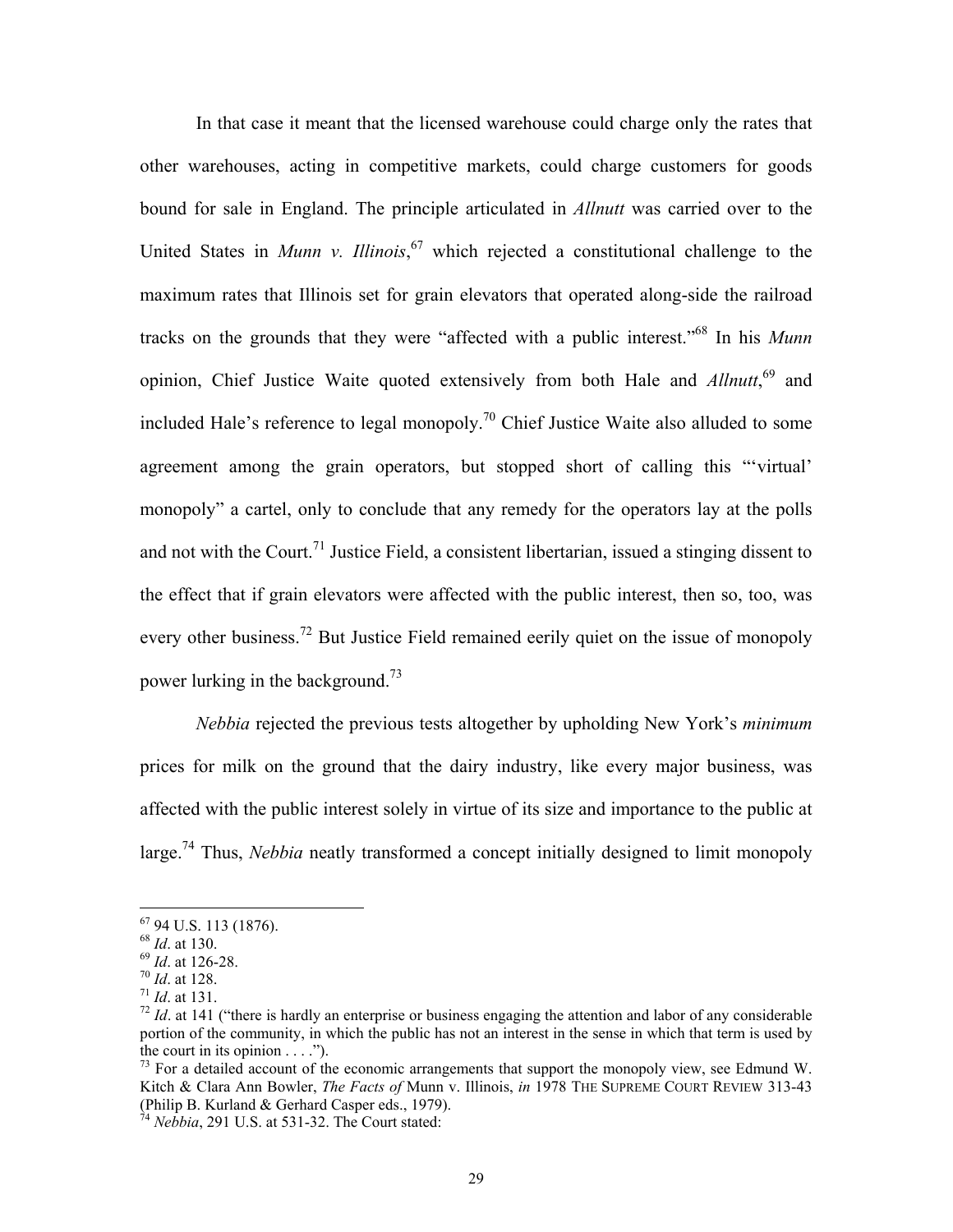power into one that propped up state-sponsored cartels, in part on the dubious public health ground that higher costs offered protection against contamination and spoilage.<sup>75</sup> The net effect is that the rejection of the older tests came from the unwillingness of the court to distinguish between the allocative effects of competition and monopoly. But the Court took quite a different attitude one year later in *Baldwin*, where the question was whether the Milk Control Board was within its rights to prohibit sales within New York of out-of-state milk that had been purchased at below the minimum prices set for buying milk within the state.<sup>76</sup> In effect, an outsider was not licensed to sell milk within the state unless it agreed to price its milk in accordance with the state regulation of imported milk. Justice Cardozo hit the nail on the head when he noted that the regulation in question was equal to a tax in the amount of the difference between the local and imported prices.<sup>77</sup> Accordingly, he held that the state could not insulate local sellers from competition from outside the state by adopting a tax that eradicated the outsider's price advantage. Now competition became the dominant motif:

If New York, in order to promote the economic welfare of her farmers, may guard them against competition with the cheaper prices of Vermont, the door has been opened to rivalries and reprisals that were meant to be averted by subjecting commerce between the states to the power of the nation<sup>78</sup>

We may as well say at once that the dairy industry is not, in the accepted sense of the phrase, a public utility. We think the appellant is also right in asserting that there is in this case no suggestion of any monopoly or monopolistic practice. It goes without saying that those engaged in the business are in no way dependent upon public grants or franchises for the privilege of conducting their activities. But if, as must be conceded, the industry is subject to regulation in the public interest, what constitutional principle bars the state from correcting existing maladjustments by legislation touching prices? We think there is no such principle.

<span id="page-31-3"></span><span id="page-31-2"></span><span id="page-31-1"></span><span id="page-31-0"></span>*Id.* <sup>75</sup> *Id.* at 516-17.<br><sup>76</sup> 294 U.S. 511 (1935).<br><sup>77</sup> *Id.* at 526. <sup>78</sup> *Id.* at 522.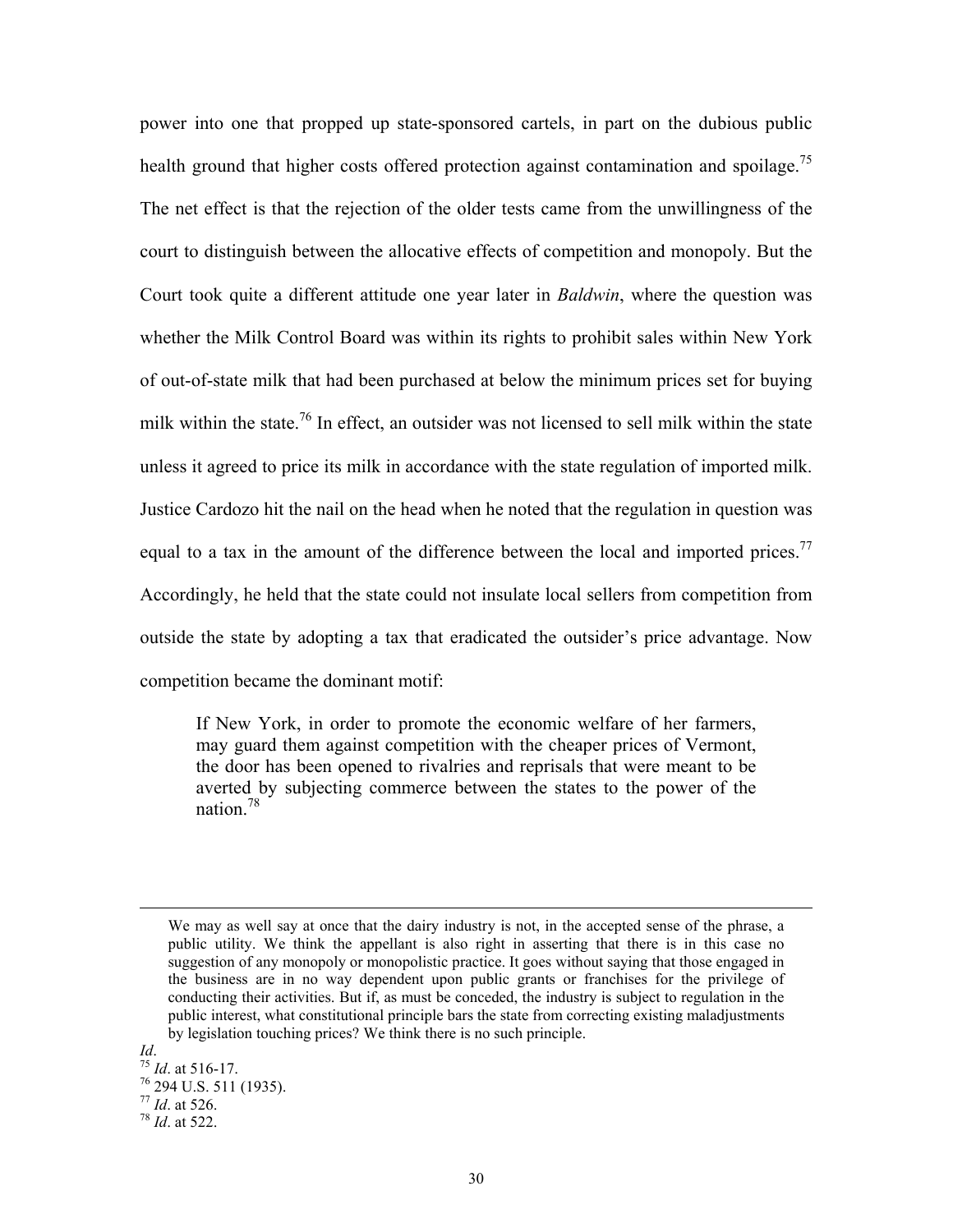Clearly, this statement raises the issue of state retaliation not found in the internal regulation that one state imposes on the property and liberty of its citizens. From this difference, it might be inferred that consumer welfare in the abstract was not the touchstone of the Dormant Commerce Clause. No matter; the critical point remains the same regardless of the judicial motivations. Once the court cares about state competition, for whatever reasons, it then has the means in its power to see through the various schemes that could frustrate its operations. The indifference between competition and monopoly that was so evident in *Nebbia* was nowhere to be found in *Baldwin*, where a higher level of scrutiny led to the correct result.<sup>79</sup> The same conviction of the vital role for interstate competition led, in *H. P. Hood & Sons, Inc. v. Du Mond*,  $80$  to the invalidation of an effort by New York's Commissioner of Agriculture and Markets to refuse to issue a permit to an out-of-state distributor because of his fear that "destructive competition" would disrupt the stability of markets that were already "adequately served."<sup>81</sup> Once again, the decision struck down the operation of a state-run cartel. But locals would have no recourse against the same form of favoritism.

Cases like *Baldwin* and *Hood* did raise the theme of nondiscrimination against outsiders, but they did not raise the traditional tensions that arise in drawing the line between legitimate state police regulations for health and safety, and the suppression of competition—which is the precise issue in cases like *Jacobs* and *Lochner*. However, in this context, the Supreme Court did care about the outcome. The distinction the Court drew came from the same sensible level of scrutiny (more strict than intermediate in fact)

<u>.</u>

<span id="page-32-1"></span><span id="page-32-0"></span>

<sup>&</sup>lt;sup>79</sup> *Id.* at 527, 528.<br><sup>80</sup> 336 U.S. 525 (1949).

<span id="page-32-2"></span><sup>81</sup> *Id*. at 529.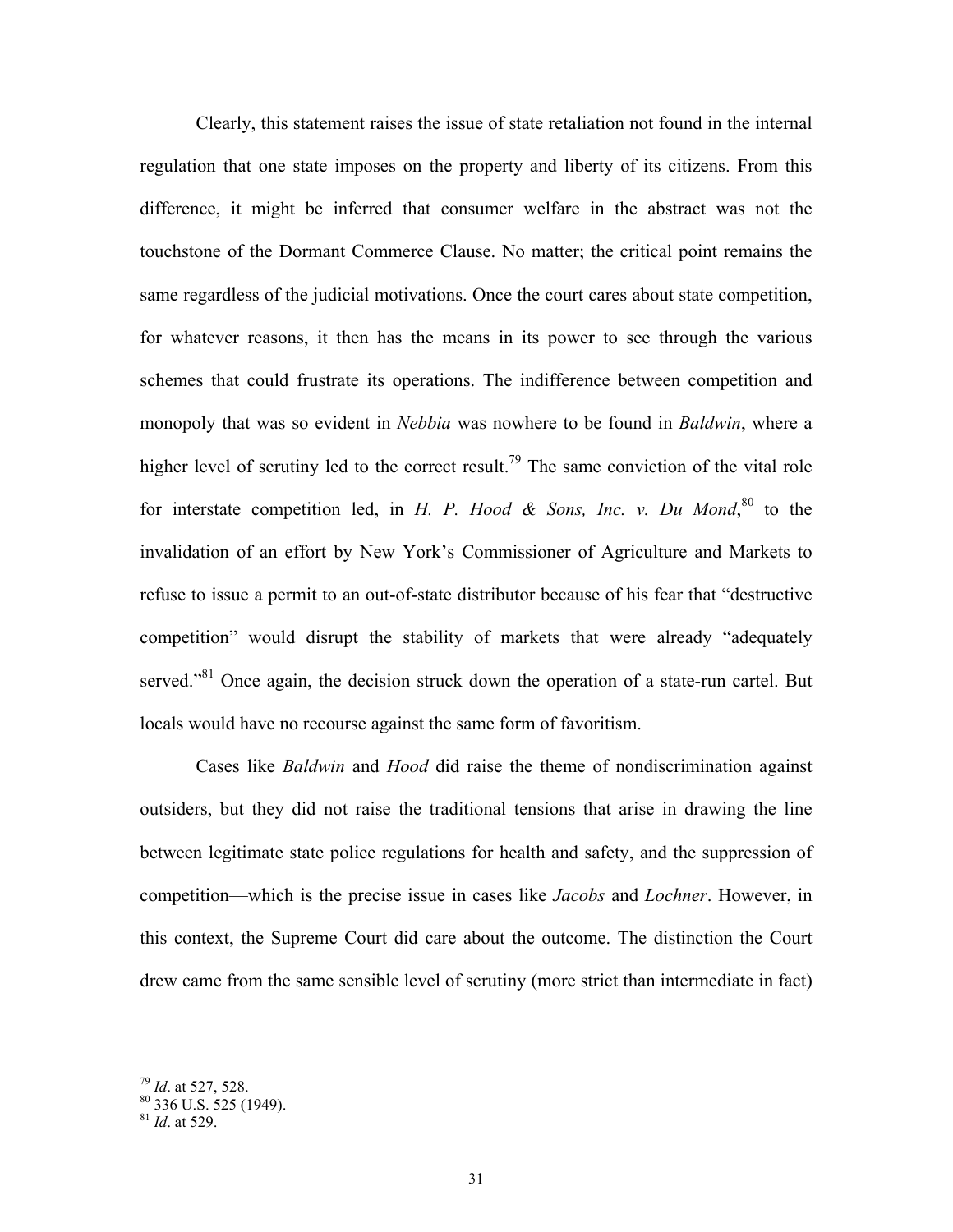that it could have brought to claims for the protection of individual rights. Here it is sufficient to refer briefly to two well-known cases.

In *Dean Milk Co. v. Madison*<sup>82</sup>, the City of Madison adopted an ordinance that required all milk sold within the city to be pasteurized at an approved plant near the city's central square. The state barred Dean from selling milk that had been pasteurized in Illinois or elsewhere in Wisconsin. Consumer safety was the purported justification for this local ordinance, but the entire issue was rightly dismissed as a sham when it was shown that Dean Milk had been processing its milk in conformity with Illinois and Wisconsin law, without visible adverse effects on consumers anywhere.<sup>83</sup> No one could object to the health ends of the statute, but it took only a few sentences to realize that the Madison ordinance had one purpose, "erecting an economic barrier protecting a major local industry against competition from without the State," a conclusion that was reached even though some in-state milk was caught by the prohibition as well.<sup>84</sup> To allow the restriction to remain simply because some in-staters were disadvantaged would not do, as that was the price the local merchants of Madison would have happily paid to achieve their own local cartel. Hence the tougher rule was properly applied, sparing the need to have the Wisconsin Court strike down the Madison ordinance as special legislation of the worst kind.<sup>85</sup>

Yet in *Maine v. Taylor*,<sup>86</sup> a ban on the importation of bait-fish was held justified, here under a virtual strict scrutiny standard, because of a clear showing of the possible

<span id="page-33-0"></span> $\frac{82}{83}$  340 U.S. 349 (1951).<br> $\frac{83}{64}$  at 352.

<span id="page-33-1"></span>

<span id="page-33-2"></span>

<span id="page-33-4"></span><span id="page-33-3"></span>

<sup>84</sup> *Id.* at 354.<br>
85 *Id.* at 356.<br>
86 477 U.S. 131 (1986).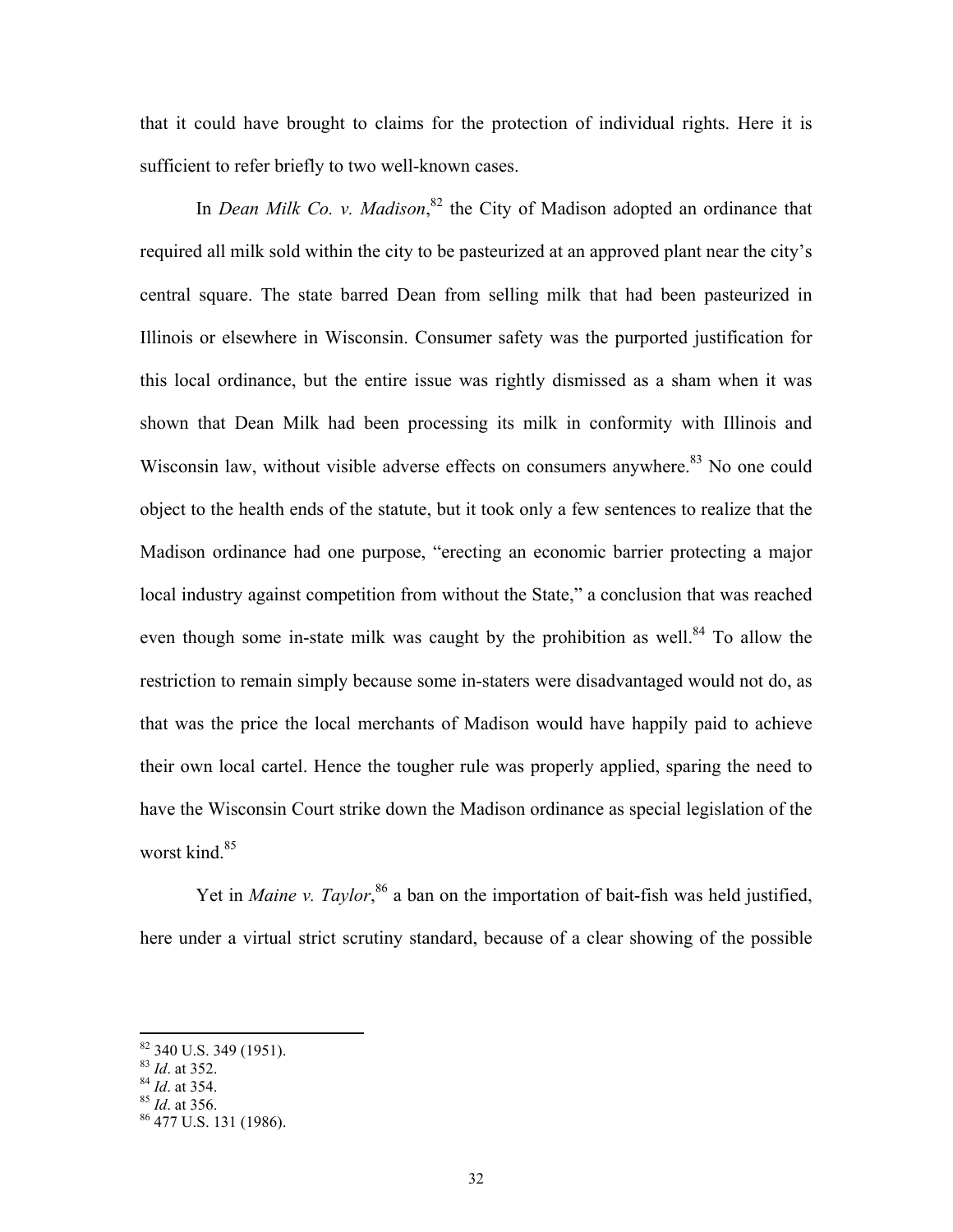dangers of parasites and nonnative species on local flora and fauna.<sup>87</sup> But the clear implication of all this is that the states could *not* keep out apples treated with alar on some supposed health ground. Because the Court cares about competition, it does not let purported health and safety justifications under the police power swallow the basic constitutional provision.

This affection for the competitive solution does not, however, carry over to laws that sanction the adoption of rules neutral on their face but with disparate impacts against out-of-state firms. The clear sign that the level of scrutiny has been reduced is the refusal to look with suspicion on facially neutral rules passed with strategic intent, which characterized Justice Kennedy's First Amendment decision in *Church of Lukumi Babalu*  Aye.<sup>88</sup> The lower level of scrutiny allows the disparate impact and legislative motive to disappear from the judicial radar screen, so that results start to flip over.

Two examples illustrate this trend. In *Exxon Corp. v. Governor of Maryland*,<sup>89</sup> the Supreme Court sustained a Maryland statute that prohibited producers and refiners of petroleum products from operating retail establishments within the state.<sup>90</sup> There were no local producers and refiners, so the statute hit solely against out-of-state parties. Justice Stevens did not ask what circumstances could have justified this prohibition on entry, and he certainly did not argue that the vertical integration (commonplace in the industry) posed any antitrust problem. Rather, he contented himself with noting that much competition remained at the retail level even after the statute.<sup>91</sup> For Justice Stevens, it was

<span id="page-34-1"></span><span id="page-34-0"></span>

 $^{87}$  *Id.* at 148.<br> $^{88}$  508 U.S. 520 (1993).

<span id="page-34-2"></span> $\frac{89}{90}$  437 U.S. 117 (1978).

<span id="page-34-3"></span>

<span id="page-34-4"></span><sup>&</sup>lt;sup>91</sup> *Id.* at 126.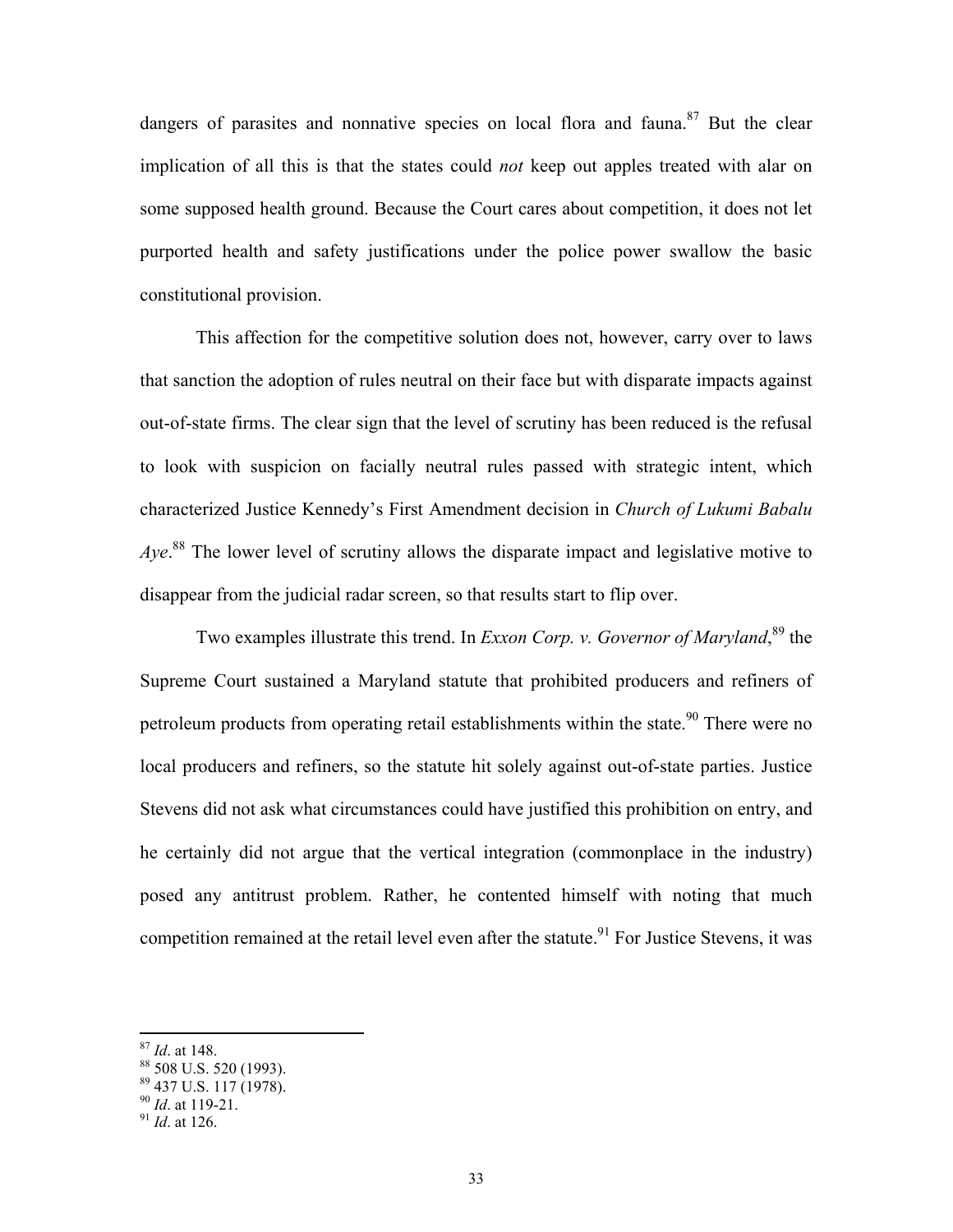enough that independent interstate dealers could enter the market.<sup>92</sup> But the implicit targeting of one segment of the market must distort competitive forces locally, so that using the higher standard of scrutiny, now reserved to *explicit* discrimination against outof-staters, would have produced a different result. There is no discernible state interest to ban an entire class of entrants solely because some out-of-state refiners were alleged to have favored their own retail establishments during the massive oil shortages brought on by the price controls imposed in 1973 after the Yom Kippur War.

Judicial deference became a rout in *Minnesota v. Clover Leaf Creamery Co.*, [93](#page-35-1) in which the Court upheld a Minnesota statute that banned the sale of milk in the plastic nonreturnable containers in common use everywhere in the country.<sup>94</sup> Only in Minnesota were nonreturnable containers required to be constructed out of pulpwood. The chief backer of the statute was the local paper manufacturer. The ostensible justification for the restriction was to prevent the adverse environmental impact of plastic containers on solid waste management. The statute was neutral on its face, but it was known at the time of its passage that its burdens would fall on out-of-state producers while its benefits would go to the instate firms that had supported the statute's passage. No matter. Without explicit discrimination, the out-of-state firms suffered only incidental burdens that were not "clearly excessive in relation to the putative local benefits.["95](#page-35-3) Unlike *Taylor*, the purported environmental justifications did not receive close examination, but were taken virtually at face value even though no other state had adopted similar legislation. At no point did Justice Brennan, writing for the Court, recognize the dangers in evaluating this neutral rule as if it were a random output from the legislative process. Justice Brennan

<span id="page-35-1"></span><span id="page-35-0"></span>

<span id="page-35-3"></span><sup>&</sup>lt;sup>92</sup> *Id*. at 125-26.<br><sup>93</sup> 449 U.S. 456 (1981).

<span id="page-35-2"></span><sup>94</sup> *Id*. at 473.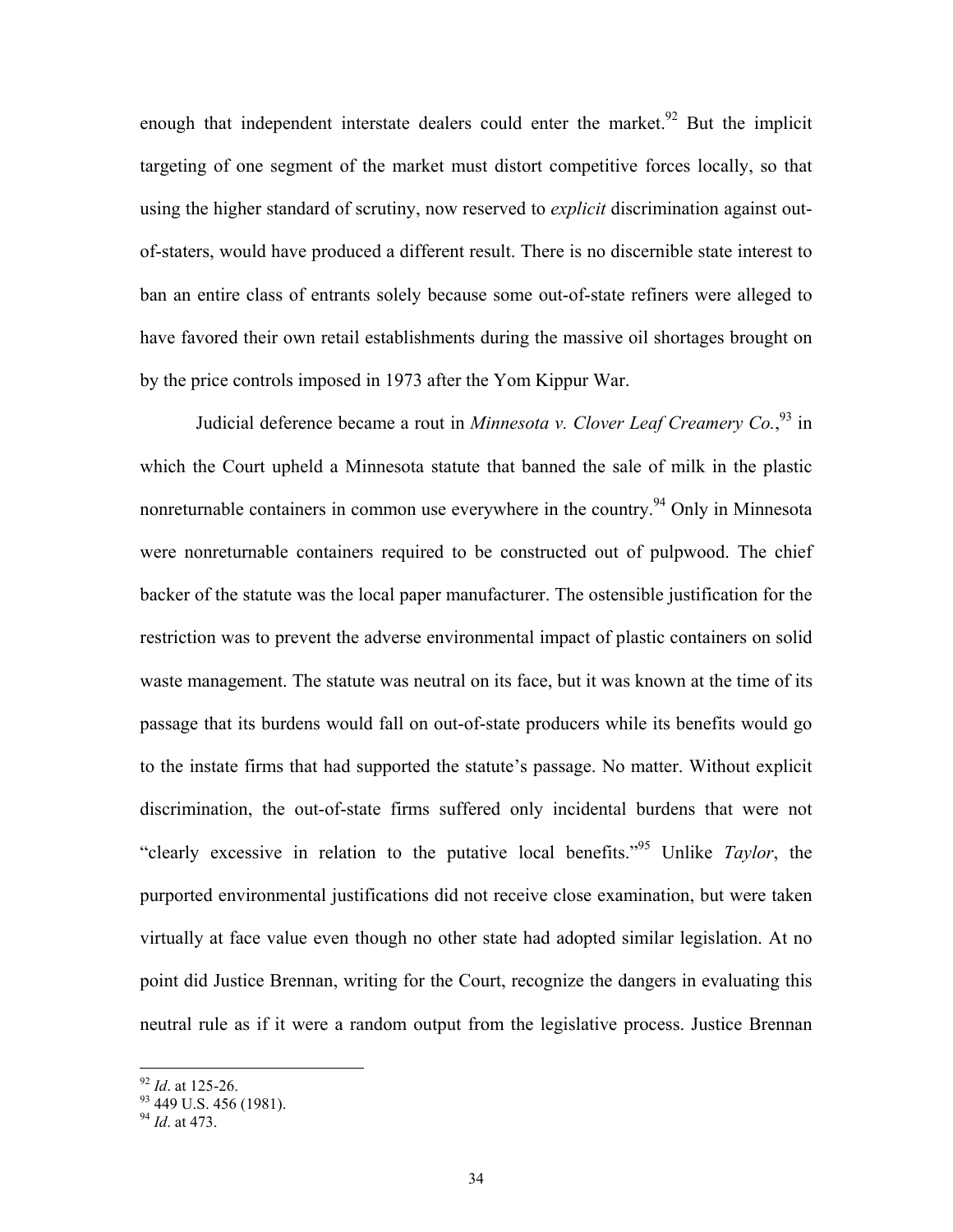turned a blind eye to the fact that the legislature knew the impact of passing the statute, and purposely chose a neutral rule that effectively advanced protectionist agenda. This greater deference to facially neutral statutes led to a reduction in scrutiny of the state's purported police power justifications. As a result, silly protectionist legislation was allowed to slip under the constitutional radar.

The imperfect levels of supervision under the Dormant Commerce Clause turns on the extent to which the Supreme Court is prepared to treat the protection of interstate competitive markets as a constitutional norm. When the discussion shifts from dormant to affirmative power under the Commerce Clause, the competitive ideal no longer informs any fraction of the legal analysis. With the disappearance of any normative objective, judicial review disappears under the waves as the Court resorts, first implicitly and then explicitly, to a see-no-evil version of the "rational basis" test.<sup>96</sup> The deleterious consequences are clear enough in connection with agricultural produce cases like *Wickard v. Filburn*,<sup>[97](#page-36-1)</sup> where concerns with competition took a back seat as the Commerce Clause was read to allow the expansion of government sponsored nationwide cartels, here by preventing their erosion by a farmer feeding his own grain to his livestock.<sup>98</sup> The key lesson of the New Deal is that the Courts routinely yield to Congress on the question of whether it is best to preserve competition under the antitrust laws or to foster cartels under some explicit statutory scheme.

<span id="page-36-0"></span>

<sup>&</sup>lt;sup>95</sup> *Id.* at 471 (citing Pike v. Bruce Church, Inc., 397 U.S. 137, 142 (1970)).<br><sup>96</sup> *See, e.g.*, Perez v. United States, 402 U.S. 146 (1971) (sustaining a federal conviction for "loansharking" under the Consumer Credit Protection Act); Maryland v. Wirtz, 392 U.S. 183 (1968) (holding the wage and hour requirements of the Fair Labor Standards Acts applicable under the Commerce Clause to state governments, hospitals, and school districts).<br><sup>97</sup> 317 U.S. 111 (1942).

<span id="page-36-1"></span>

<span id="page-36-2"></span><sup>98</sup> For my views, see Richard A. Epstein, *The Cartelization of Commerce*, 22 HARV. J.L. & PUB. POL'Y 209 (1998).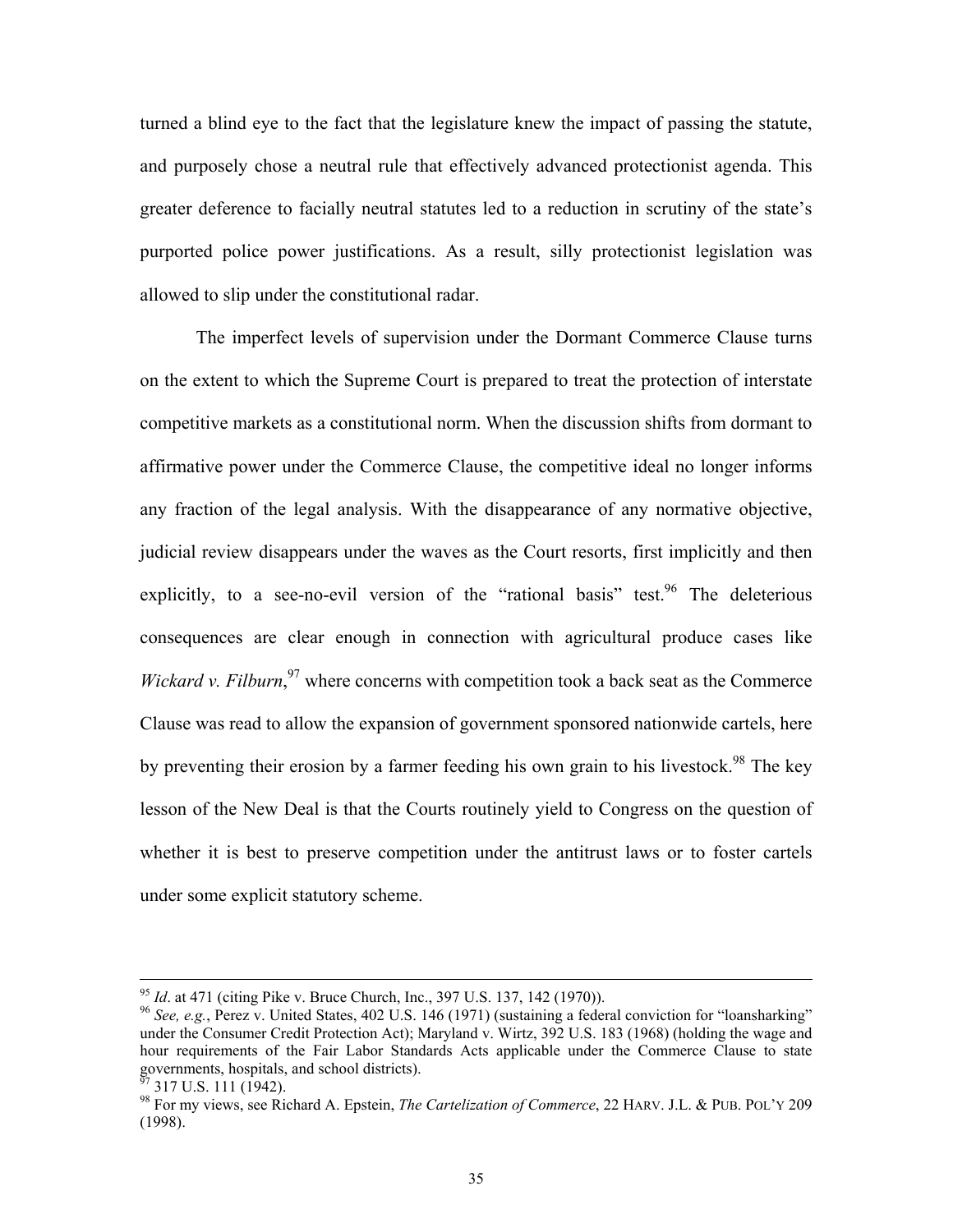The recent decisions of the Supreme Court in *Lopez v. United States*<sup>99</sup> and *United States v. Morrison*<sup>100</sup> should be praised, at least to the extent that they recognize that the doctrine of enumerated powers places some limitation on what Congress may do. But the entire treatment of the conservative majority is muddled because the Chief Justice goes to such enormous pains to indicate that the decisions in *NLRB v. Jones & Laughlin Steel Corp.*<sup>[101](#page-37-2)</sup> and *Wickard* continue to meet with judicial approval.<sup>102</sup> The skin-deep nature of the concern for economic liberties is only made more evident by the frightful performance of the Supreme Court in its recent *Eldred v. Ashcroft*<sup>[103](#page-37-4)</sup> decision that upheld the Copyright Term Extension  $Act^{104}$  in an opinion replete with deferential rational basis language celebrating the power of Congress to do what it will. The obvious starting point for *Eldred* was to acknowledge that this case was in deep tension with the slender *Lopez* majority, for if the principle of enumeration places limits on Congressional power to deal with Congress, then why not with copyrights and patents as well? One could respond that the Commerce Clause deals with federalism while the Copyright and Patent Clauses do not. But that point is false to the extent that the federal power to grant copyrights and patents necessarily limits the power of the states to impose their own intellectual property regimes.<sup>105</sup> More to the point, with commerce, patents, and copyrights, the deepest questions concern the scope of Congress's power to create and foster monopoly for some end. How the Supreme Court thinks about this power is anyone's guess. Although the

<span id="page-37-0"></span> $\frac{99}{100}$  514 U.S. 549 (1995).<br> $\frac{100}{229}$  U.S. 598 (2000).

<span id="page-37-1"></span>

<span id="page-37-3"></span><span id="page-37-2"></span>

<sup>&</sup>lt;sup>101</sup> 331 U.S. 416 (1947).<br><sup>102</sup> *See Lopez*, 514 U.S. at 627 (discussing the decision in Wickard v. Filburn, 317 U.S. 111 (1942)). *See also Morrison*, 529 U.S. at 608-09 (discussing the decision in NLRB v. Jones & Laughlin Steel Corp., 331 U.S. 416 (1947)).<br><sup>103</sup> Eldred v. Ashcroft, 123 S. Ct. 769 (2003).

<span id="page-37-4"></span>

<span id="page-37-6"></span><span id="page-37-5"></span> $104$  Sonny Bono Copyright Term Extension Act, Pub. L. No. 105-298, 112 Stat. 2827 (codified as amended in scattered sections of 17 U.S.C.). I have railed against this act from the beginning, see Richard A. Epstein, *Congress's Copyright Giveaway*, WALL ST. J., Dec. 21, 1998, at A19.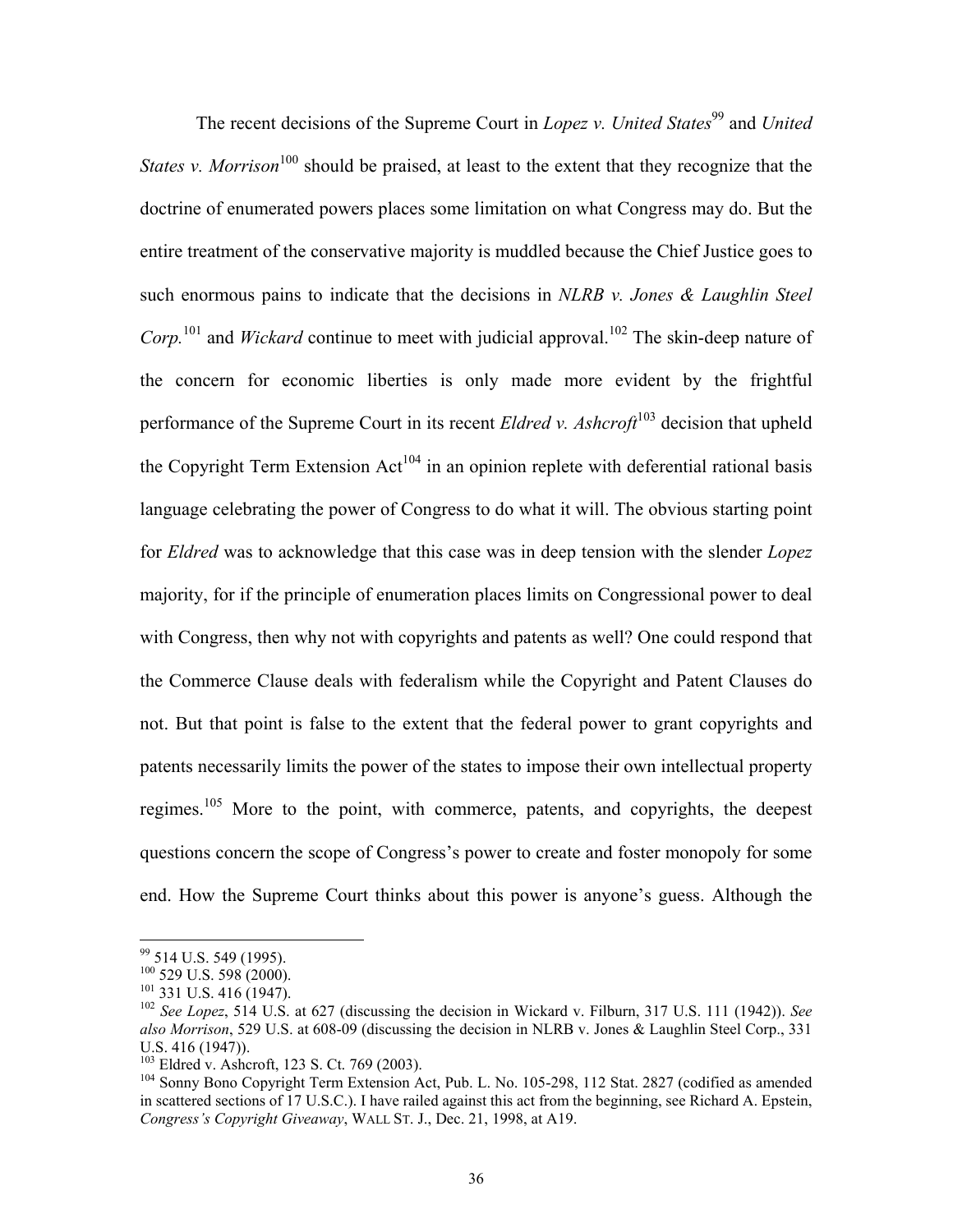connection between the commerce, patent, and copyright issues was squarely raised in Judge Sentelle's dissent<sup>106</sup>—and was the centerpiece of the *Eldred* brief<sup>107</sup>—*none* of the three opinions (Ginsburg, Stevens & Breyer) sought fit to even *cite Lope*z, let alone resolve the issue. This constant willingness to allow the interpretive standards to shift with the wind from clause to clause will surely make it impossible to maintain any consistent constitutional regime that protects economic liberty or private property. A pity.

#### V. CONCLUSION

The major purpose of this Foreword is to show that the attitudes towards economic liberties are not the product of some random number generator. Once a court believes in the basic proposition that the purpose of government is to protect ordered liberty in all aspects of life, then there is only one way in which it can undertake constitutional interpretation. It must first begin with a broad presumption in favor of the protection of liberty and property, and then require the state to show some strong justification as to why that liberty ought to be limited or abridged. The justifications that most readily present themselves are the control of externalities, such as pollution, and the need to coordinate the activities of large numbers of individuals when high transaction costs preclude voluntary interaction among individuals.

Seen in this light, the question constantly before the Court is what health and safety needs can justify state regulation under the police power. The level of scrutiny brought to this question determines the fate of the entire inquiry. That level is not explicitly set in the Constitution, which, for that matter, also contains no reference to the police power arguments that are necessary to make it work. History on these subjects

<sup>&</sup>lt;sup>105</sup> See, e.g., Bonito Boats, Inc. v. Thunder Craft Boats, 489 U.S. 141 (1989).<br><sup>106</sup> See Eldred v. Reno, 239 F.3d 372, 380-84 (D.C. Cir. 2001).<br><sup>107</sup> See Petitioner's Brief. Eldred v. Ashcroft, 123 S. Ct. 769 (2002) (No

<span id="page-38-0"></span>

<span id="page-38-1"></span>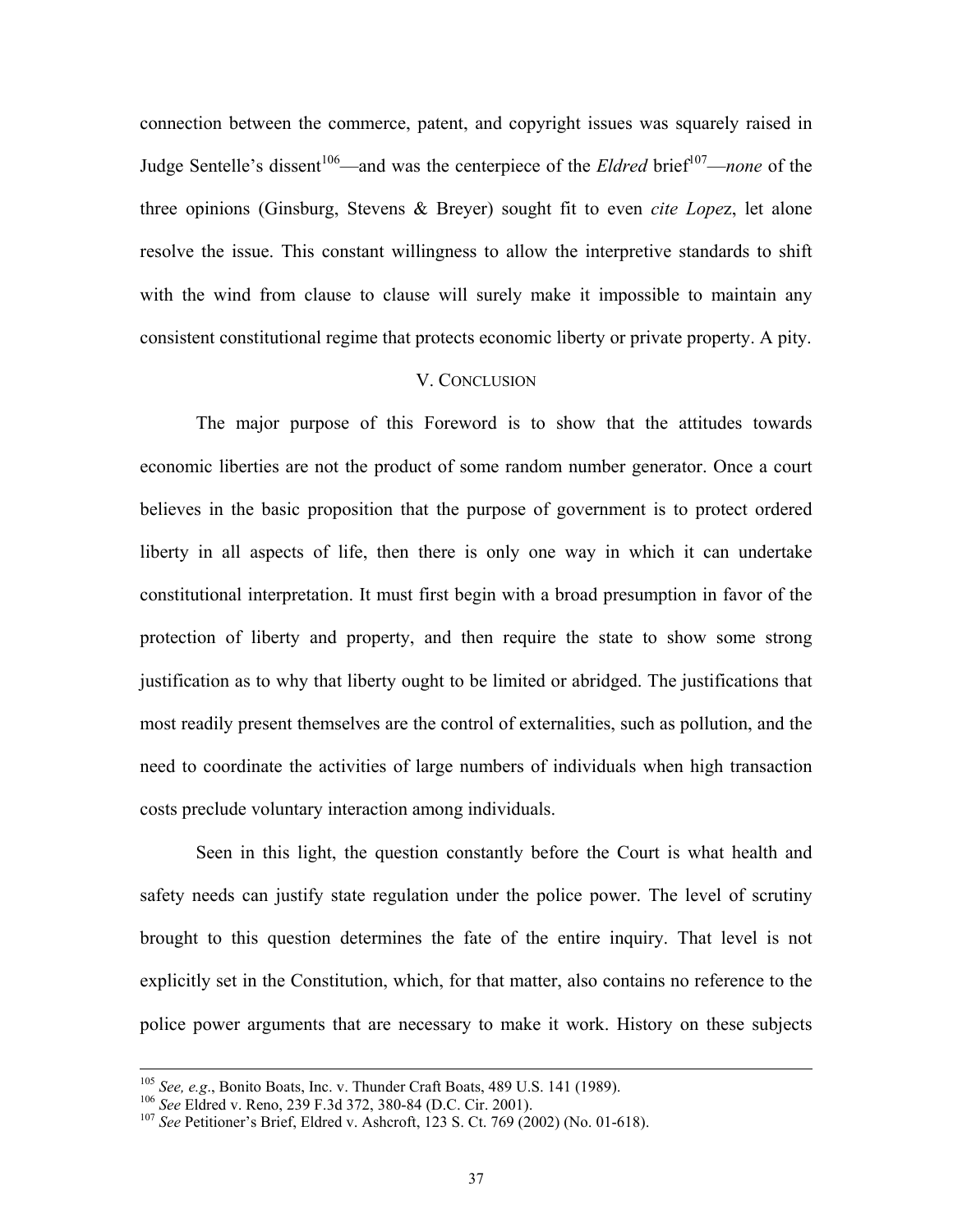therefore often takes the form of "necessary" history. Those people who subscribe to the classical liberal framework will, out of sheer intellectual necessity, use the same set of concepts to evaluate any proposed form of government regulation under intermediate or strict scrutiny. It makes relatively little difference what particular clause prompts the challenge. Those people who do not subscribe to the classical framework will side instead with Justice Holmes in *Lochner*, who managed to repudiate the entire tradition of American constitutionalism with a single sentence: "But a Constitution is not intended to embody a particular economic theory, whether of paternalism and the organic relation of the citizen to the state or of *laissez faire*."[108 T](#page-39-0)hat may be true of "a" constitution, but it is assuredly not true of our own Constitution, which has succeeded precisely because it does articulate and implement a theory of government. That theory is not one of the organic relation between the individual and the state. Nor is it one of *laissez faire*, if that position is taken to exclude the possibility of police power regulation of health, safety, or taxation, at least in the forms that I have discussed here. Rather, the strength of our Constitution lies in the fact that the implicit tradition of classical liberalism that points the way to a middle road has been intuited and acted on by justices of all political persuasions.

The somber lesson of this inquiry is that the success of any constitution depends ultimately on the intellectual orientation that is brought to the interpretation of its central provisions. Seen in this light, the remarkable intellectual achievement of the late nineteenth century and early twentieth century is how well judges succeeded in the area of economic liberties in preserving the ideal of a free and open society. In the post-New Deal era, the Court has done well, by and large, in protecting individual liberties in areas such as speech and religion. It has a somewhat more mixed record in cases under the

<span id="page-39-0"></span> $108$  198 U.S. 45, 75 (1905).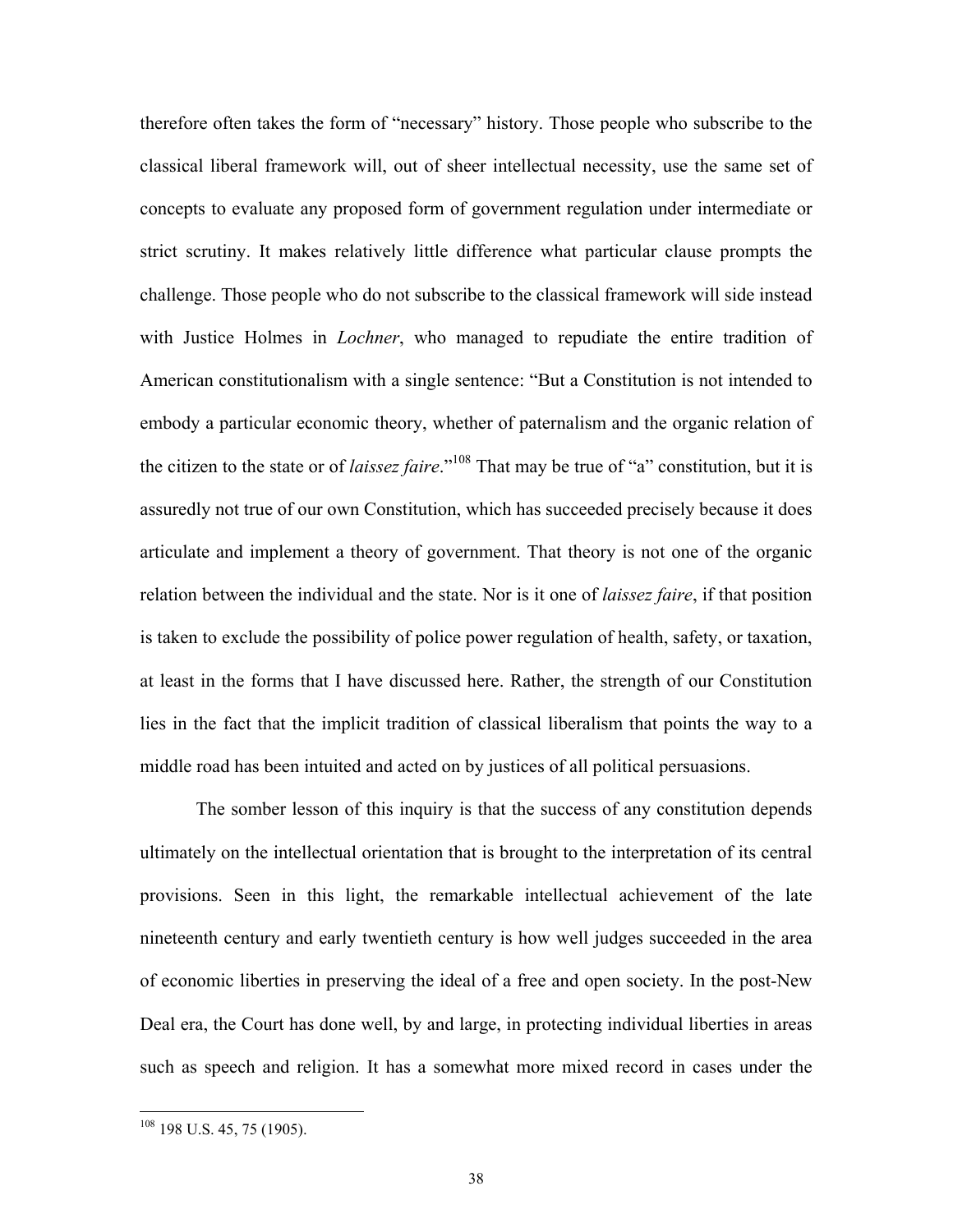Dormant Commerce Clause. But its greatest failure has been the dissipation of a precious intellectual heritage in the preservation of private property and economic liberties.

The moral should now be clear. Where we end up depends heavily on where we begin. Anyone who is concerned with limited government will support a system that has strong property rights and limits government power to force, fraud, and monopoly. Competition through markets, within and across state boundaries, becomes a preferred conception. The case law will reflect that fundamental choice. Anyone who reads the Federalist Papers with an open mind will see that they are dominated by concerns with faction and political abuse, and by the desire to limit the scope of the public domain, and then to insure that deliberations within it take place in a responsible matter. No one with that orientation could rest easily with the rational basis gloss that the Supreme Court places on economic liberties and the Constitution. My hope is that the necessary history inherent in our Constitution once again becomes the actual history of the Constitution.

Readers with comments should address them to:

Richard A. Epstein University of Chicago Law School 1111 East 60th Street Chicago, IL 60637 repstein@uchicago.edu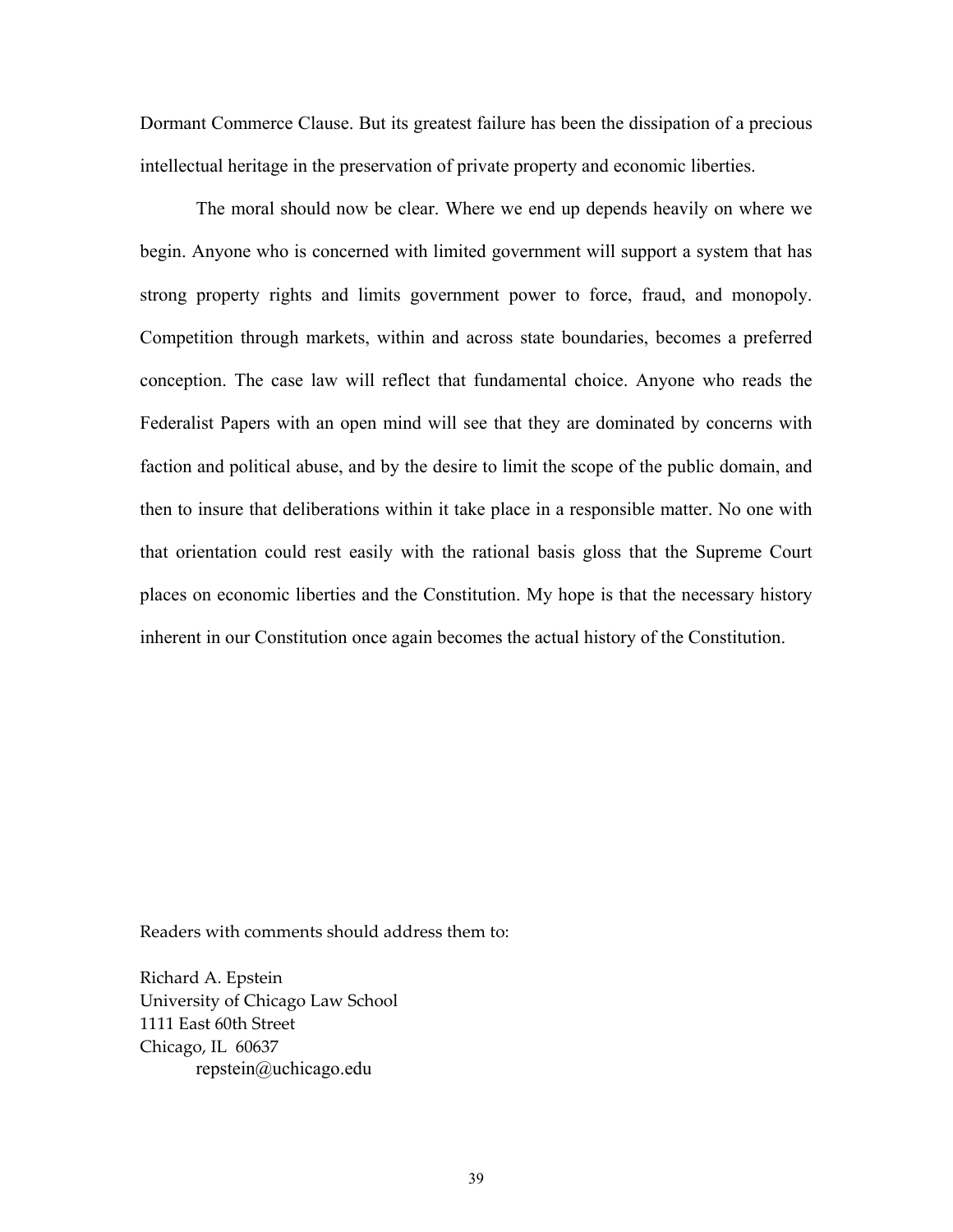#### Chicago Working Papers in Law and Economics (Second Series)

- 1. William M. Landes, Copyright Protection of Letters, Diaries and Other Unpublished Works: An Economic Approach (July 1991)
- 2. Richard A. Epstein, The Path to *The T. J. Hooper*: The Theory and History of Custom in the Law of Tort (August 1991)
- 3. Cass R. Sunstein, On Property and Constitutionalism (September 1991)
- 4. Richard A. Posner, Blackmail, Privacy, and Freedom of Contract (February 1992)
- 5. Randal C. Picker, Security Interests, Misbehavior, and Common Pools (February 1992)
- 6. Tomas J. Philipson & Richard A. Posner, Optimal Regulation of AIDS (April 1992)
- 7. Douglas G. Baird, Revisiting Auctions in Chapter 11 (April 1992)
- 8. William M. Landes, Sequential versus Unitary Trials: An Economic Analysis (July 1992)
- 9. William M. Landes & Richard A. Posner, The Influence of Economics on Law: A Quantitative Study (August 1992)
- 10. Alan O. Sykes, The Welfare Economics of Immigration Law: A Theoretical Survey With An Analysis of U.S. Policy (September 1992)
- 11. Douglas G. Baird, 1992 Katz Lecture: Reconstructing Contracts (November 1992)
- 12. Gary S. Becker, The Economic Way of Looking at Life (January 1993)
- 13. J. Mark Ramseyer, Credibly Committing to Efficiency Wages: Cotton Spinning Cartels in Imperial Japan (March 1993)
- 14. Cass R. Sunstein, Endogenous Preferences, Environmental Law (April 1993)
- 15. Richard A. Posner, What Do Judges and Justices Maximize? (The Same Thing Everyone Else Does) (April 1993)
- 16. Lucian Arye Bebchuk and Randal C. Picker, Bankruptcy Rules, Managerial Entrenchment, and Firm-Specific Human Capital (August 1993)
- 17. J. Mark Ramseyer, Explicit Reasons for Implicit Contracts: The Legal Logic to the Japanese Main Bank System (August 1993)
- 18. William M. Landes and Richard A. Posner, The Economics of Anticipatory Adjudication (September 1993)
- 19. Kenneth W. Dam, The Economic Underpinnings of Patent Law (September 1993)
- 20. Alan O. Sykes, An Introduction to Regression Analysis (October 1993)
- 21. Richard A. Epstein, The Ubiquity of the Benefit Principle (March 1994)
- 22. Randal C. Picker, An Introduction to Game Theory and the Law (June 1994)
- 23. William M. Landes, Counterclaims: An Economic Analysis (June 1994)
- 24. J. Mark Ramseyer, The Market for Children: Evidence from Early Modern Japan (August 1994)
- 25. Robert H. Gertner and Geoffrey P. Miller, Settlement Escrows (August 1994)
- 26. Kenneth W. Dam, Some Economic Considerations in the Intellectual Property Protection of Software (August 1994)
- 27. Cass R. Sunstein, Rules and Rulelessness, (October 1994)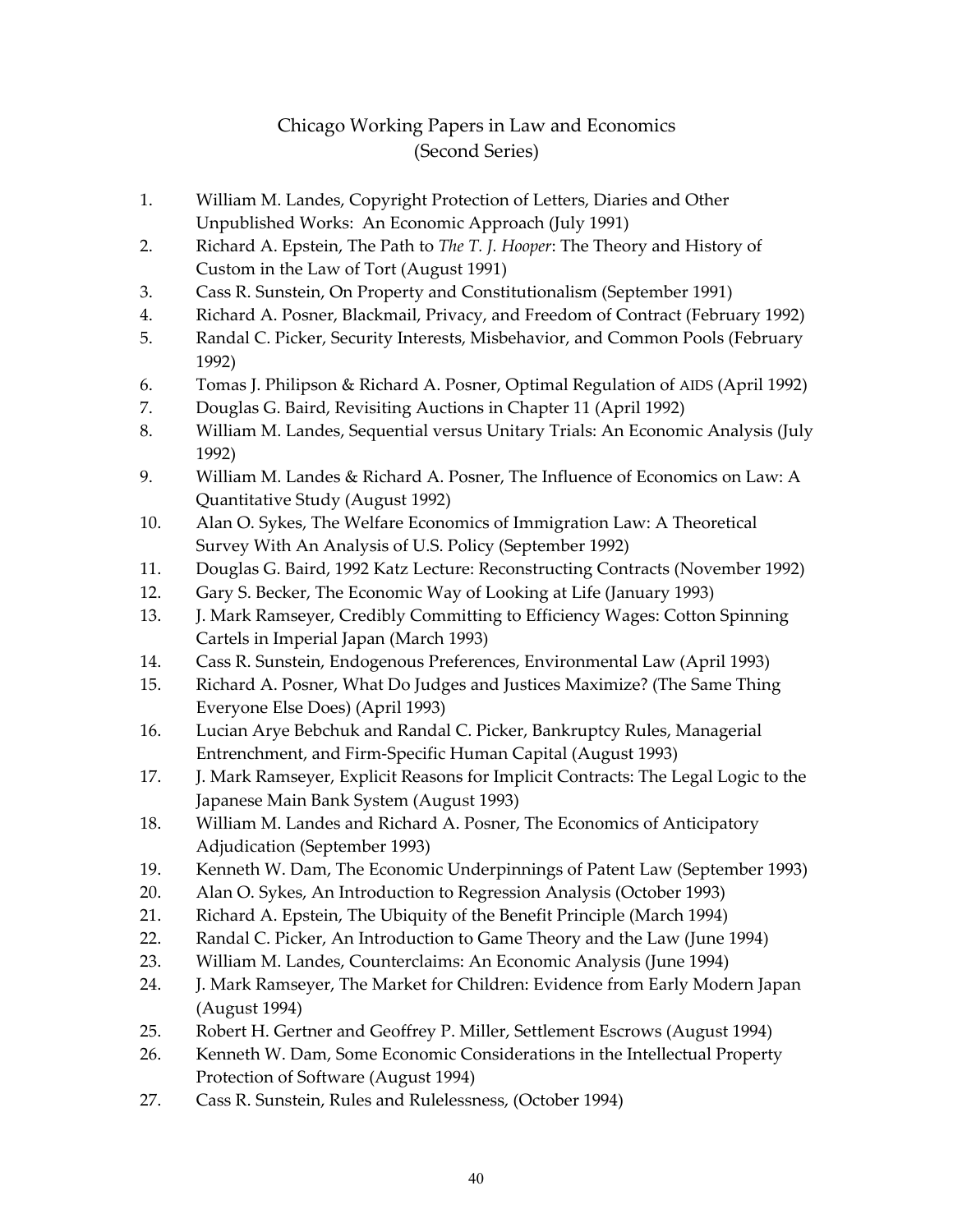- 28. David Friedman, More Justice for Less Money: A Step Beyond *Cimino* (December 1994)
- 29. Daniel Shaviro, Budget Deficits and the Intergenerational Distribution of Lifetime Consumption (January 1995)
- 30. Douglas G. Baird, The Law and Economics of Contract Damages (February 1995)
- 31. Daniel Kessler, Thomas Meites, and Geoffrey P. Miller, Explaining Deviations from the Fifty Percent Rule: A Multimodal Approach to the Selection of Cases for Litigation (March 1995)
- 32. Geoffrey P. Miller, Das Kapital: Solvency Regulation of the American Business Enterprise (April 1995)
- 33. Richard Craswell, Freedom of Contract (August 1995)
- 34. J. Mark Ramseyer, Public Choice (November 1995)
- 35. Kenneth W. Dam, Intellectual Property in an Age of Software and Biotechnology (November 1995)
- 36. Cass R. Sunstein, Social Norms and Social Roles (January 1996)
- 37. J. Mark Ramseyer and Eric B. Rasmusen, Judicial Independence in Civil Law Regimes: Econometrics from Japan (January 1996)
- 38. Richard A. Epstein, Transaction Costs and Property Rights: Or Do Good Fences Make Good Neighbors? (March 1996)
- 39. Cass R. Sunstein, The Cost-Benefit State (May 1996)
- 40. William M. Landes and Richard A. Posner, The Economics of Legal Disputes Over the Ownership of Works of Art and Other Collectibles (July 1996)
- 41. John R. Lott, Jr. and David B. Mustard, Crime, Deterrence, and Right-to-Carry Concealed Handguns (August 1996)
- 42. Cass R. Sunstein, Health-Health Tradeoffs (September 1996)
- 43. G. Baird, The Hidden Virtues of Chapter 11: An Overview of the Law and Economics of Financially Distressed Firms (March 1997)
- 44. Richard A. Posner, Community, Wealth, and Equality (March 1997)
- 45. William M. Landes, The Art of Law and Economics: An Autobiographical Essay (March 1997)
- 46. Cass R. Sunstein, Behavioral Analysis of Law (April 1997)
- 47. John R. Lott, Jr. and Kermit Daniel, Term Limits and Electoral Competitiveness: Evidence from California's State Legislative Races (May 1997)
- 48. Randal C. Picker, Simple Games in a Complex World: A Generative Approach to the Adoption of Norms (June 1997)
- 49. Richard A. Epstein, Contracts Small and Contracts Large: Contract Law through the Lens of Laissez-Faire (August 1997)
- 50. Cass R. Sunstein, Daniel Kahneman, and David Schkade, Assessing Punitive Damages (with Notes on Cognition and Valuation in Law) (December 1997)
- 51. William M. Landes, Lawrence Lessig, and Michael E. Solimine, Judicial Influence: A Citation Analysis of Federal Courts of Appeals Judges (January 1998)
- 52. John R. Lott, Jr., A Simple Explanation for Why Campaign Expenditures are Increasing: The Government is Getting Bigger (February 1998)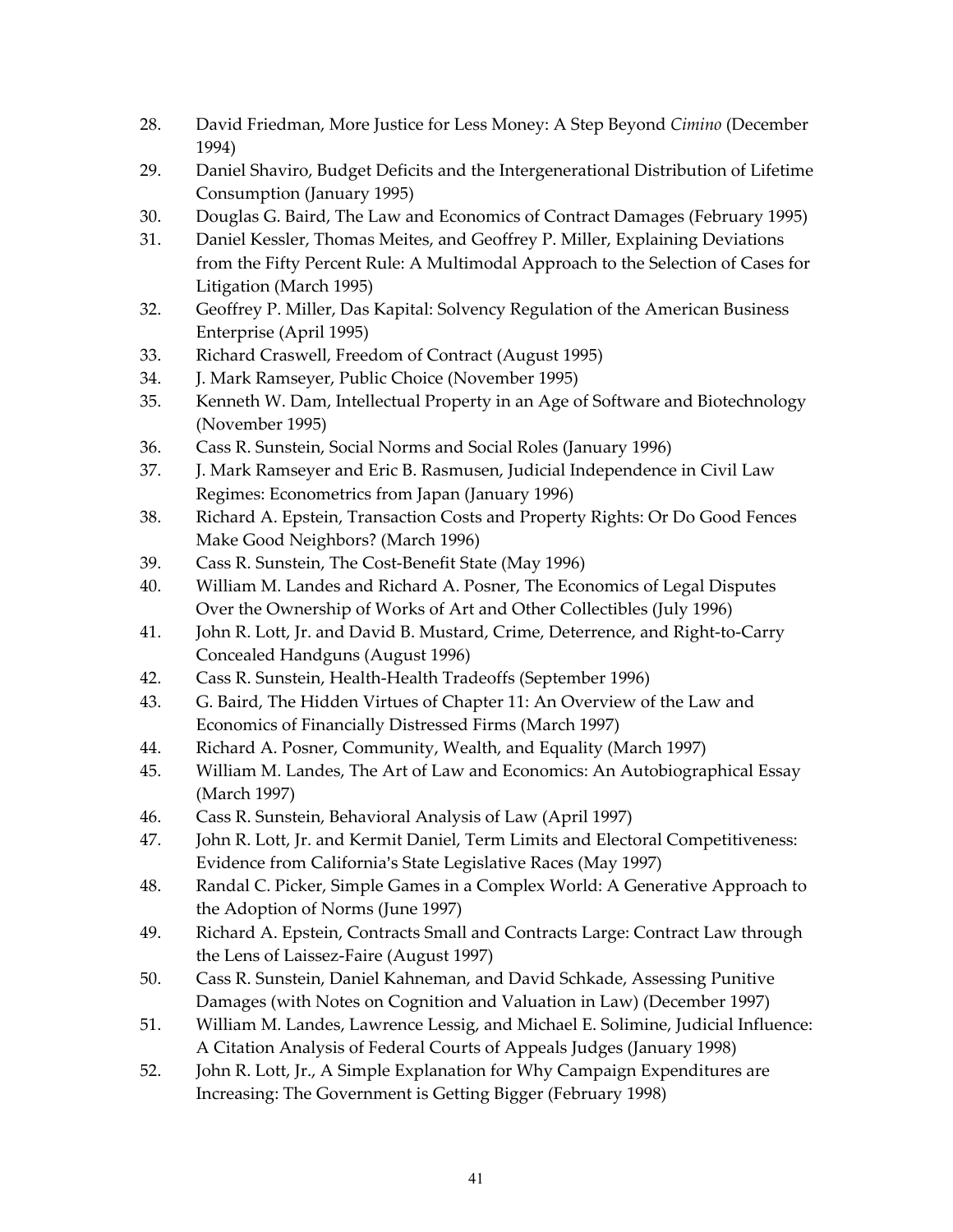- 53. Richard A. Posner, Values and Consequences: An Introduction to Economic Analysis of Law (March 1998)
- 54. Denise DiPasquale and Edward L. Glaeser, Incentives and Social Capital: Are Homeowners Better Citizens? (April 1998)
- 55. Christine Jolls, Cass R. Sunstein, and Richard Thaler, A Behavioral Approach to Law and Economics (May 1998)
- 56. John R. Lott, Jr., Does a Helping Hand Put Others At Risk?: Affirmative Action, Police Departments, and Crime (May 1998)
- 57. Cass R. Sunstein and Edna Ullmann-Margalit, Second-Order Decisions (June 1998)
- 58. Jonathan M. Karpoff and John R. Lott, Jr., Punitive Damages: Their Determinants, Effects on Firm Value, and the Impact of Supreme Court and Congressional Attempts to Limit Awards (July 1998)
- 59. Kenneth W. Dam, Self-Help in the Digital Jungle (August 1998)
- 60. John R. Lott, Jr., How Dramatically Did Women's Suffrage Change the Size and Scope of Government? (September 1998)
- 61. Kevin A. Kordana and Eric A. Posner, A Positive Theory of Chapter 11 (October 1998)
- 62. David A. Weisbach, Line Drawing, Doctrine, and Efficiency in the Tax Law (November 1998)
- 63. Jack L. Goldsmith and Eric A. Posner, A Theory of Customary International Law (November 1998)
- 64. John R. Lott, Jr., Public Schooling, Indoctrination, and Totalitarianism (December 1998)
- 65. Cass R. Sunstein, Private Broadcasters and the Public Interest: Notes Toward A "Third Way" (January 1999)
- 66. Richard A. Posner, An Economic Approach to the Law of Evidence (February 1999)
- 67. Yannis Bakos, Erik Brynjolfsson, Douglas Lichtman, Shared Information Goods (February 1999)
- 68. Kenneth W. Dam, Intellectual Property and the Academic Enterprise (February 1999)
- 69. Gertrud M. Fremling and Richard A. Posner, Status Signaling and the Law, with Particular Application to Sexual Harassment (March 1999)
- 70. Cass R. Sunstein, Must Formalism Be Defended Empirically? (March 1999)
- 71. Jonathan M. Karpoff, John R. Lott, Jr., and Graeme Rankine, Environmental Violations, Legal Penalties, and Reputation Costs (March 1999)
- 72. Matthew D. Adler and Eric A. Posner, Rethinking Cost-Benefit Analysis (April 1999)
- 73. John R. Lott, Jr. and William M. Landes, Multiple Victim Public Shooting, Bombings, and Right-to-Carry Concealed Handgun Laws: Contrasting Private and Public Law Enforcement (April 1999)
- 74. Lisa Bernstein, The Questionable Empirical Basis of Article 2's Incorporation Strategy: A Preliminary Study (May 1999)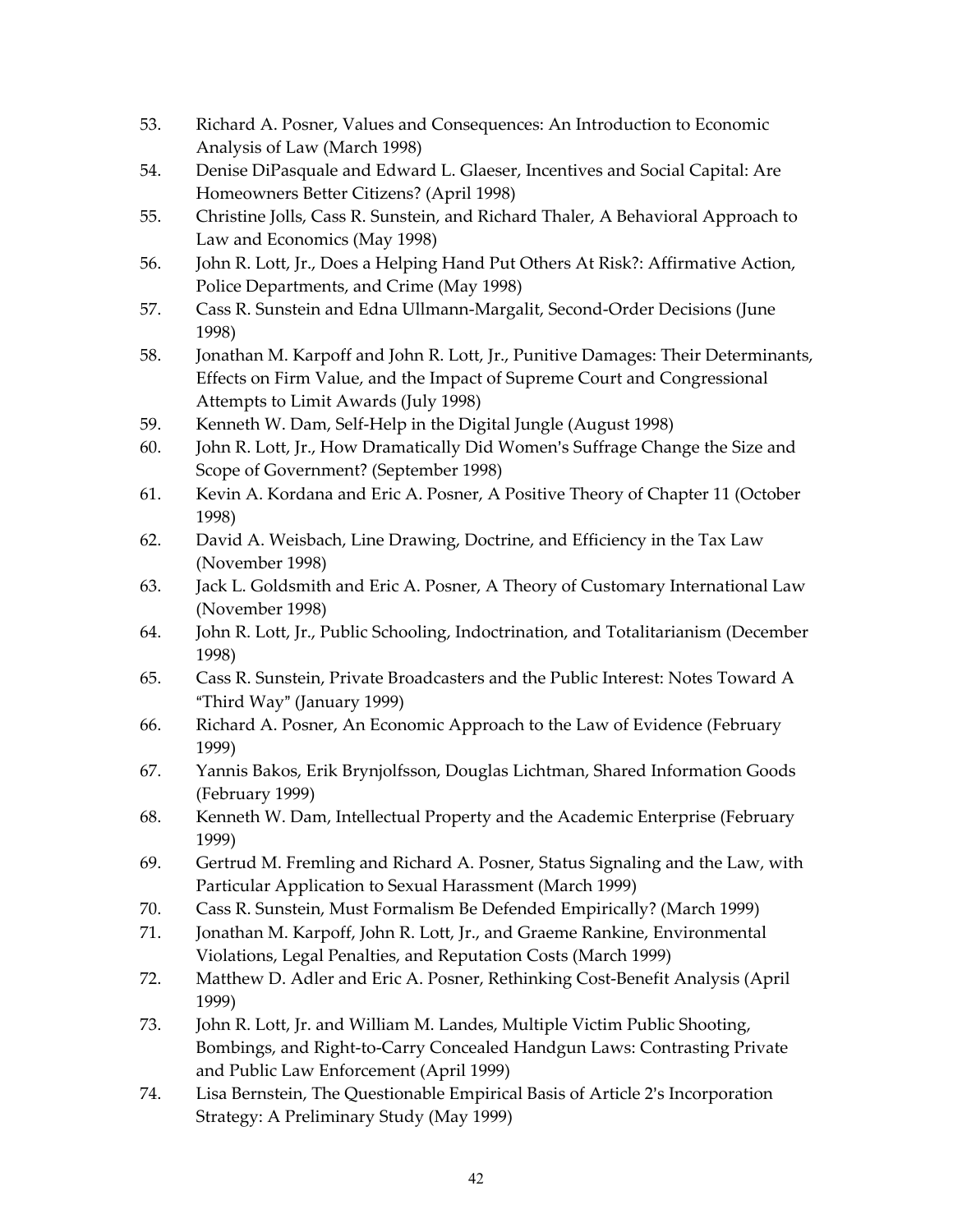- 75. Richard A. Epstein, Deconstructing Privacy: and Putting It Back Together Again (May 1999)
- 76. William M. Landes, Winning the Art Lottery: The Economic Returns to the Ganz Collection (May 1999)
- 77. Cass R. Sunstein, David Schkade, and Daniel Kahneman, Do People Want Optimal Deterrence? (June 1999)
- 78. Tomas J. Philipson and Richard A. Posner, The Long-Run Growth in Obesity as a Function of Technological Change (June 1999)
- 79. David A. Weisbach, Ironing Out the Flat Tax (August 1999)
- 80. Eric A. Posner, A Theory of Contract Law under Conditions of Radical Judicial Error (August 1999)
- 81. David Schkade, Cass R. Sunstein, and Daniel Kahneman, Are Juries Less Erratic than Individuals? Deliberation, Polarization, and Punitive Damages (September 1999)
- 82. Cass R. Sunstein, Nondelegation Canons (September 1999)
- 83. Richard A. Posner, The Theory and Practice of Citations Analysis, with Special Reference to Law and Economics (September 1999)
- 84. Randal C. Picker, Regulating Network Industries: A Look at *Intel* (October 1999)
- 85. Cass R. Sunstein, Cognition and Cost-Benefit Analysis (October 1999)
- 86. Douglas G. Baird and Edward R. Morrison, Optimal Timing and Legal Decisionmaking: The Case of the Liquidation Decision in Bankruptcy (October 1999)
- 87. Gertrud M. Fremling and Richard A. Posner, Market Signaling of Personal Characteristics (November 1999)
- 88. Matthew D. Adler and Eric A. Posner, Implementing Cost-Benefit Analysis When Preferences Are Distorted (November 1999)
- 89. Richard A. Posner, Orwell versus Huxley: Economics, Technology, Privacy, and Satire (November 1999)
- 90. David A. Weisbach, Should the Tax Law Require Current Accrual of Interest on Derivative Financial Instruments? (December 1999)
- 91. Cass R. Sunstein, The Law of Group Polarization (December 1999)
- 92. Eric A. Posner, Agency Models in Law and Economics (January 2000)
- 93. Karen Eggleston, Eric A. Posner, and Richard Zeckhauser, Simplicity and Complexity in Contracts (January 2000)
- 94. Douglas G. Baird and Robert K. Rasmussen, Boyd's Legacy and Blackstone's Ghost (February 2000)
- 95. David Schkade, Cass R. Sunstein, Daniel Kahneman, Deliberating about Dollars: The Severity Shift (February 2000)
- 96. Richard A. Posner and Eric B. Rasmusen, Creating and Enforcing Norms, with Special Reference to Sanctions (March 2000)
- 97. Douglas Lichtman, Property Rights in Emerging Platform Technologies (April 2000)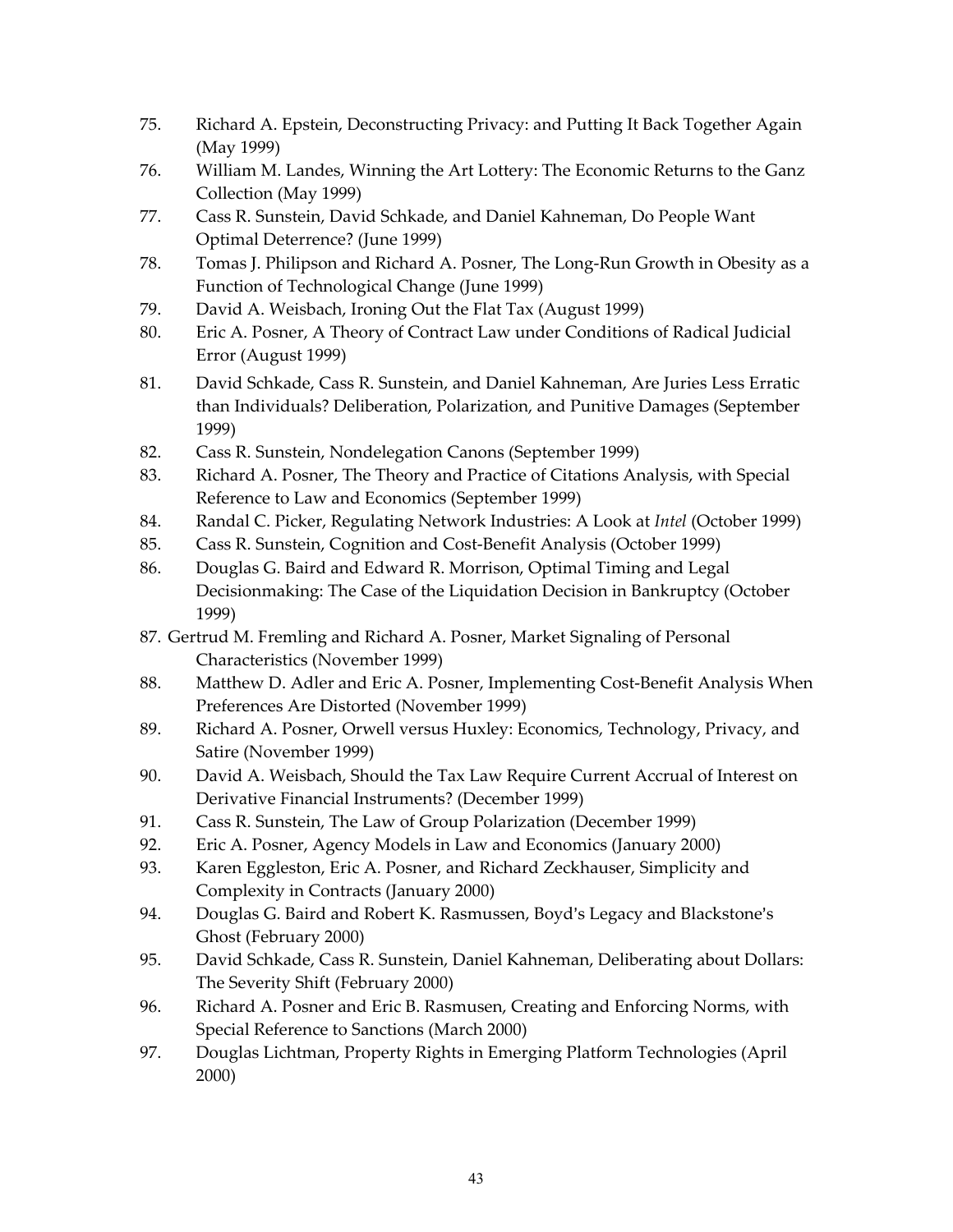- 98. Cass R. Sunstein and Edna Ullmann-Margalit, Solidarity in Consumption (May 2000)
- 99. David A. Weisbach, An Economic Analysis of Anti-Tax Avoidance Laws (May 2000, revised May 2002)
- 100. Cass R. Sunstein, Human Behavior and the Law of Work (June 2000)
- 101. William M. Landes and Richard A. Posner, Harmless Error (June 2000)
- 102. Robert H. Frank and Cass R. Sunstein, Cost-Benefit Analysis and Relative Position (August 2000)
- 103. Eric A. Posner, Law and the Emotions (September 2000)
- 104. Cass R. Sunstein, Cost-Benefit Default Principles (October 2000)
- 105. Jack Goldsmith and Alan Sykes, The Dormant Commerce Clause and the Internet (November 2000)
- 106. Richard A. Posner, Antitrust in the New Economy (November 2000)
- 107. Douglas Lichtman, Scott Baker, and Kate Kraus, Strategic Disclosure in the Patent System (November 2000)
- 108. Jack L. Goldsmith and Eric A. Posner, Moral and Legal Rhetoric in International Relations: A Rational Choice Perspective (November 2000)
- 109. William Meadow and Cass R. Sunstein, Statistics, Not Experts (December 2000)
- 110. Saul Levmore, Conjunction and Aggregation (December 2000)
- 111. Saul Levmore, Puzzling Stock Options and Compensation Norms (December 2000)
- 112. Richard A. Epstein and Alan O. Sykes, The Assault on Managed Care: Vicarious Liability, Class Actions and the Patient's Bill of Rights (December 2000)
- 113. William M. Landes, Copyright, Borrowed Images and Appropriation Art: An Economic Approach (December 2000)
- 114. Cass R. Sunstein, Switching the Default Rule (January 2001)
- 115. George G. Triantis, Financial Contract Design in the World of Venture Capital (January 2001)
- 116. Jack Goldsmith, Statutory Foreign Affairs Preemption (February 2001)
- 117. Richard Hynes and Eric A. Posner, The Law and Economics of Consumer Finance (February 2001)
- 118. Cass R. Sunstein, Academic Fads and Fashions (with Special Reference to Law) (March 2001)
- 119. Eric A. Posner, Controlling Agencies with Cost-Benefit Analysis: A Positive Political Theory Perspective (April 2001)
- 120. Douglas G. Baird, Does Bogart Still Get Scale? Rights of Publicity in the Digital Age (April 2001)
- 121. Douglas G. Baird and Robert K. Rasmussen, Control Rights, Priority Rights and the Conceptual Foundations of Corporate Reorganization (April 2001)
- 122. David A. Weisbach, Ten Truths about Tax Shelters (May 2001)
- 123. William M. Landes, What Has the Visual Arts Rights Act of 1990 Accomplished? (May 2001)
- 124. Cass R. Sunstein, Social and Economic Rights? Lessons from South Africa (May 2001)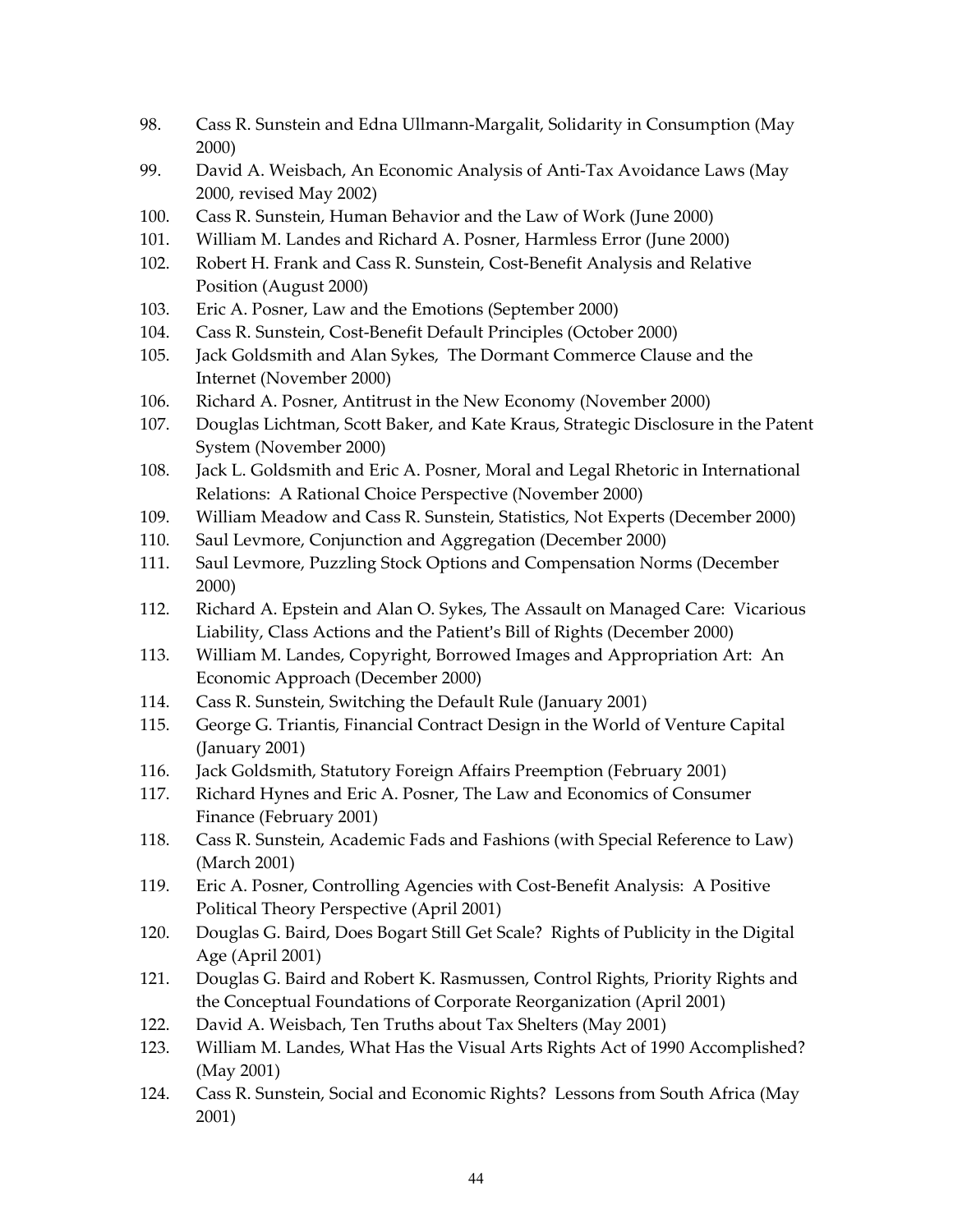- 125. Christopher Avery, Christine Jolls, Richard A. Posner, and Alvin E. Roth, The Market for Federal Judicial Law Clerks (June 2001)
- 126. Douglas G. Baird and Edward R. Morrison, Bankruptcy Decision Making (June 2001)
- 127. Cass R. Sunstein, Regulating Risks after ATA (June 2001)
- 128. Cass R. Sunstein, The Laws of Fear (June 2001)
- 129. Richard A. Epstein, In and Out of Public Solution: The Hidden Perils of Property Transfer (July 2001)
- 130. Randal C. Picker, Pursuing a Remedy in *Microsoft*: The Declining Need for Centralized Coordination in a Networked World (July 2001)
- 131. Cass R. Sunstein, Daniel Kahneman, David Schkade, and Ilana Ritov, Predictably Incoherent Judgments (July 2001)
- 132. Eric A. Posner, Courts Should Not Enforce Government Contracts (August 2001)
- 133. Lisa Bernstein, Private Commercial Law in the Cotton Industry: Creating Cooperation through Rules, Norms, and Institutions (August 2001)
- 134. Richard A. Epstein, The Allocation of the Commons:Parking and Stopping on the Commons (August 2001)
- 135. Cass R. Sunstein, The Arithmetic of Arsenic (September 2001)
- 136. Eric A. Posner, Richard Hynes, and Anup Malani, The Political Economy of Property Exemption Laws (September 2001)
- 137. Eric A. Posner and George G. Triantis, Covenants Not to Compete from an Incomplete Contracts Perspective (September 2001)
- 138. Cass R. Sunstein, Probability Neglect: Emptions, Worst Cases, and Law (November 2001)
- 139. Randall S. Kroszner and Philip E. Strahan, Throwing Good Money after Bad? Board Connections and Conflicts in Bank Lending (December 2001)
- 140. Alan O. Sykes, TRIPs, Pharmaceuticals, Developing Countries, and the Doha "Solution" (February 2002)
- 141. Edna Ullmann-Margalit and Cass R. Sunstein, Inequality and Indignation (February 2002)
- 142. Daniel N. Shaviro and David A. Weisbach, The Fifth Circuit Gets It Wrong in *Compaq v. Commissioner* (February 2002) (Published in *Tax Notes*, January 28, 2002)
- 143. Warren F. Schwartz and Alan O. Sykes, The Economic Structure of Renegotiation and Dispute Resolution in the WTO/GATT System (March 2002, *Journal of Legal Studies* 2002)
- 144. Richard A. Epstein, HIPAA on Privacy: Its Unintended and Intended Consequences (March 2002, forthcoming *Cato Journal*, summer 2002)
- 145. David A. Weisbach, Thinking Ouside the Little Boxes (March 2002, *Texas Law Review*)
- 146. Eric A. Posner, Economic Analysis of Contract Law after Three Decades: Success or Failure (March 2002)
- 147. Randal C. Picker, Copyright as Entry Policy: The Case of Digital Distribution (April 2002, The Antitrust Bulletin)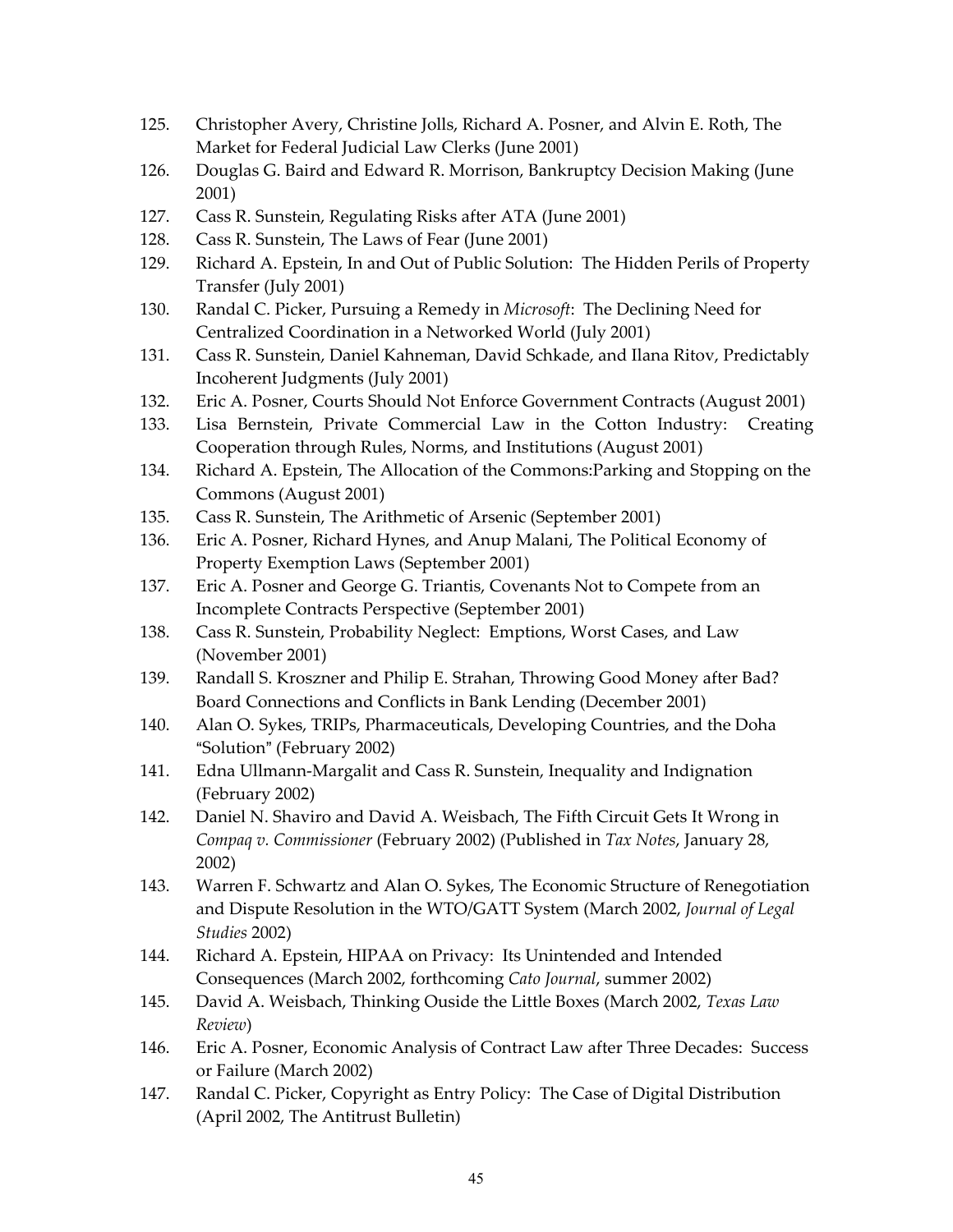- 148. David A. Weisbach, Taxes and Torts in the Redistribution of Income (April 2002, Coase Lecture February 2002)
- 149. Cass R. Sunstein, Beyond the Precautionary Principle (April 2002)
- 150. Robert W. Hahn and Cass R. Sunstein, A New Executive Order for Improving Federal Regulation? Deeper and Wider Cost-Benefit Analysis (April 2002)
- 151. Douglas Lichtman, Copyright as a Rule of Evidence (May 2002, updated January 2003)
- 152. Richard A. Epstein, Steady the Course: Property Rights in Genetic Material (May 2002)
- 153. Jack Goldsmith and Cass R. Sunstein, Military Tribunals and Legal Culture: What a Difference Sixty Years Makes (June 2002)
- 154. William M. Landes and Richard A. Posner, Indefinitely Renewable Copyright (July 2002)
- 155. Anne Gron and Alan O. Sykes, Terrorism and Insurance Markets: A Role for the Government as Insurer? (July 2002)
- 156. Cass R. Sunstein and Adrian Vermeule, Interpretation and Institutions (July 2002)
- 157. Cass R. Sunstein, The Rights of Animals: A Very Short Primer (August 2002)
- 158. Cass R. Sunstein, Avoiding Absurdity? A New Canon in Regulatory Law (with Notes on Interpretive Theory) (August 2002)
- 159. Randal C. Picker, From Edison to the Broadcast Flag: Mechanisms of Consent and Refusal and the Propertization of Copyright (September 2002)
- 160. Eric A. Posner, A Theory of the Laws of War (September 2002)
- 161 Eric A. Posner, Probability Errors: Some Positive and Normative Implications for Tort and Contract Law (September 2002)
- 162. Lior Jacob Strahilevitz, Charismatic Code, Social Norms, and the Emergence of Cooperation on the File-Swapping Networks (September 2002)
- 163. David A. Weisbach, Does the X-Tax Mark the Spot? (September 2002)
- 164. Cass R. Sunstein, Conformity and Dissent (September 2002)
- 165. Cass R. Sunstein, Hazardous Heuristics (October 2002)
- 166. Douglas Lichtman, Uncertainty and the Standard for Preliminary Relief (October 2002)
- 167. Edward T. Swaine, Rational Custom (November 2002)
- 168. Julie Roin, Truth in Government: Beyond the Tax Expenditure Budget (November 2002)
- 169. Avraham D. Tabbach, Criminal Behavior, Sanctions, and Income Taxation: An Economic Analysis (November 2002)
- 170. Richard A. Epstein, In Defense of "Old" Public Health: The Legal Framework for the Regulation of Public Health (December 2002)
- 171. Richard A. Epstein, Animals as Objects, or Subjects, of Rights (December 2002)
- 172. David A. Weisbach, Taxation and Risk-Taking with Multiple Tax Rates (December 2002)
- 173. Douglas G. Baird and Robert K. Rasmussen, The End of Bankruptcy (December 2002)